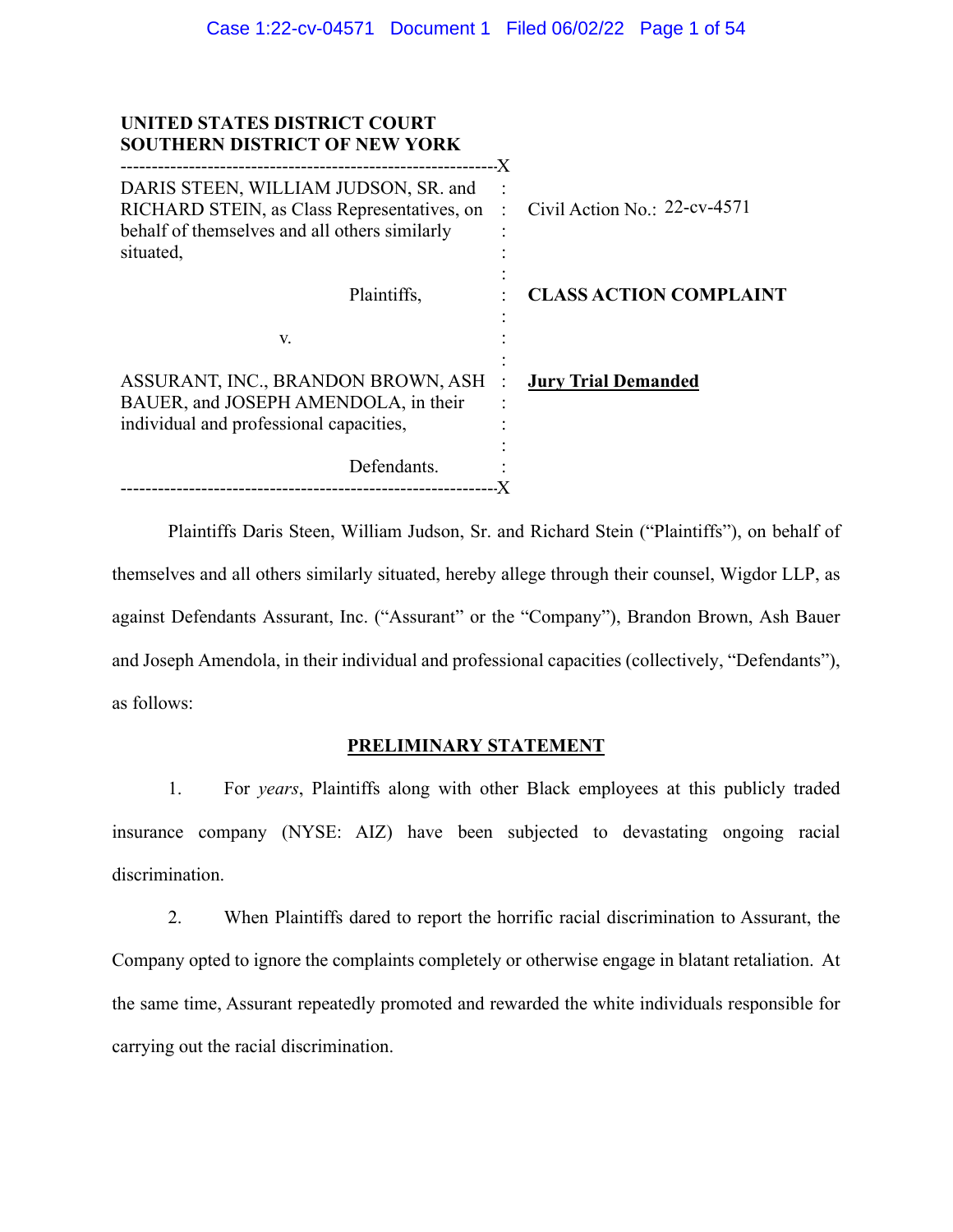#### Case 1:22-cv-04571 Document 1 Filed 06/02/22 Page 2 of 54

3. Assurant is a global seller of various finance and insurance ("F&I") products, including insurance products related to the automobile industry, a division internally referred to as "Assurant Dealer Services" or "ADS." Plaintiffs and the Proposed Class Members work within this automobile insurance group. According to recently filed documents with the U.S. Securities and Exchange Commission ("SEC"), while other divisions have suffered financial setbacks, the automobile insurance business has been a strong performer for Assurant.

4. Auto insurance sales is a crowded, buyer's market. While corporate-level strategies can make some difference, ultimately the success of a company like Assurant rises and falls with its local managers and salespeople, employees like Plaintiffs and Proposed Class Members.

5. Rather than rewarding them for their significant contributions to Assurant's bottomline, Assurant executives, all white males, treat them like second-class citizens.

6. For years, a white male manager, Tom Bond, based in Atlanta, repeatedly engaged in biased statements to employees, including to Mr. Steen and Mr. Judson. By way of example only, Mr. Bond made remarks such as he did "not understand" why people "complained about slavery." In reference to our country's history of slavery, Mr. Bond said:

### **The [African] slaves** *should have been happy* **that they were no longer in Africa.**

### **Slavery was** *not all that bad for slaves* **because they had food and shelter from slave owners.**

7. On top of this rhetoric, Mr. Bond openly griped about a shortage of "ammunition" in the U.S., which was a problem for him, as a member of the "white majority." In fact, Mr. Bond liked to talk about the rights of "white citizens to bear arms" in the U.S. and reminded Assurant employees that white people in the U.S. were still the "majority."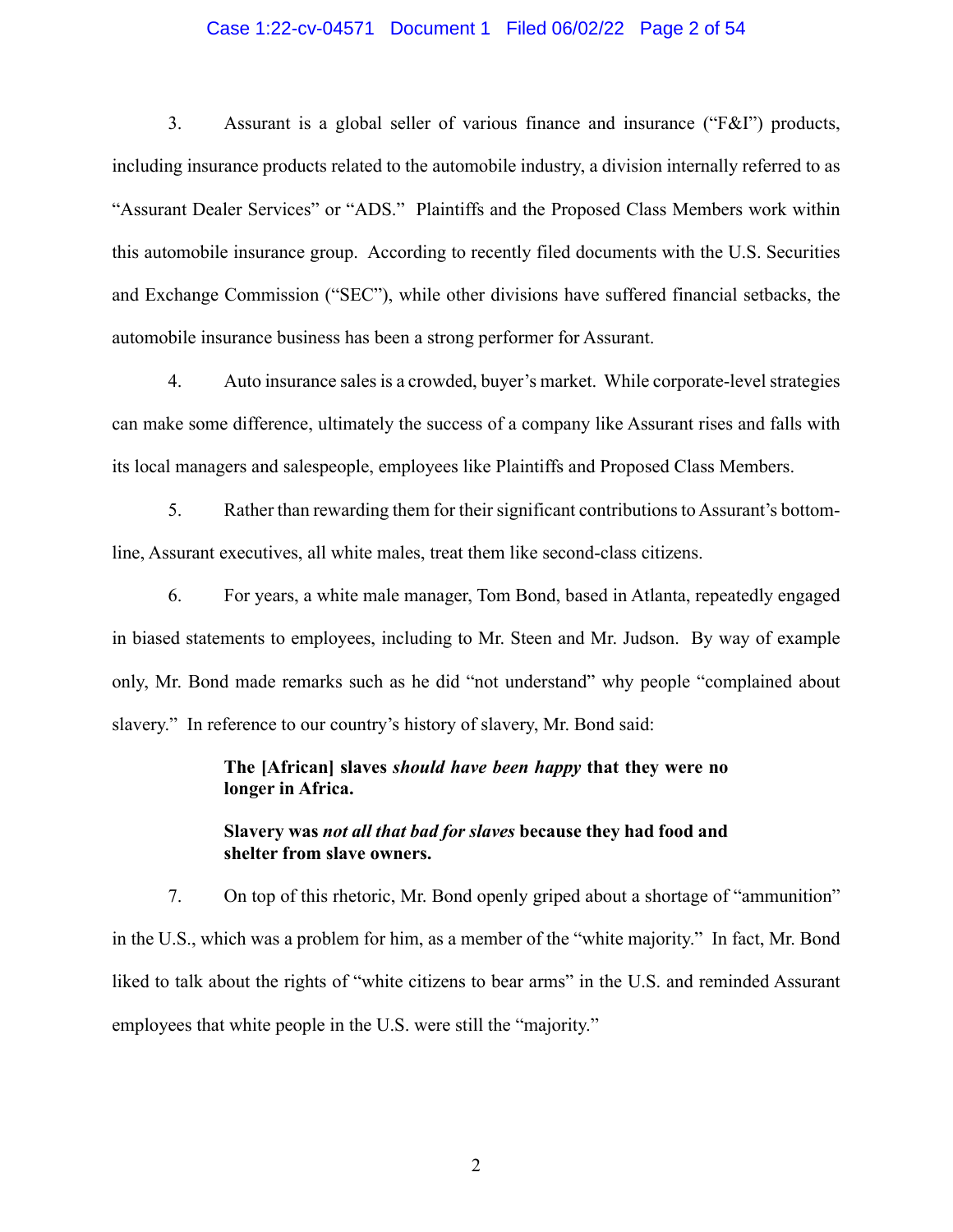#### Case 1:22-cv-04571 Document 1 Filed 06/02/22 Page 3 of 54

8. Against this backdrop, during Covid-19 and the transition to Zoom meetings, Mr. Bond shockingly displayed three semi-automatic firearms on his desk during a Zoom. Defendant Brown led this Zoom with at least 15 employees on the call, including Mr. Steen and Mr. Judson.

9. During this video call, another white manager Eric Feussner asked Mr. Bond about the three guns. Mr. Bond proudly picked up one of his firearms to it show off and appallingly, pointed it into his camera at the employees. Mr. Steen and Mr. Judson were horrified. While they were speechless in shock, and Mr. Brown said nothing to halt the conversation, Mr. Feussner felt emboldened to volunteer that he also owns semi-automatic weapons, and thereafter the discussion about these firearms continued.

10. Given Mr. Bond's running commentary about white people being the "majority," and remarks that "slaves" did not have it "that bad," waving semi-automatic guns around during a Zoom meeting, as well as pointing a gun directly into the camera, was highly disturbing and upsetting to Mr. Steen and Mr. Judson, who were two of the four Black employees on the video call.

11. After years of experiencing second-class citizen status at Assurant, it was not lost on both Plaintiffs that had either one of them dared display a gun during a Zoom, much less point a semi-automatic weapon into the camera at the other employees, they would have been labeled "gangsters" and fired on the spot.

12. Mr. Steen previously had been too afraid to speak up to Mr. Brown, but he could not stay silent about this incident. Disgustingly, yet predictably, after Mr. Steen complained to Mr. Brown and said it needed to be reported to Human Resources ("HR"), it was Mr. Brown who became upset at Mr. Steen. Mr. Brown defended Mr. Bond's conduct, and refused to report the event to HR. When Mr. Brown continued to refuse to do anything, Mr. Steen emailed HR about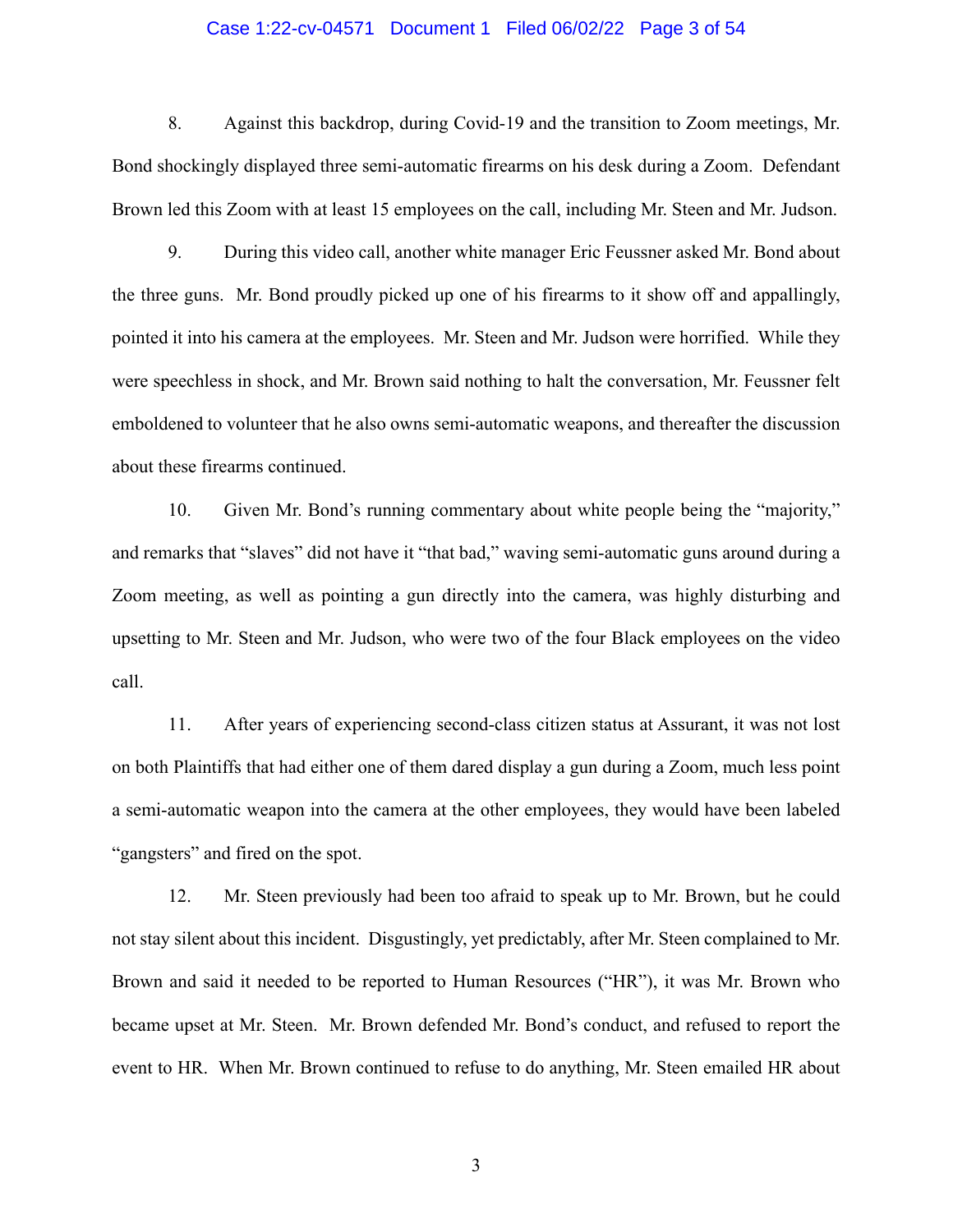#### Case 1:22-cv-04571 Document 1 Filed 06/02/22 Page 4 of 54

the Zoom. Outrageously, HR had a single call with Mr. Steen about the incident and then, several weeks later, HR called to tell him that the matter was resolved.). Once Mr. Brown found out about the email to HR, *Mr. Brown refused to speak to Mr. Steen*.

13. Mr. Brown, a 45-year-old senior executive at Assurant and Mr. Steen's manager – intentionally refused to talk to Mr. Steen or answer his telephone calls for *eight months* after this incident – behavior commonly referred to by teenagers as the "silent treatment." When Mr. Steen contacted HR to complain that his manager was refusing to speak to him, which of course impeded his ability to work, HR told Mr. Steen to text or email Mr. Brown.

14. Recently, Assurant promoted Mr. Brown.

15. It is rare to see a public company flout its noncompliance with the law as brazenly as Assurant has done and continues to do. Such abhorrent conduct perpetuates only when the directives come from the very top of the organization.

16. In addition to a work environment permeated with such horrific racial bias, Assurant's white executives knowingly and systemically paid Plaintiffs and the Proposed Class Members substantially less than their white peers. Assurant, using a decades-old "commission formula" that a mathematics professor could not understand, proceeded to award white employees higher base salaries, higher commissions and bonuses, as compared to Plaintiffs and the Proposed Class. Assurant knowingly discriminated against Plaintiffs and the Proposed Class in the terms and conditions of their employment by assigning the more lucrative geographic sales districts to white employees, while sending Black employees to the "other side of the tracks," to try to make money from the lowest performing and most problematic auto dealerships.

17. Mr. Steen, Mr. Judson and Mr. Stein, with their numerous degrees, credentials and sales performance statistics that far exceed those of similarly situated white peers, have had to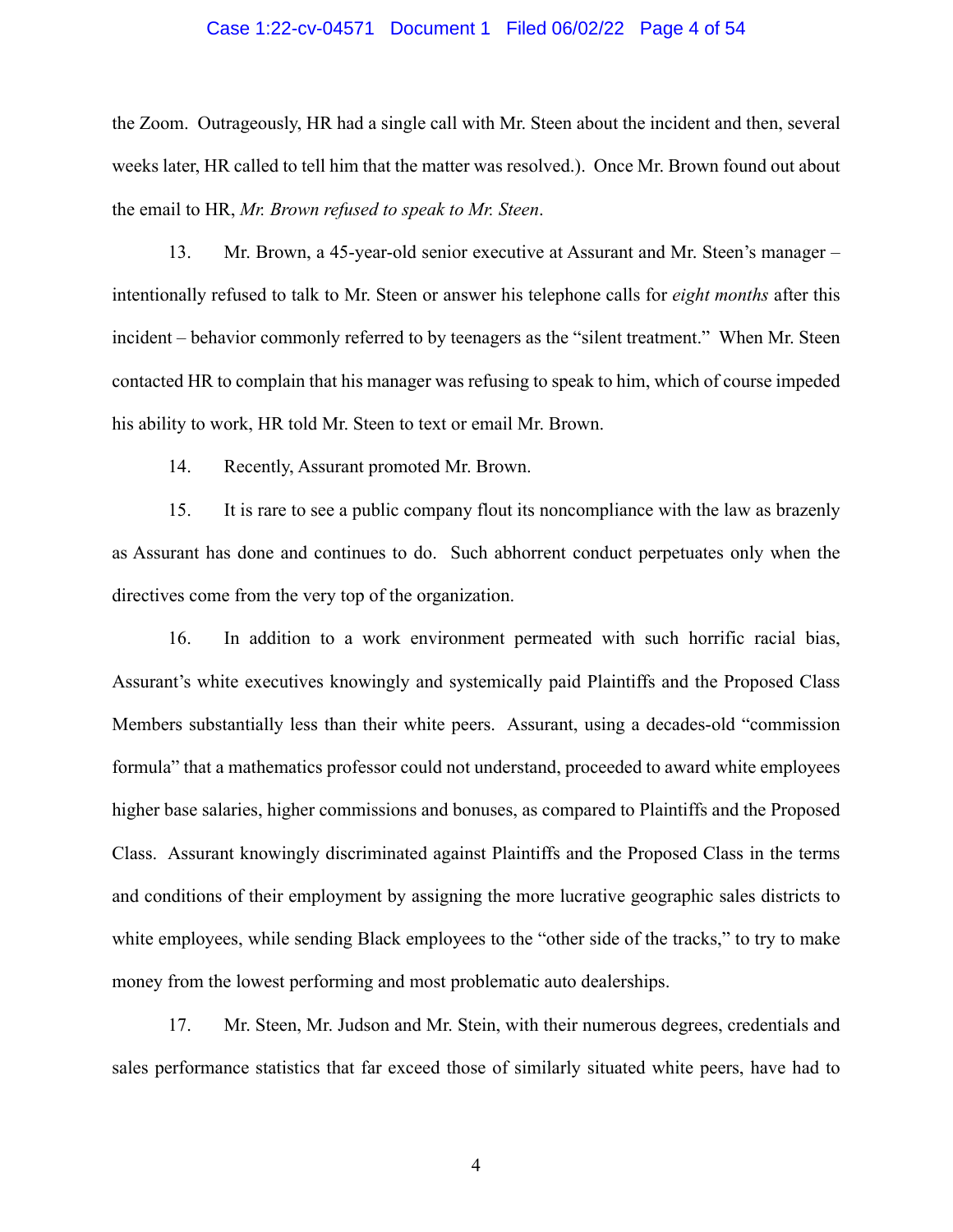#### Case 1:22-cv-04571 Document 1 Filed 06/02/22 Page 5 of 54

stand by and watch less credentialed, less experienced and lower performing employees receive greater pay and be promoted year after year for no reason other than their white skin.

18. This is the ultimate illustration of racism – when the assumption is made that an individual is not as smart as or as deserving as another person because of the color of his or her skin.

19. This is exactly what Assurant has done and continues to do. It has been on notice of these discriminatory practices for years but has done nothing.

20. Incredulously, in an effort to promote the Company, Assurant advertises to the public, its shareholders and potential investors that:

- Our core values Common Sense, Common Decency, Uncommon Thinking, Uncommon Results – guide our every action at Assurant. These values inspire our commitment to be a responsible corporate citizen.
- Common Decency: We act with integrity. We treat others with respect, courtesy, and kindness. We're honest, transparent and committed to doing the right thing.
- Responsible Employer: We are a responsible employer with a culture that values diversity, equity and inclusion, while recognizing the importance of investing in employee talent.

21. There is nothing "decent," "honest" or "respectful" about treating Black employees as "less than" their white peers for no reason except the color of their skin. It also is unlawful.

22. Assurant can no longer escape accountability for its wrongful conduct. Plaintiffs bravely bring this action to shed light on the company-wide discrimination and to secure their rights and the rights of other Black employees to workplace fairness, respect and equality.

# **ADMINISTRATIVE PROCEDURES**

23. Plaintiffs have filed Charges of Discrimination with the U.S. Equal Employment Opportunity Commission ("EEOC"), an administrative pre-requisite to filing an action under Title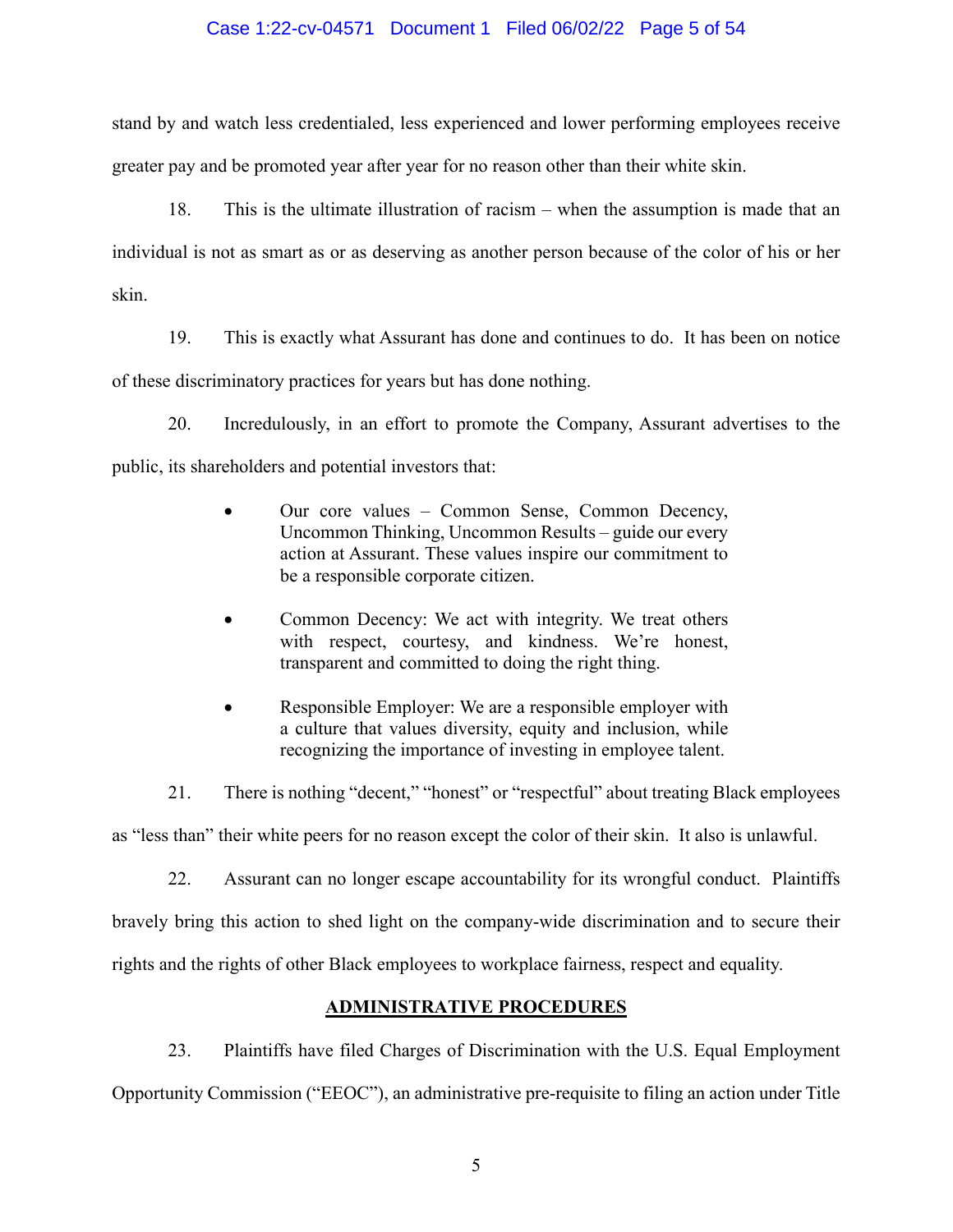#### Case 1:22-cv-04571 Document 1 Filed 06/02/22 Page 6 of 54

VII of the Civil Rights Act of 1964 ("Title VII"). Mr. Judson has received his right to sue notice and this action is commenced within the applicable deadlines. Subsequent to receipt of their right to sue notices, Mr. Steen and Mr. Stein will amend to include claims under Title VII.

24. Pursuant to the New York City Human Rights Law ("NYCHRL") § 8-502, Plaintiffs will serve a copy of this Complaint upon the New York City Commission on Human Rights and the New York City Law Department, Office of the Corporation Counsel within 10 days of its filing, thereby satisfying the notice requirements of this action.

25. Plaintiffs have complied with any and all other prerequisites to filing this action.

#### **JURISDICTION AND VENUE**

26. The Court has jurisdiction over this matter pursuant to 28 U.S.C. §§ 1331 and 1343 as this action involves federal questions, including the deprivation of Plaintiffs' rights under Section 1981 of the Civil Rights Act of 1866, 42 U.S.C. § 1981 ("Section 1981"). The Court has supplemental jurisdiction over Plaintiffs' related state and local law claims pursuant to 28 U.S.C.  $§ 1367(a).$ 

27. Venue is proper in this district pursuant to 28 U.S.C. § 1391(b) because Defendant Assurant's headquarters are located in Manhattan, and a substantial part of the events or omissions giving rise to this action, including decisions about certain of the unlawful employment practices alleged herein, occurred in this district.

#### **PARTIES**

28. Plaintiff Daris Steen currently is a District Manager ("DM"), and formerly an Area Manager ("AM"), at Defendant Assurant, Inc. Plaintiff Steen is a resident of Florida and a citizen of the United States. At all relevant times, Plaintiff Steen met the definition of an "employee" under all applicable statutes.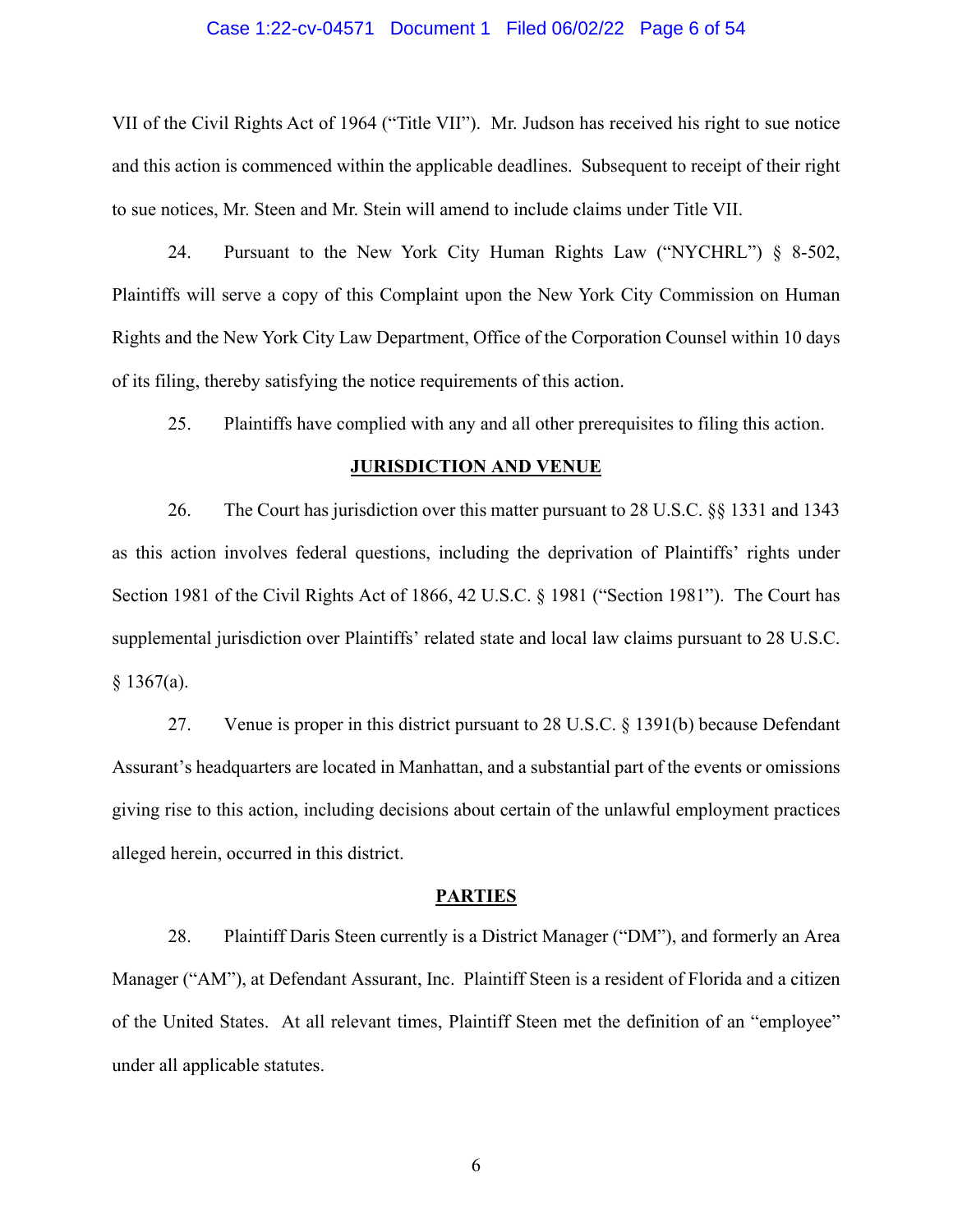#### Case 1:22-cv-04571 Document 1 Filed 06/02/22 Page 7 of 54

29. Plaintiff William Judson, Sr. is a former DM at Defendant Assurant, Inc. Plaintiff Judson is a resident of Georgia and a citizen of the United States. At all relevant times, Plaintiff Judson met the definition of an "employee" under all applicable statutes.

30. Plaintiff Richard Stein is a DM at Defendant Assurant, Inc. Plaintiff Stein is a resident of Florida and a citizen of the United States. At all relevant times, Plaintiff Stein met the definition of an "employee" under all applicable statutes.

31. Defendant Assurant, Inc. ("Assurant" or the "Company") is a Delaware-registered corporation with operations throughout the U.S., including in New York, New York. Defendant Assurant's principal place of business is located at One Chase Manhattan Plaza, New York, New York 10005. It is traded publicly on the New York Stock Exchange ("NYSE") under the symbol "AIZ." At all relevant times, Defendant Assurant has met the definition of an "employer" of Plaintiffs under all applicable statutes.

32. Defendant Brandon Brown is a Regional Development Manager at Defendant Assurant. Defendant Brown is a resident of North Carolina and is a citizen of the United States. At all relevant times, Defendant Brown has met the definition of an "employer" of Plaintiffs under all applicable statutes.

33. Defendant Ash Bauer is an Executive Vice President at Defendant Assurant. Upon information and belief, Defendant Bauer is a resident of Illinois and is a citizen of the United States. At all relevant times, Defendant Bauer has met the definition of an "employer" of Plaintiffs under all applicable statutes.

34. Defendant Joseph Amendola is a Senior Vice President, Sales and Marketing at Defendant Assurant. Upon information and belief, Defendant Amendola is a resident of Illinois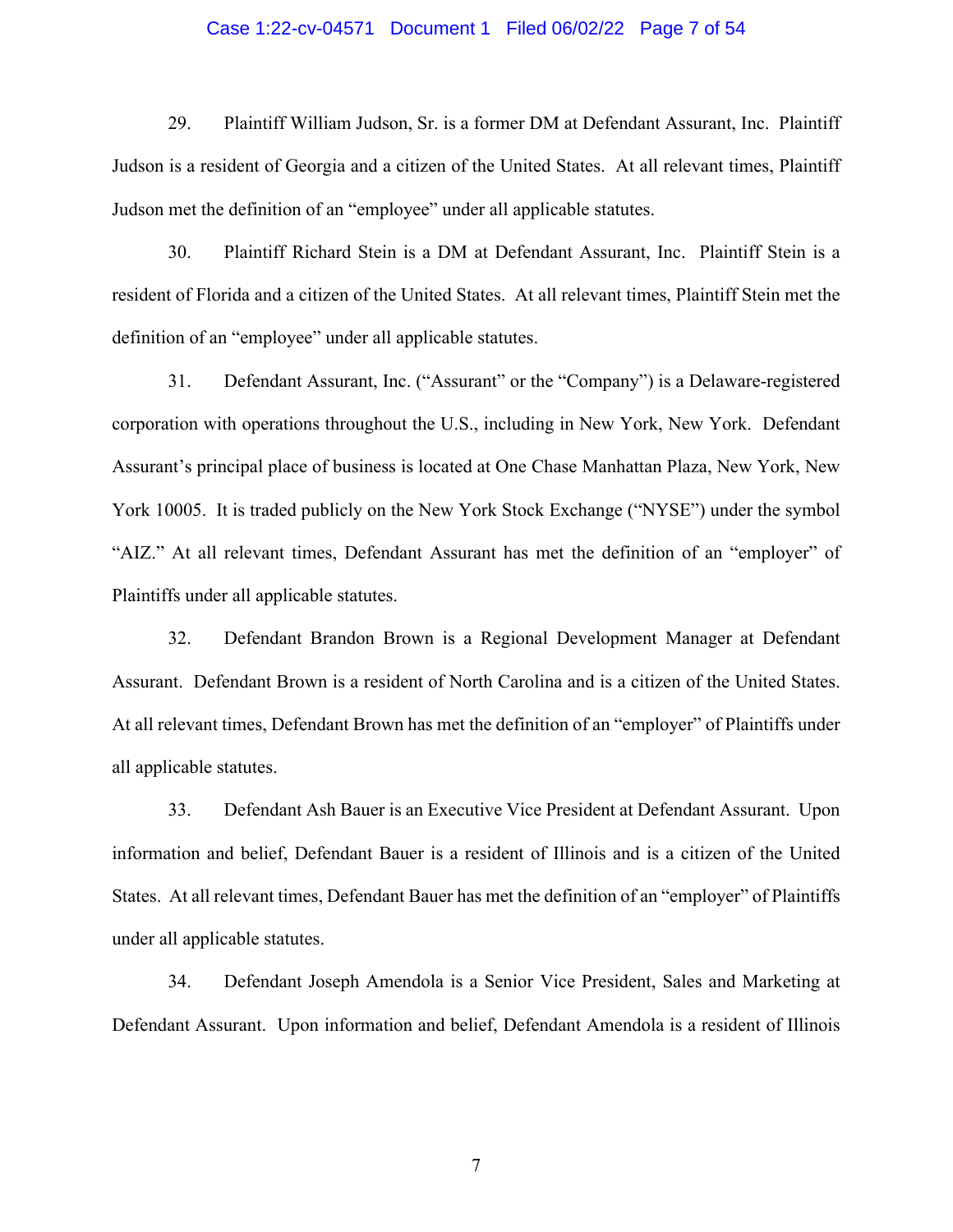#### Case 1:22-cv-04571 Document 1 Filed 06/02/22 Page 8 of 54

and is a citizen of the United States. At all relevant times, Defendant Amendola has met the definition of an "employer" of Plaintiffs under all applicable statutes.

#### **FACTUAL ALLEGATIONS**

#### **I. ASSURANT'S INSURANCE PRODUCTS**

35. Assurant (NYSE: AIZ) is a global seller of various finance and insurance ("F&I") products, with its main operation in the United States, and its global headquarters in New York City. It has \$10 billion in annual sales revenue and employs 16,000 people globally.

36. Assurant's products include mobile-device insurance, extended service contracts, renters' insurance, lender-placed insurance products, and insurance policies for appliances and tools.

37. Assurant also sells insurance products related to the automobile industry, a division internally referred to as "Assurant Dealer Services" or "ADS." Plaintiffs and the Proposed Class Members work within this automobile insurance group.

38. As part of its automobile insurance business, Assurant, through its sales employees, including Plaintiffs herein, partners with automobile dealerships to determine the F&I products that will best fit a dealership's customer base and sales. These F&I products include vehicle service contracts, extended dealer-obligor contracts and vehicle theft protection. The Assurant sales employee will then set up a program for the dealership to sell Assurant products, integrating marketing, actuarial and other support services, with the dealership reselling the products to individual car purchasers and pre-existing customers of the dealership.

39. Thus, Assurant's sales employees must possess a great deal of knowledge about the complex insurance products they sell; creativity to shape that knowledge into product offerings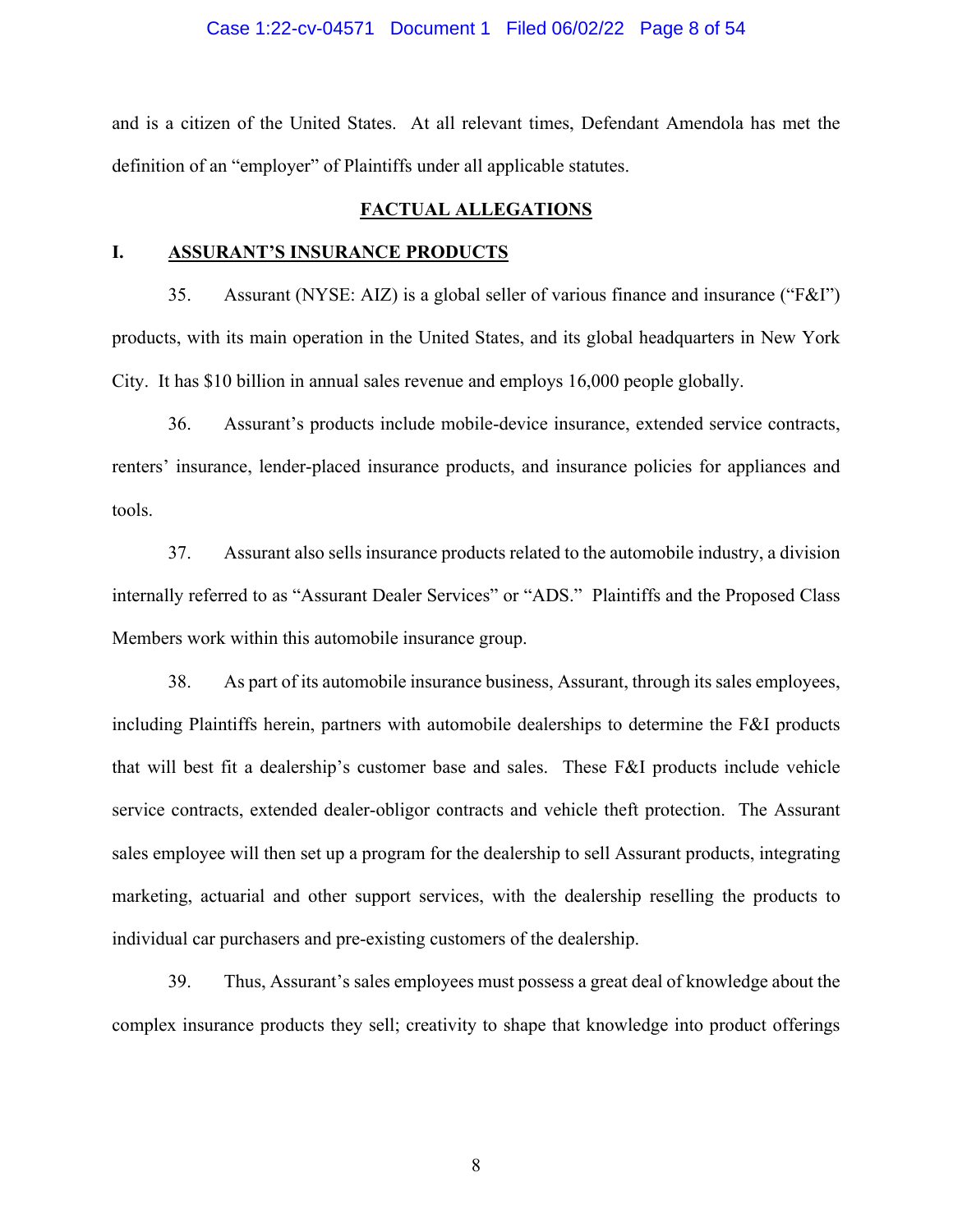#### Case 1:22-cv-04571 Document 1 Filed 06/02/22 Page 9 of 54

that will benefit a given dealership; and the patience and personability to maintain the loyalty of their dealership- client accounts.

40. Moreover, because Assurant also manages the cash generated by some insurance products, its sales employees must be able to understand and pitch investment strategies to the dealerships they work with.

41. Auto insurance sales is, to say the least, a crowded, buyer's market. While corporate-level strategies can make some difference, ultimately the success of a company like Assurant rises and falls with the abilities and performance of its local managers and salespeople. That success has been key to Assurant's bottom-line in recent years. While its other products have struggled, according to its February 2022 Annual Report filed with the SEC, its automotive branch has continued to grow.

#### **II. ASSURANT'S FALSE PROMISES TO THE PUBLIC AND ITS EMPLOYEES**

42. Assurant messages to the public, its shareholders and employees that it has a "global commitment" to be a socially responsible company. Assurant claims that it has a "Social Responsibility Strategic Framework" that centers on four core pillars: Responsible Employer, Impact on Society, Customer Commitment, and Integrity and Ethics. Assurant says that it operates by "developing top talent and fostering a diverse, equitable and inclusive culture," that drives a litany of allegedly positive results from its actions.

- 43. Assurant further represents that:
	- Our values guide the way we support our customers and work with one another. Our core values – Common Sense, Common Decency, Uncommon Thinking, Uncommon Results – guide our every action at Assurant. These values inspire our commitment to be a responsible corporate citizen.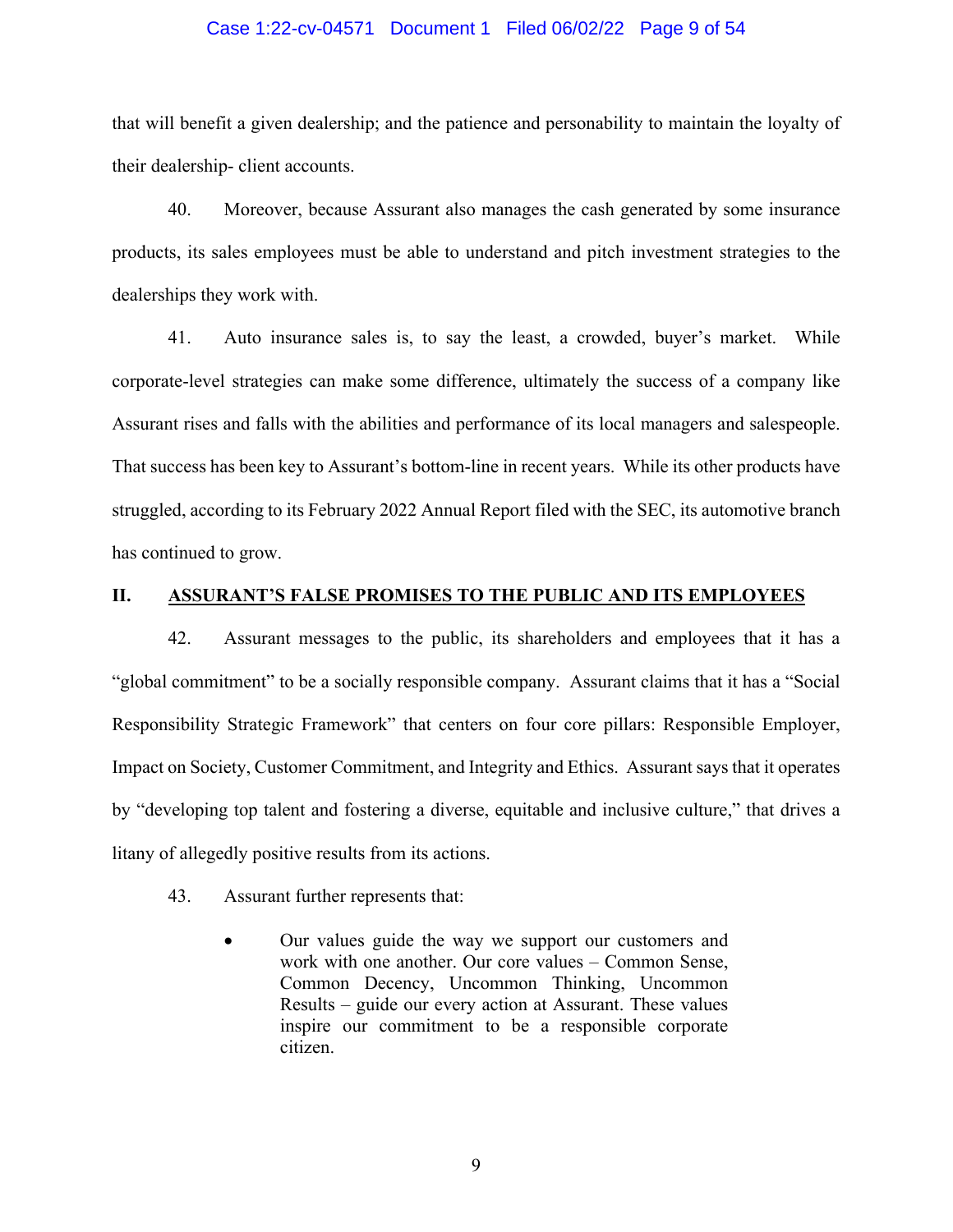- Uncommon Thinking: We're never satisfied with the status quo. We seek diverse perspectives and thrive on challenge. We believe there's always a way to build upon our successes.
- Common Decency: We act with integrity. We treat others with respect, courtesy, and kindness. We're honest, transparent and committed to doing the right thing.
- Responsible Employer: We are a responsible employer with a culture that values diversity, equity and inclusion, while recognizing the importance of investing in employee talent.
- Integrity & Ethics: We adhere to unwavering standards of integrity, ethics, governance, privacy and information security.
- 44. Not satisfied with these representations, Assurant markets to the public that it is the

proud recipient of a "Great Place to Work®" which it says is a:

- Prestigious award based entirely on current employees' experience working at Assurant'
- This year, 82% of employees said it's a great place to work – 23 points higher than the average U.S. company; and
- Assurant ranked among the leading U.S. companies for its overall commitment towards equity and inclusion.

45. Too many other promises regarding its "commitment" to culture, diversity, values and common decency exist on its website to repeat herein.

46. It is confounding that the Company can advertise such promises to the public, its shareholders and future investors about its values and "four pillars" given the appalling treatment of Plaintiffs and similarly situated employees.

47. Although substantial mistreatment occurred under the watch of TWG, Assurant assumed responsibility for this conduct when it folded Mr. Brown, Mr. Bauer, Joseph Amendola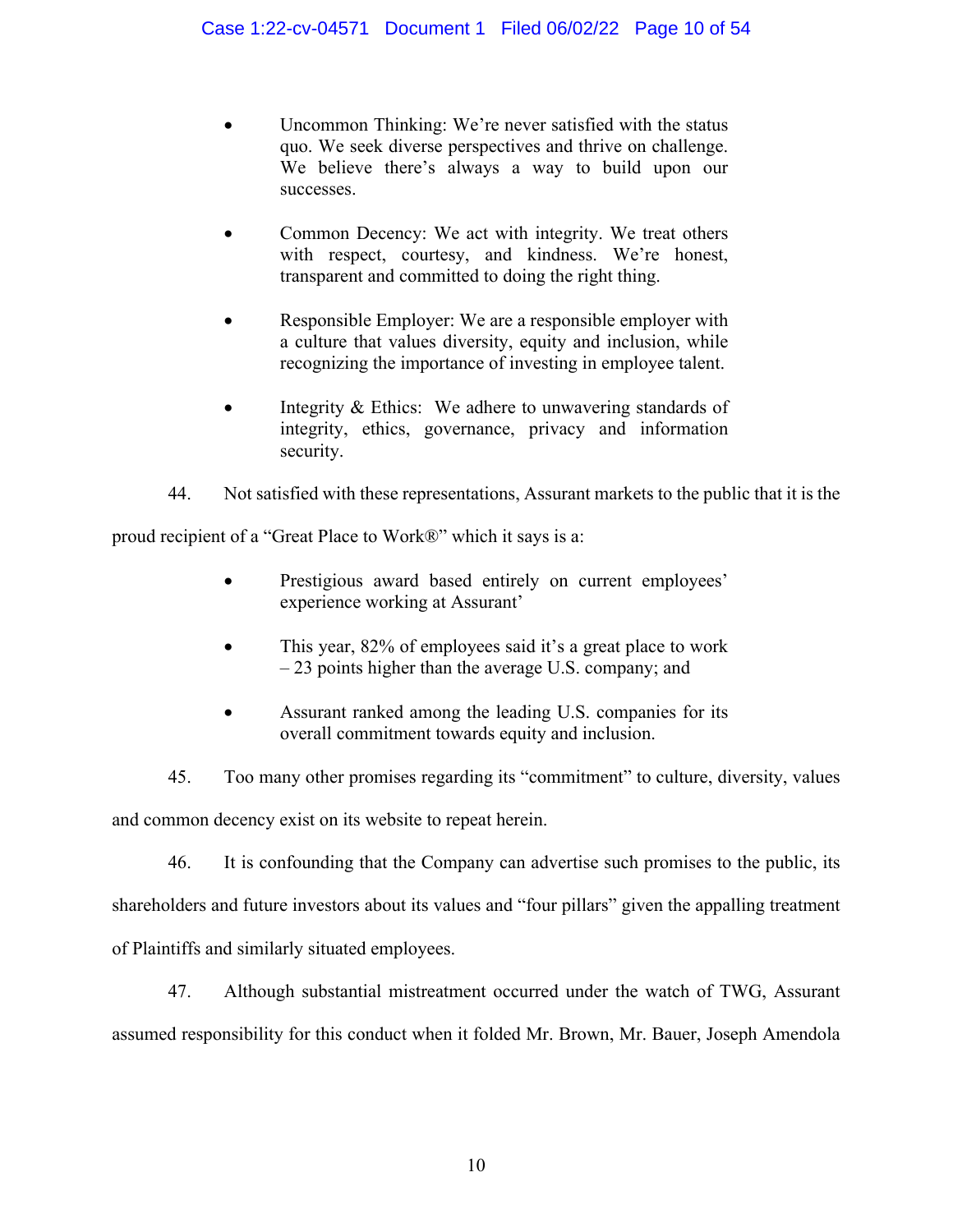# Case 1:22-cv-04571 Document 1 Filed 06/02/22 Page 11 of 54

and a handful of other executives into its corporate home and has ratified their conduct since 2018 through the present.

# **III. WHITE MALE CENTRIC LEADERSHIP: "INEXORABLE ZERO" INFERENCE**

48. At Assurant, within its Dealer Services division, employees are subjected to a corporate culture that operates based on an all-white executive team. Since 2007 when Mr. Steen started work at TWG and reported to Mr. Brown, the group has been led exclusively by white men.

49. In over 50 years, not a single person of color has been in a position higher than Mr. Steen when he was an Area Manager ("AM") in this division. Therefore, at the senior leadership level, 100% of decision-making authority is in the hands of white men. The ratio of white leaders to Black leaders is 100:0.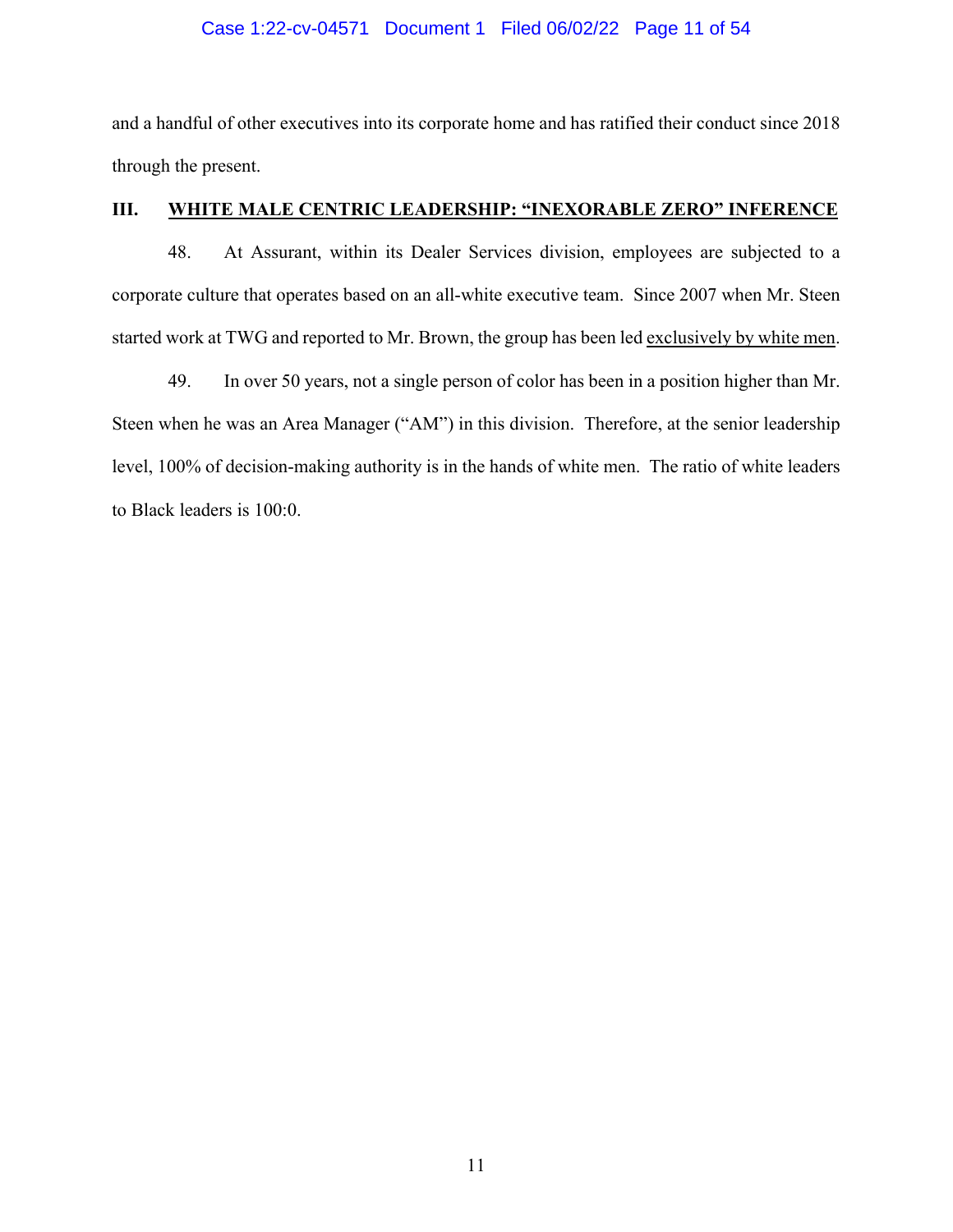# Case 1:22-cv-04571 Document 1 Filed 06/02/22 Page 12 of 54



Martin Jenns | Executive Vice President & President of Global Automotive



Ash Bauer | Executive Vice President



Jeffrey Strickland | Senior Vice President, Dealer Services & Strategic Accounts



Joe Amendola | Senior Vice President, Sales & Marketing



Wayne Moore | Divisional Vice President, Sales



Sean Barnes | Regional Vice President



Tim Bonko | Region Vice President



Brandon Brown | Regional Development Manager



Chris Renner | Regional Sales Manager



Thomas Bond |Area Manager

50. Such a complete absence of Black individuals from senior management effectively proves discrimination on its face without the need for statistical or other evidence. In *International Brotherhood of Teamsters v. U.S.*, 431 U.S. 324, 342 n.23 (1977), a case addressing gender discrimination, the Supreme Court explained that there was no way to explain away a complete lack of women in leadership: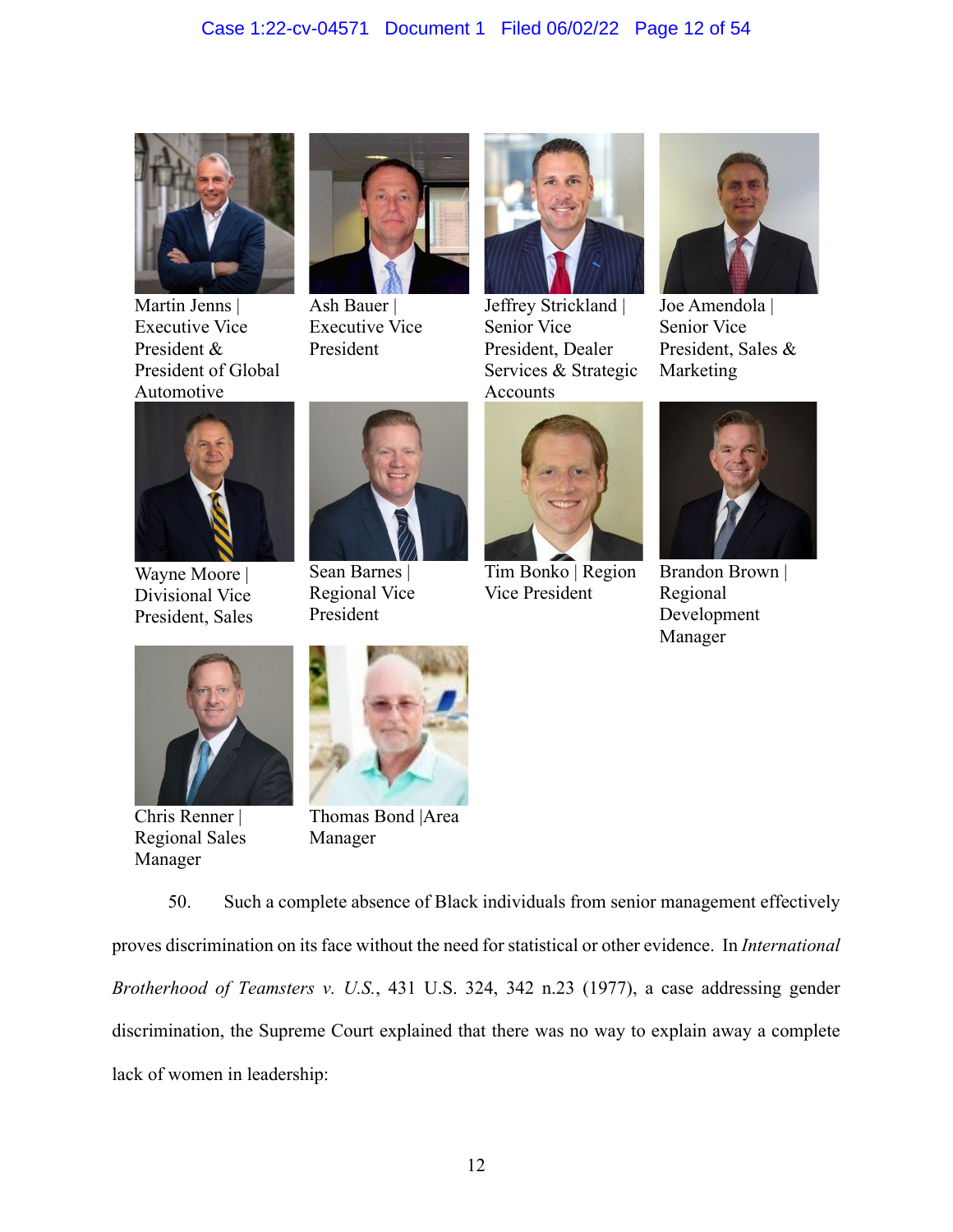# Case 1:22-cv-04571 Document 1 Filed 06/02/22 Page 13 of 54

"[T]he company's inability to rebut the inference of discrimination came not from a misuse of statistics but from the 'inexorable zero.'"

51. Similarly, Assurant cannot explain away the disparity that is inherent in its senior leadership. The ADS division is run exclusively by white men and nothing the Company can do at this point can change the implications of this. The willingness to allow such a disparity to exist year over year is further proof of the *de minimis* value the Company places on its alleged commitment to equity and diversity.

52. It is within the context of this white male-centric leadership that the systemic racebased discrimination at Assurant against Plaintiffs was allowed to develop and flourish. The discriminatory employment practices that disproportionately affect Black employees' compensation at Assurant include, *inter alia*:

- (i) a discretionary compensation system that disfavors Black employees;
- (ii) a discretionary promotion system that disfavors Black employees; and
- (iii) a discretionary performance evaluation system that disfavors Black employees.

53. Such systemic failures allow white male executives to perpetuate race discrimination that has and continues to cause Plaintiffs and similarly situated Black employees at Assurant to experience the following:

- Unequal base salary for substantially the same work as compared to white employees;
- Unequal bonuses for substantially the same work as compared to white employees;
- Unequal benefits and other forms of compensation as compared to white employees;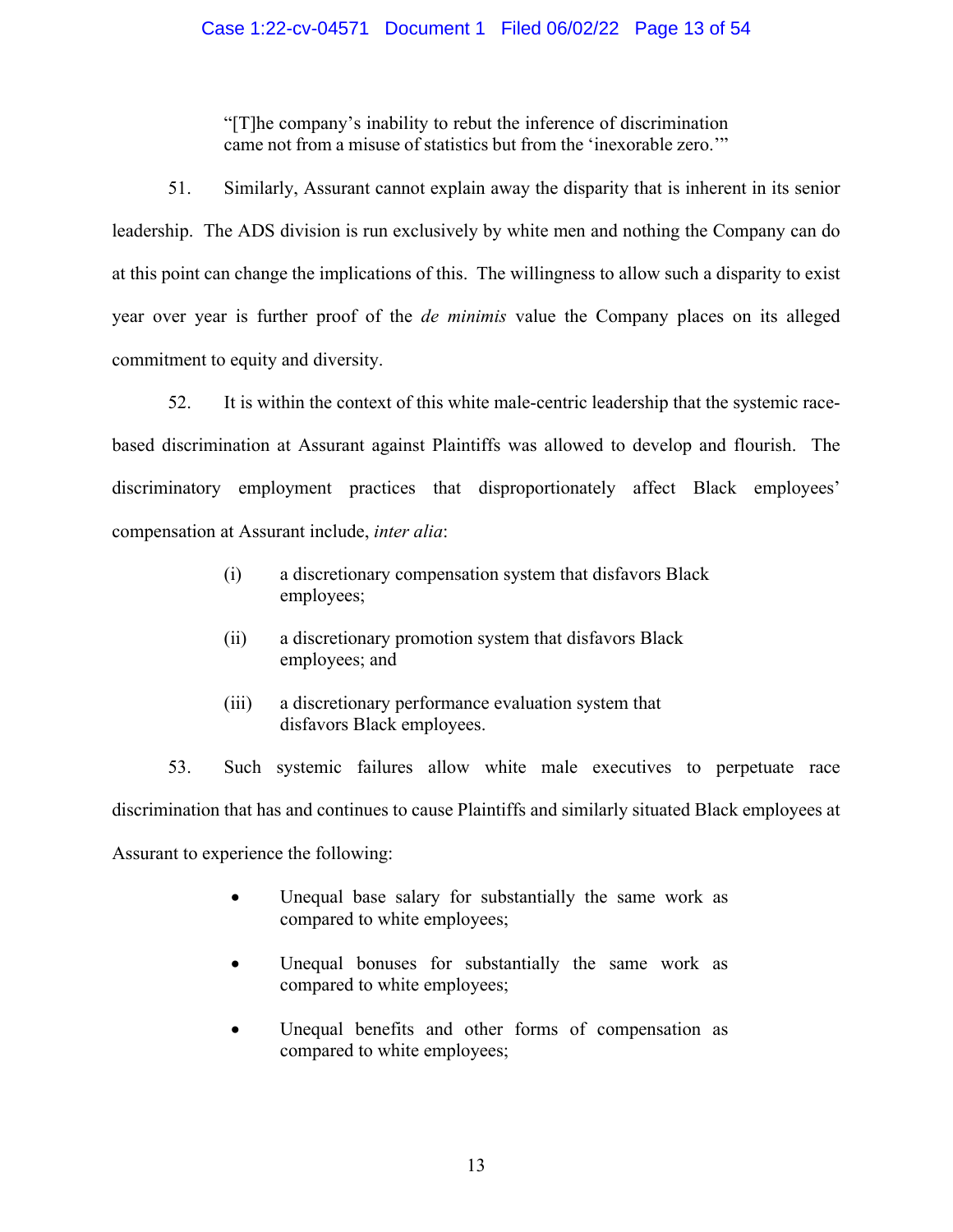- Unequal promotions and opportunities for advancement as compared to white employees;
- Unequal opportunities for development as compared to white employees; and
- Unequal performance evaluations as compared to white employees.

54. Within Dealer Services only those in leadership positions have the authority to make meaningful contractual agreements and negotiate payment terms for fees and commissions. Such positions are occupied exclusively by white males.

55. Moreover, white employees enjoy greater opportunities for client development than Black employees. Black employees, including Plaintiffs, are not given the same opportunities to secure substantial new business as are given to white men. As detailed below, the above practices, which remain pervasive and exist throughout ADS, resulted in substantial and ongoing harm to Plaintiffs. Moreover, there is nothing in this conduct that comports with Assurant's marketing strategy about its "four core pillars" or alleged commitment to being a "responsible employer" that values "diversity, equity and inclusion."

## **IV. DARIS STEEN**

56. Mr. Steen is a highly accomplished and regarded businessperson with years of experience in the automotive financial industry. Mr. Steen served in the U.S. Marines Corps. and spent almost an entire year in the hospital recovering from injuries suffered during a joint military deployment. He retired from the Marines in 1995, and thereafter graduated from Pepperdine University, and then earned a Master of Business Administration ("MBA") degree in Finance from National University in San Diego.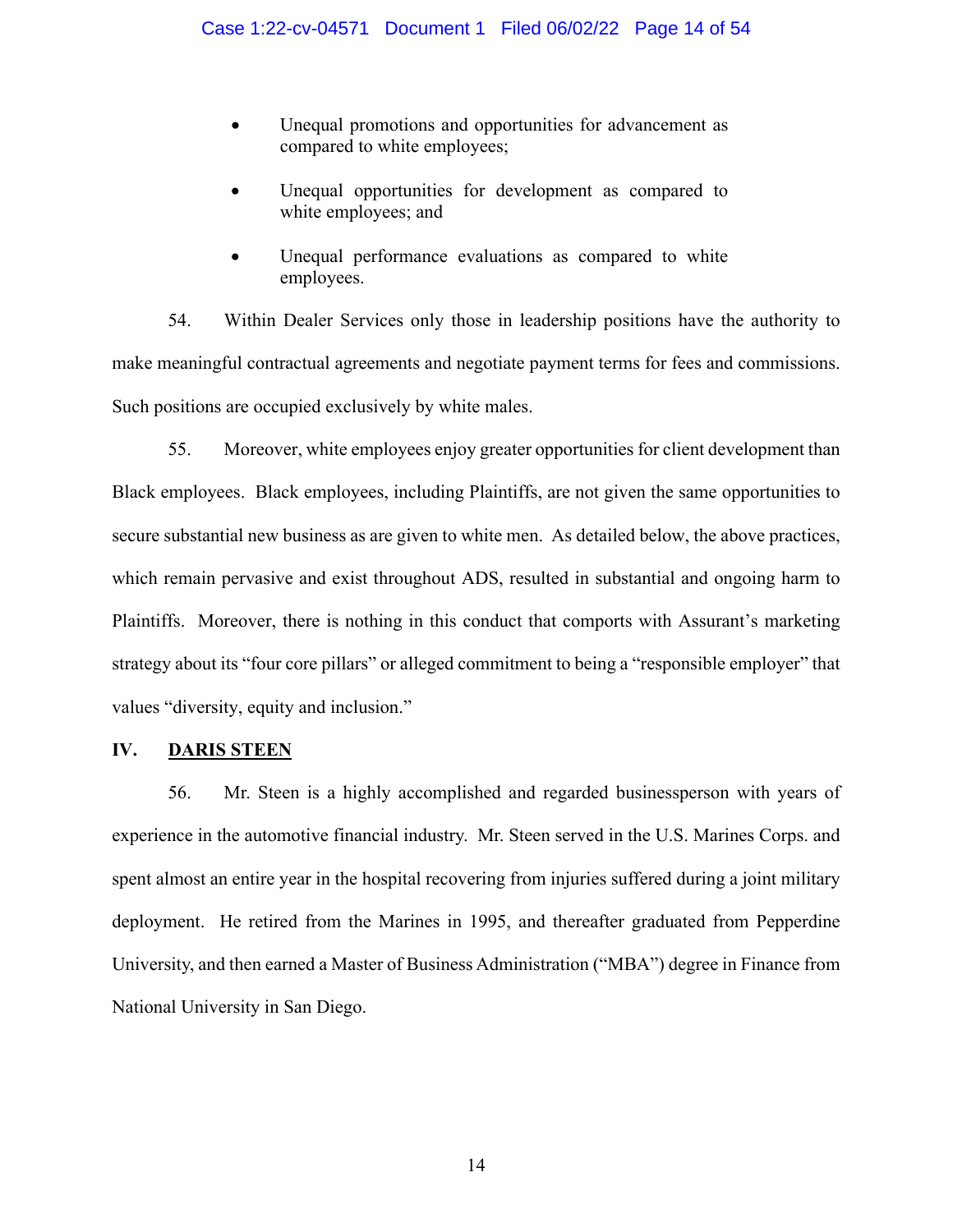#### Case 1:22-cv-04571 Document 1 Filed 06/02/22 Page 15 of 54

57. In 2007, after gaining experience in the finance department of AutoNation for a number of years, Mr. Steen was hired as a Financial Service Specialist by The Warranty Group  $({\rm ``TWG''}),^1$  now Assurant.

58. For the last 15 years, Mr. Steen has reported directly to Mr. Brown. During this time, Mr. Brown reported directly to Mr. Bauer and Mr. Amendola.

59. In 2008, Mr. Steen was promoted to a "District Manager" ("DM") position. He held that position for three years, and in January 2011, Mr. Steen was promoted to "Area Manager" ("AM") in the Company's "Southeast Region," that included Florida, Puerto Rico, Southeast Georgia and South Alabama.

60. Incredibly, in 2011 Mr. Steen was the sole Black employee promoted to the AM position. Shockingly, more than 10 years later, Mr. Steen remained the sole Black employee in the AM position at Assurant.

61. There is simply no reasonable or legitimate explanation as to why only white employees were promoted to the AM level and above.

#### **A. Assurant Was a Top Performer Yet Assurant Refuses to Promote Mr. Steen**

62. Since 2011, Mr. Steen had one goal – to be promoted to the next level at Assurant – specifically, to become a "Regional Manager."

63. Inexplicably, year after year, Mr. Brown, Mr. Bauer and Mr. Amendola refused to promote Mr. Steen. Such annual refusals were confounding to Mr. Steen because by all objective metrics, he was an outstanding field sales employee, who consistently ranked as the number one or two salesperson across the country, each year. Assurant was fully aware of Mr. Steen's

<sup>1</sup> From 2007 through 2017, Mr. Steen and Mr. Brown were employed at "The Warranty Group" or "TWG," purchased by Assurant in 2018. Within Assurant, what was essentially TWG was re-branded as "Assurant Dealer Services" or "ADS."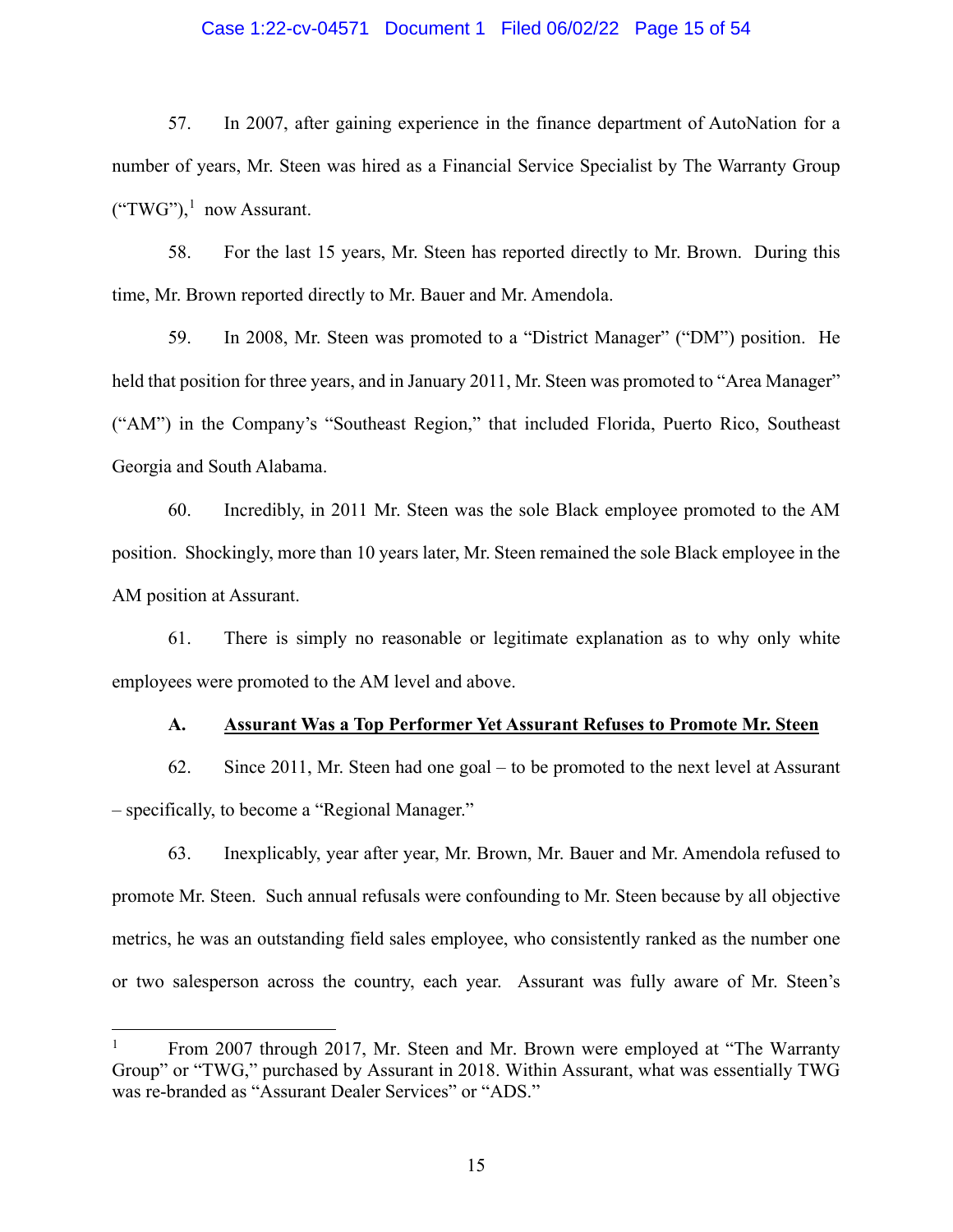#### Case 1:22-cv-04571 Document 1 Filed 06/02/22 Page 16 of 54

performance record, his stellar performance reviews and the results of all inter-company "sales competitions" that Mr. Steen regularly won.

64. By way of example only, Assurant sent Mr. Steen and other AMs<sup>2</sup>, monthly charts ("Charts") for various sales metrics, including one for bonuses earned in connection with "New Business" ("NB"). Employees were told that the Charts represent the "ranking" of the AMs based on objective data obtained from existing contracts and agreements that only senior executives at Assurant are privy to.

65. Employees also were told that the "ranking" is based on the annual "Field Sales Incentive Program" documents that purport to explain how the field sales employees' compensation is calculated. Notwithstanding such policies, not a shred of data is provided to employees when they receive these monthly charts, and the Charts are clearly generated in a Word document by manually inserting numbers and assigning a rank to an employee name.

66. In 2021, month after month, Mr. Steen occupied the Number One Rank.

As indicated above*,* across the U.S., all other AMs were white.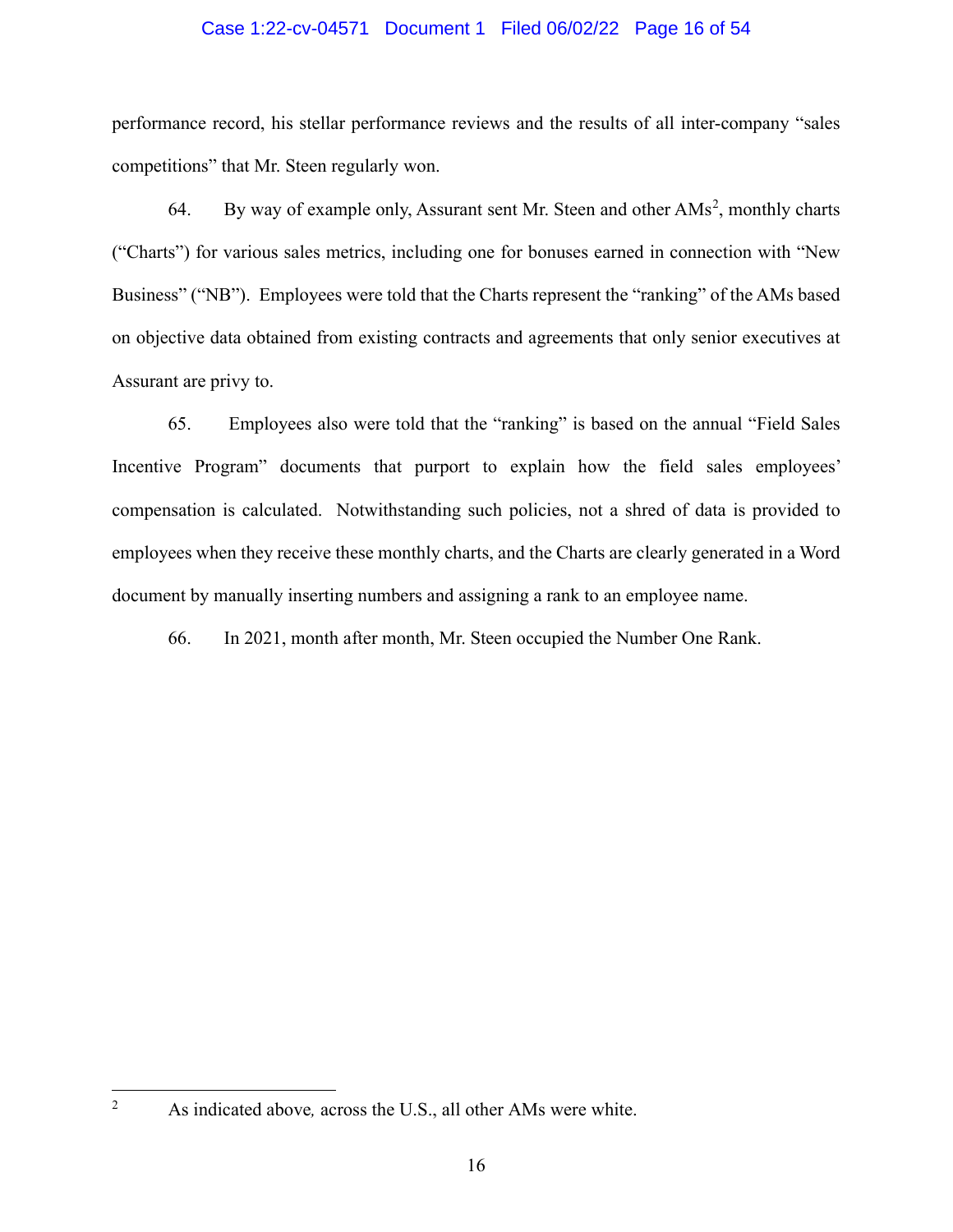#### **NB Bonus Area Managers Ranking Totals** 2021 YTD (3/29/2021)

|                | Ranking - Area Manager    | <b>Appointments</b> | <b>Earned</b> |
|----------------|---------------------------|---------------------|---------------|
| $\mathbf{1}$   | Daris Steen               | 5                   | \$12,375.00   |
| 0              | <b>Brett Malbrough</b>    | 0                   | \$0.00        |
| 0              | <b>Jim McCroskey</b>      | 0                   | \$0.00        |
| $\Omega$       | <b>Chris Renner</b>       | 0                   | \$0.00        |
| $\Omega$       | <b>Thomas Bond</b>        | $\mathbf 0$         | \$0.00        |
| 0              | <b>Phan Dang</b>          | 0                   | \$0.00        |
| $\Omega$       | <b>Antonio Concepcion</b> | $\Omega$            | \$0.00        |
| $\Omega$       | Matt Balbo                | $\Omega$            | \$0.00        |
| $\overline{0}$ | <b>Charles Atkin</b>      | 0                   | \$0.00        |
| $\Omega$       | <b>Sean Barnes</b>        | $\Omega$            | \$0.00        |
| 0              | <b>Mike Ponzi</b>         | $\mathbf 0$         | \$0.00        |
| $\Omega$       | <b>John Hart</b>          | $\Omega$            | \$0.00        |
| $\Omega$       | <b>Manny Emami</b>        | 0                   | \$0.00        |

#### **NB Bonus Area Managers Ranking Totals** 2021 YTD (4/26/2021)

|                | <b>Ranking Area Manager</b> | <b>Appointments</b> | <b>Earned</b><br>$\overline{\phantom{a}}$ |
|----------------|-----------------------------|---------------------|-------------------------------------------|
| 1              | Daris Steen                 | 5                   | \$12,375.00                               |
| $\overline{2}$ | <b>Manny Emami</b>          | 1                   | \$1,125.00                                |
| $\Omega$       | <b>Brett Malbrough</b>      | 0                   | \$0.00                                    |
| $\bf{0}$       | <b>Jim McCroskev</b>        | $\bf{0}$            | \$0.00                                    |
| $\mathbf 0$    | <b>Chris Renner</b>         | $\bf{0}$            | \$0.00                                    |
| 0              | <b>Thomas Bond</b>          | $\bf{0}$            | \$0.00                                    |
| $\bf{0}$       | <b>Phan Dang</b>            | $\mathbf 0$         | \$0.00                                    |
| 0              | <b>Antonio Concepcion</b>   | 0                   | \$0.00                                    |
| o              | Matt Balbo                  | $\mathbf 0$         | \$0.00                                    |
| $\bf{0}$       | <b>Charles Atkin</b>        | $\bf{0}$            | \$0.00                                    |
| $\Omega$       | Sean Barnes                 | $\Omega$            | \$0.00                                    |
| o              | <b>Mike Ponzi</b>           | 0                   | \$0.00                                    |

#### **NB Bonus Area Managers Ranking Totals** 2021 YTD (5/24/2021)

# **NB Bonus Area Managers Ranking Totals** 2021 YTD (8/23/2021)

|               |                                                 |                     |                        |              | <b>Ranking - Area Manager</b> | $\vee$ | <b>Appointments</b> | Earned     | اللوا |
|---------------|-------------------------------------------------|---------------------|------------------------|--------------|-------------------------------|--------|---------------------|------------|-------|
|               | anking Area Manager<br>$\vert \mathbf{v} \vert$ | <b>Appointments</b> | Earned<br>$\mathbf{v}$ | 1            | Daris Steen                   |        | 4                   | \$9,375.00 |       |
|               | Daris Steen                                     |                     | \$9,375.00             |              | Jim McCroskey                 |        |                     | \$3,750.00 |       |
|               | <b>Manny Emami</b>                              |                     | \$1,125.00             | 3            | <b>Manny Emami</b>            |        |                     | \$1,875.00 |       |
| $\mathcal{P}$ | Jim McCroskey                                   |                     | \$750.00               | з            | <b>Mike Ponzi</b>             |        |                     | \$2,250,00 |       |
| $\mathbf 0$   | <b>Brett Malbrough</b>                          | $\Omega$            | \$0.00                 | 3            | Matt Balbo                    |        |                     | \$2,250.00 |       |
| $\Omega$      | <b>Chris Renner</b>                             | $\Omega$            | \$0.00                 | $\Omega$     | <b>Brett Malbrough</b>        |        |                     | \$0.00     |       |
| $\Omega$      | <b>Thomas Bond</b>                              |                     | \$0.00                 | $\mathbf{0}$ | <b>Chris Renner</b>           |        | $\mathbf{0}$        | \$0.00     |       |
| $\mathbf{0}$  | Phan Dang                                       | 0                   | \$0.00                 | $\Omega$     | <b>Thomas Bond</b>            |        |                     | \$0.00     |       |
| $\mathbf{0}$  | <b>Antonio Concepcion</b>                       | $\Omega$            | \$0.00                 |              |                               |        |                     |            |       |
| $\mathbf{0}$  | Matt Balbo                                      |                     | \$0.00                 | $\mathbf{0}$ | Phan Dang                     |        |                     | \$0.00     |       |
| $\mathbf 0$   | <b>Charles Atkin</b>                            | $\Omega$            | \$0.00                 | $\Omega$     | <b>Antonio Concepcion</b>     |        |                     | \$0.00     |       |
| $\Omega$      | Sean Barnes                                     | $\Omega$            | \$0.00                 | $\mathbf{0}$ | <b>Charles Atkin</b>          |        | 0                   | \$0.00     |       |
| $\bf{0}$      | <b>Mike Ponzi</b>                               |                     | \$0.00                 | $\bf{0}$     | <b>Sean Barnes</b>            |        |                     | \$0.00     |       |
|               |                                                 |                     |                        |              |                               |        |                     |            |       |

67. As is obvious, for most months, Mr. Steen's performance earned him bonus amounts not just 10% or 50% or even 100% more than his peers, but 250%, 500% and even 1000% + more than his peers, who are all white.

68. The Charts speak for themselves, but by way of example, in May 2021, Mr. Steen was ranked first earning \$9,375. The next closest AM was Manny Emami, who earned \$1,125. Mr. Steen earned 833% more that month than the second ranked AM. In third place, Jim McCroskey earned \$750, just 8% of the amount that Mr. Steen earned. The remaining nine AMs earned zero in NB that month. The disparity between Mr. Steen's success as compared to the other AMs is nothing short of shocking.

69. Nevertheless, despite Mr. Steen's consistent annual performance, Assurant refused to promote him.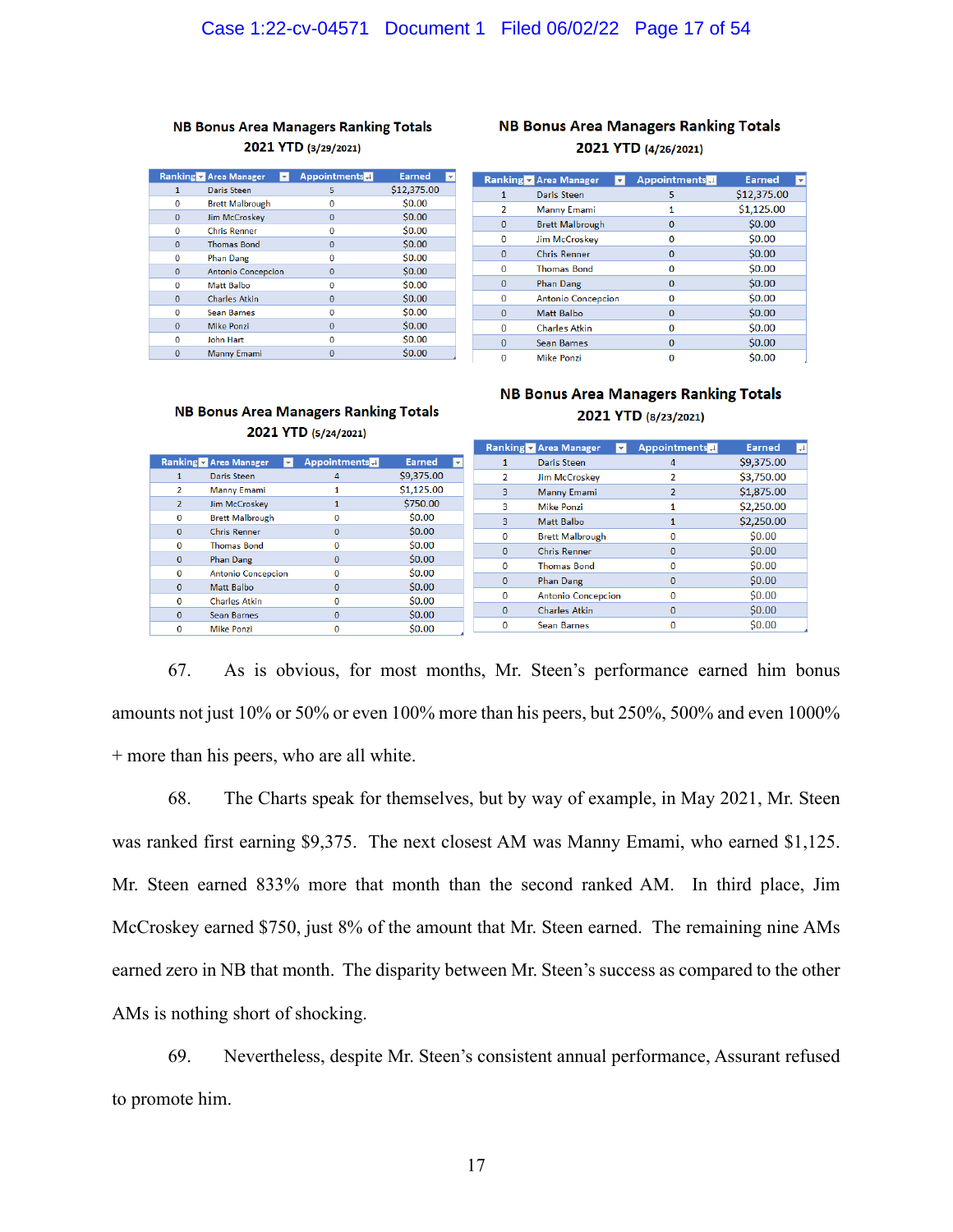#### Case 1:22-cv-04571 Document 1 Filed 06/02/22 Page 18 of 54

70. The Charts also were used by Assurant to award incentives to Plaintiffs, including high-value items such as Rolex watches. Despite the numbers set forth above, and Mr. Steen's consistent stellar performance in 2021, he learned that he was not the recipient of the Rolex, instead it went to Charles Atkins, who of course, is white.

71. Worse, the only AMs that Assurant promoted to the Regional manager level and above were white. Notably, these employees not only failed to achieve sales numbers anywhere close to Mr. Steen, but most had less experience. In addition, even when the higher-level jobs required graduate degrees, Assurant promoted white AMs without degrees rather than Mr. Steen, who has an MBA.

72. These promotions provided Mr. Steen's less-qualified white colleagues with substantially more responsibility, supervisory authority and higher incomes as compared to Mr. Steen.

73. Too many examples exist to list here of similarly situated white employees as compared to Mr. Steen being promoted over Mr. Steen. For example, Tim Bonko was a white AM at Assurant. In 2015, after working as an AM for just 4.5 years, he was promoted to Regional Vice President. Mr. Steen should have been promoted into this position. While Mr. Bonko had comparable experience as an AM, Mr. Steen had significantly outperformed Mr. Bonko on an annual basis. Nevertheless, Mr. Bonko, who was a good friend of Mr. Brown's both inside and outside of work, received the recommendation for the promotion by Mr. Brown. There were no interviews for the promotion, much less an objective process. Mr. Steen was never interviewed. Mr. Bonko simply was appointed. Mr. Bauer and Mr. Amendola concurred and authorized the promotion.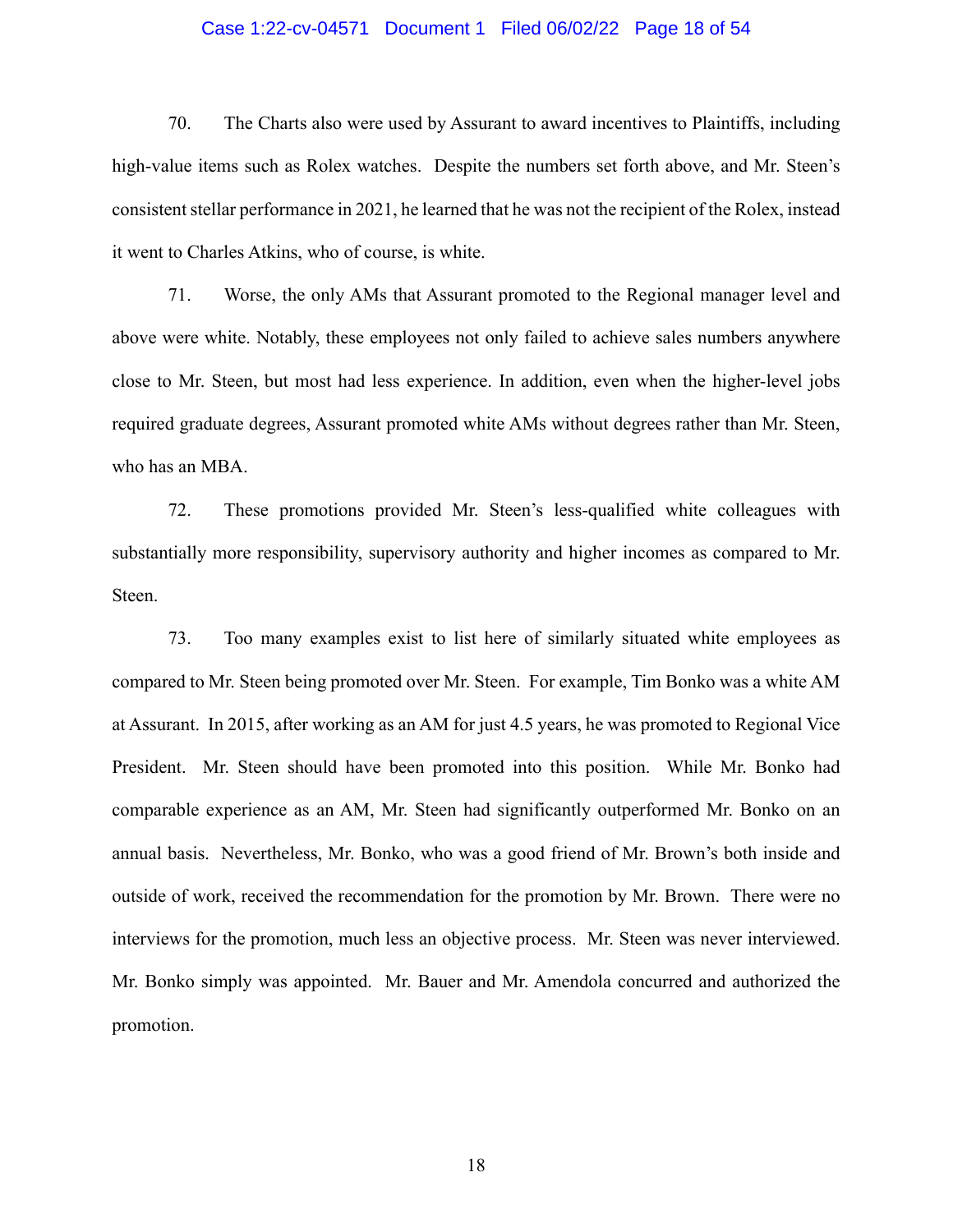#### Case 1:22-cv-04571 Document 1 Filed 06/02/22 Page 19 of 54

74. Mr. Bonko's brother-in-law, another white male, Sean Barnes, also was promoted over Mr. Steen. Mr. Barnes, who graduated college in 2008 and is more than 25 years younger than Mr. Steen, worked as an AM for 5 years. During his time, Mr. Barnes's lack of achievements left him at the bottom of the performance list, especially as compared to Mr. Steen. Incredibly, in October 2021, Mr. Barnes was promoted to Regional Vice President. As evidenced from the Charts *supra*, Mr. Barnes brought in zero dollars and zero appointments for the year in connection with NB. When Mr. Barnes was promoted, Mr. Steen had *five more years* of experience than Mr. Barnes as an AM. Yet it was Mr. Barnes who was viewed highly enough to be promoted to Regional Vice President over Mr. Steen. Upon information and belief, Mr. Brown, Mr. Bauer and Mr. Amendola made the decision to promote Mr. Barnes over Mr. Steen. Mr. Steen was never interviewed. Again, there was no process in connection with the promotion, it simply "happened."

75. Also at the bottom of the 2021 AM ranking total was another white male, Chris Renner. Mr. Renner began working as an AM only in 2018 – *seven years after* Mr. Steen was promoted to AM. In January 2022, it was announced that Mr. Renner was promoted to a Regional Sales Manager position. Once again, Assurant failed to promote Mr. Steen, instead opting for a less experienced, less tenured, underperforming white male. Mr. Renner's inexperience, rank as a poor performer, lack of a degree other than undergraduate, was not a deterrent for Assurant to promote Mr. Renner into the Regional Sales Manager position, now earning substantially more than Mr. Steen. Upon information and belief, Mr. Brown, Mr. Bauer and Mr. Amendola made the decision to promote Renner.

76. Significantly, Assurant's internal job "posting" for the regional position reveals that the posting "start" date was December 20, 2021, yet the listing claims the job posting "end" date was December 21, 2021. When Mr. Steen contacted HR to find out why he was not made aware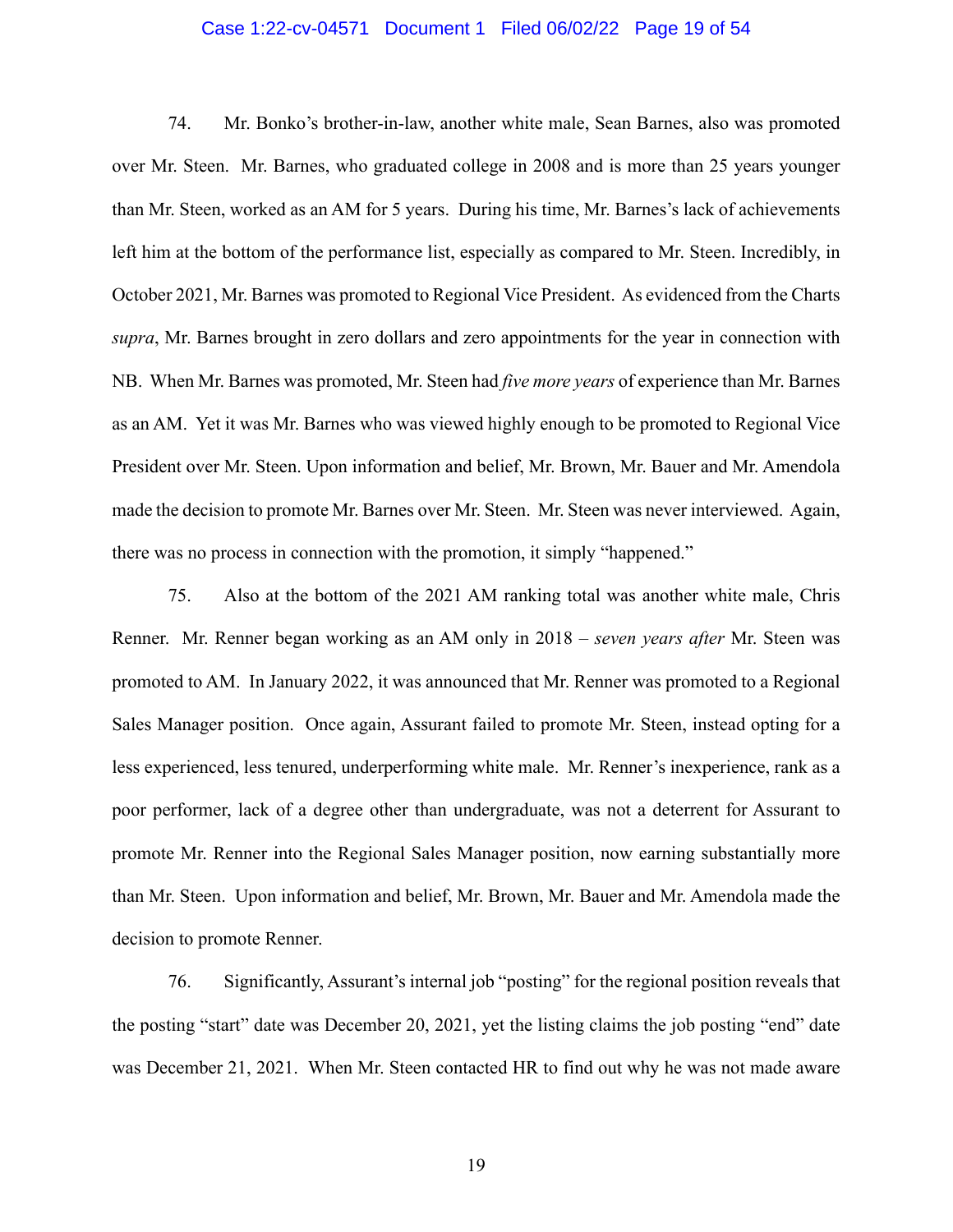#### Case 1:22-cv-04571 Document 1 Filed 06/02/22 Page 20 of 54

of the regional position and the ability to apply, he was told that Assurant did not have the "ability" to email everyone about it. The decision to promote Mr. Renner was subjectively made without any process for other employees to seek the position. Mr. Steen was never interviewed.

77. Ty Viger, a white male, started at the Company as an Account Specialist in October 2011, nine months after Mr. Steen was promoted to an AM. Mr. Viger was promoted to DM and then to AM. Less than three years as an AM apparently was enough "experience" for Assurant to promote Mr. Viger to a Regional Vice President position. At the time Mr. Viger was promoted, Mr. Steen had two additional years of experience as an AM. Furthermore, Mr. Viger's performance and educational attainment is far below that of Mr. Steen. It is difficult, if not impossible, to believe that anything other than the fact that Mr. Viger is white was considered in promoting a lessqualified employee over Mr. Steen. Mr. Steen was never interviewed.

78. In 2010, Joe Pazienza was hired as an AM. Mr. Steen consistently outperformed Mr. Pazienza in signing new clients and securing sales. Every year leading up to Mr. Pazienza's promotion, Mr. Steen always ranked higher. Yet, Mr. Steen was not the employee who was brought up the ranks to the Regional Vice President position. Rather, in accordance with Assurant's history and practices, a more-qualified Black employee was overlooked for a less-qualified, white one. Mr. Steen was never interviewed. When Mr. Steen learned of Mr. Pazienza's new role at the Company, he asked management why he was never even considered. Mr. Bauer told Mr. Steen that it was his decision about who to promote. Mr. Bauer threatened Mr. Steen to stay in his place if he wanted to keep his job.

79. Steve Imhoff, another white male, progressed through the Company at every level: (1) Financial Service Specialist, (2) District Manager, (3) Area Manager, (4) Vice President of Business Development and (5) Regional Vice President. He climbed up the hierarchy, regardless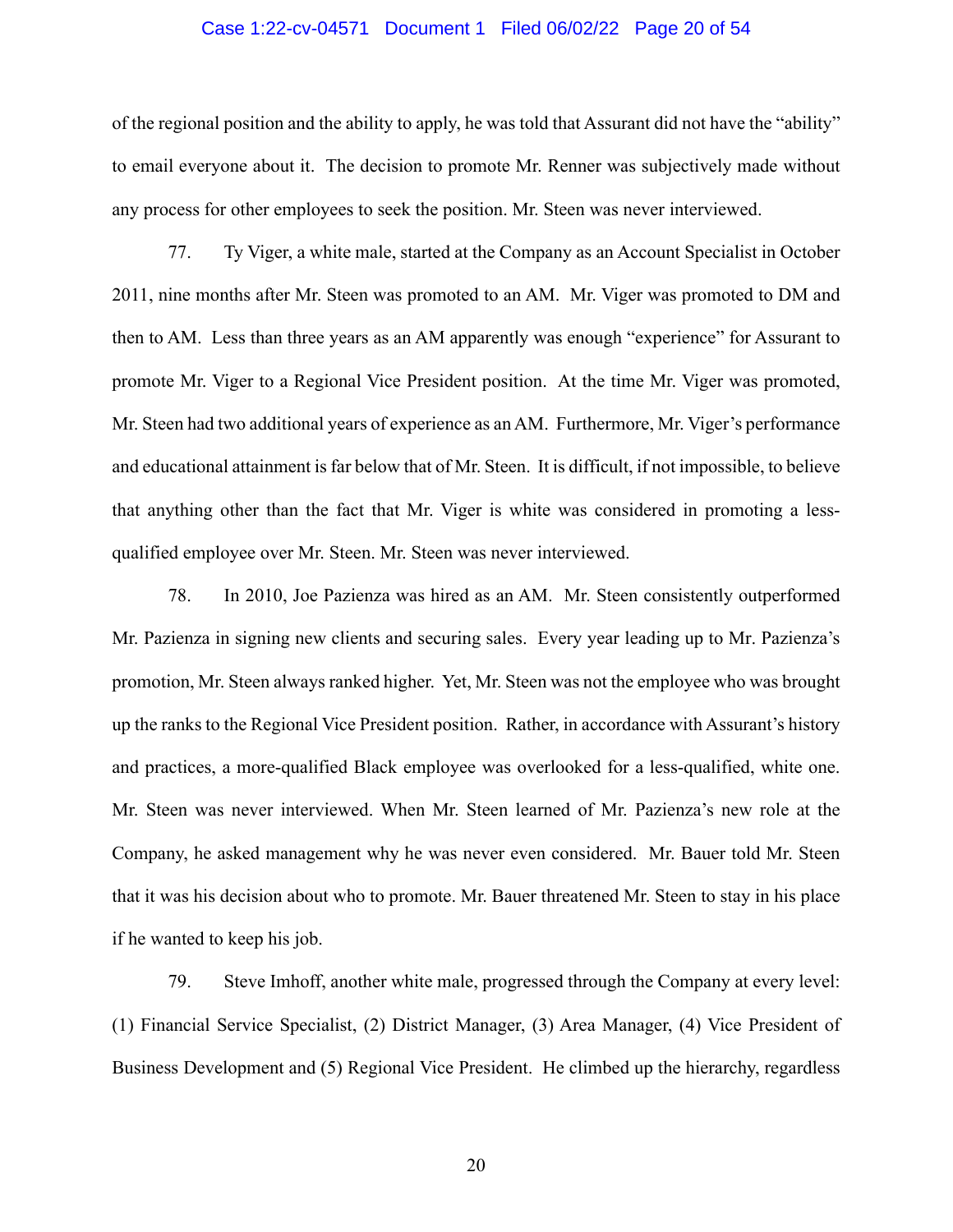#### Case 1:22-cv-04571 Document 1 Filed 06/02/22 Page 21 of 54

of the fact that Mr. Imhoff was often unsuccessful in his respective roles. Confoundingly, Mr. Imhoff was permitted to transition laterally from the Vice President of Business Development to the Regional Vice President role. This occurred even after Mr. Imhoff failed to bring in any clients or business. His role was the Vice President of *Business Development*, and he was unable to sign a single client (*i.e.*, develop the business). Nevertheless, his lateral move to Regional Vice President – a role which could have gone to reliable and effective employee such as Mr. Steen – was approved without issue. Mr. Steen was never interviewed.

80. Appallingly, the above examples are not an exhaustive list.

#### **B. Mr. Steen Complains and Retaliation Escalates**

81. Given the ubiquitous nature of the discrimination, it is not possible to identify and list each individual incident that Mr. Steen was subjected to during the last 14.5 years. As is evident, however, there is no possibility that the white executive leaders did not know the pervasiveness of the insidious discrimination. Similarly, the senior leadership was aware that Mr. Steen dared to complain about the unequal treatment.

82. Shamelessly, after Mr. Steen or other Black employees dared to speak up, they were labeled with the all too familiar "angry Black man" stigma and described as difficult to work with.

83. As part of Assurant's required annual performance reviews, employees submit comments and self-assessments. Mr. Steen began to include in these reviews, his complaints about racial discrimination and his failure to be promoted.

84. On numerous occasions over the years Mr. Steen wrote in his reviews that he "hoped" an objective merit system would be utilized by the Company. By way of example only, in his 2019 Performance Evaluation (PE), Mr. Steen wrote,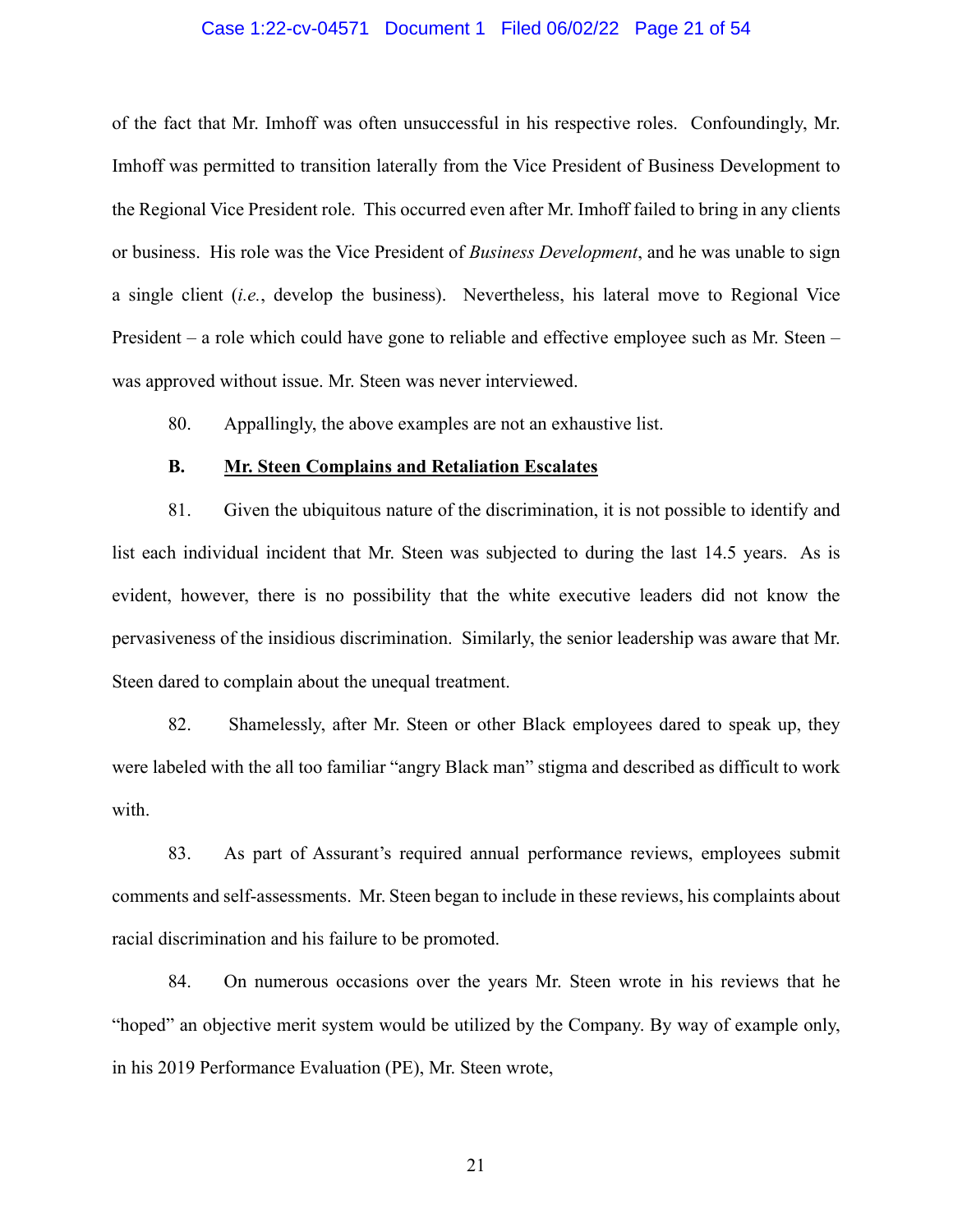# **I hope that 2020 brings more opportunity for diversity and baseline expectations with promotions within the automotive field ranks.**

- 85. His manager, Mr. Brown, failed to acknowledge or respond.
- 86. Similarly, on November 15, 2021, Mr. Steen, dared to question in his performance

review that if he is a "leading AM," why he was not ranked "exceptional," when he wrote:

I am currently leading most AMs in the country with a #1  $\&$  #2 ranking. I would like someone to explain to me what does it take to receive an "Exceptional" review. Also, I would like to know how promotions are determined? I have been ranked in the top 3 AMs in 11 of 14 years and I have never been interviewed for Regional Vice President. My level of retail experience equals or exceeds most AMs. Also my education level exceeds other AMs. It's fair to ask the criteria for promotions.

87. Again, Mr. Brown ignored the questions.

# **C. Tom Bond's "Slavery Was Not That Bad" Comments And Semi-Automatic Guns at Zoom Meetings**

88. Disgustingly, Tom Bond, an AM based in Atlanta repeatedly engaged in biased

statements to employees, including to Mr. Steen.<sup>3</sup> By way of example only, Mr. Bond remarked

to Mr. Steen that he did "not understand" why people "complained about slavery."

89. Shockingly, Mr. Bond said:

# **The [African] slaves** *should have been happy* **that they were no longer in Africa.**

# **Slavery was** *not all that bad* **for slaves because they had food and shelter from slave owners**.

90. Such vile and painful comments deserved no response, and Mr. Steen gave none to

Mr. Bond.

Mr. Bond made similar comments to Mr. Judson.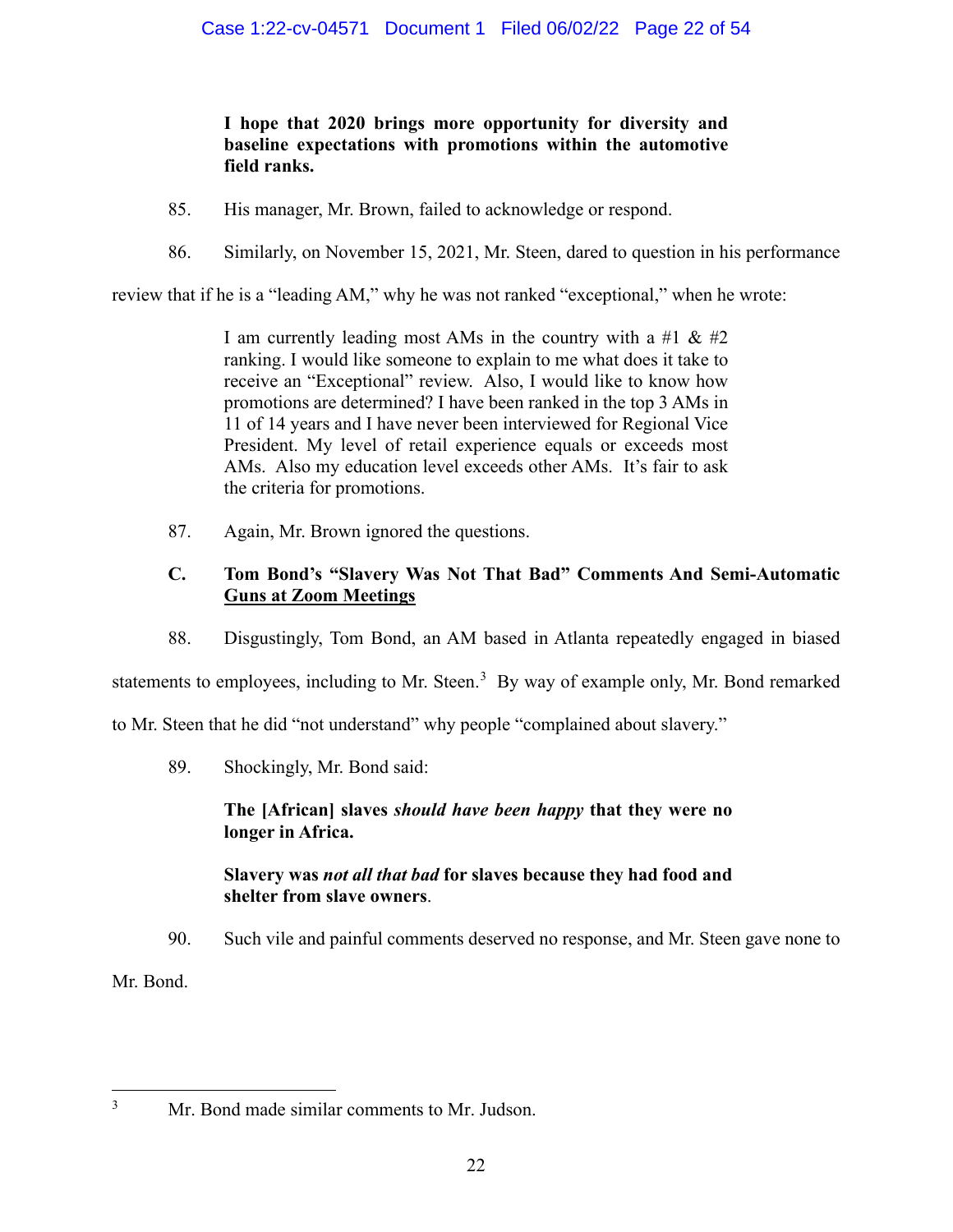#### Case 1:22-cv-04571 Document 1 Filed 06/02/22 Page 23 of 54

91. Mr. Steen wanted to complain about these comments, but he knew that Mr. Bond was a close friend of Mr. Brown's. He knew that objecting to Mr. Bond's comments likely would result in retaliation, and he felt helpless to remedy the situation.

92. Equally offensive and racist, Mr. Bond openly complained to employees, including Mr. Steen about the fact that "white people" could not buy enough "ammunition," because for "some reason," there was a shortage.

93. Mr. Bond also would comment to employees, including Mr. Steen, that white citizens had the right to bear arms in the U.S., and that white people in the U.S. were still the "majority."

94. Like most companies, Covid-19 caused Assurant to transition to Zoom meetings. During a Zoom meeting that Mr. Brown was leading, Mr. Bond had three of his semi-automatic firearms on top his desk. Shocked, Mr. Steen was speechless. Mr. Judson also was on the Zoom.

95. Another white manager Eric Feussner asked Mr. Bond about the three guns. Mr. Bond proudly picked up one of his firearms to it show off and appallingly, pointed it into his camera at the employees. Mr. Steen and Mr. Judson were horrified.

96. Mr. Feussner felt emboldened to volunteer that he also owns semi-automatic weapons.

97. Given Mr. Bond's running commentary about white people being the "majority," and remarks that "slaves" did not have it "that bad," waving semi-automatic guns around during a Zoom, as well as pointing a gun directly into the camera, was highly disturbing and upsetting to Mr. Steen and to Mr. Judson. 4

<sup>&</sup>lt;sup>4</sup> There were two other Black employees on the Zoom, both junior to Mr. Bond.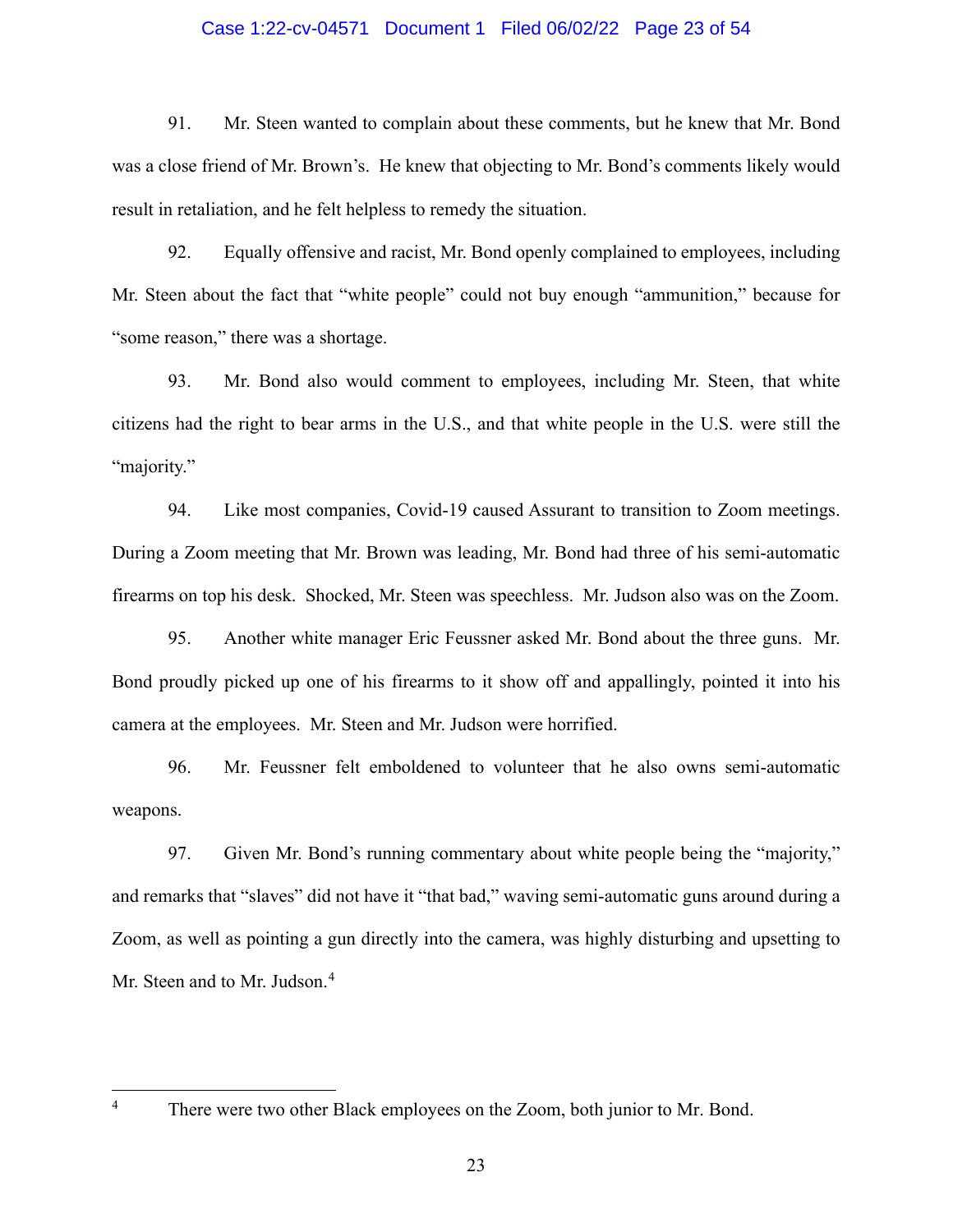#### Case 1:22-cv-04571 Document 1 Filed 06/02/22 Page 24 of 54

98. Even though he previously had been afraid to complain about Mr. Bond to Mr. Brown, Mr. Steen could not stay silent about this incident.

99. However, when Mr. Steen complained about what happened to Mr. Brown, Mr. Brown became mad at Mr. Steen. Mr. Brown, who supervised Mr. Bond, defended Mr. Bond's conduct, and refused to report the event to HR.

100. Mr. Steen continued to ask Mr. Brown to report what had happened to HR.

101. Finally, after realizing that Mr. Brown was not going to do anything, Mr. Steen sent HR an email to report the weapons display and Mr. Bond's actions regarding the guns during the Zoom.

102. Outrageously, HR had one call with Mr. Steen and then told him it was resolved.

103. Worse, after Mr. Steen sent HR the email, Mr. Brown refused to speak to Mr. Steen.

104. Specifically, Mr. Brown – Mr. Steen's *direct manager* – intentionally refused to talk to Mr. Steen or answer his telephone calls for months after this incident.

105. When Mr. Steen contacted HR to complain that his direct supervisor was refusing to speak to him, which of course he needed to do to perform his job, HR responded by telling Mr. Steen to text or email Mr. Brown.

106. Such utter noncompliance with the laws designed to protect employees like Mr. Steen is more than horrible, it is unlawful and exposes Assurant to substantial liability.

#### **D. Mr. Steen Is Demoted in January 2022**

107. After working at Assurant for almost 15 years, on January 18, 2022, Mr. Steen, along with employees from across the U.S. were told to report to Houston for a "meeting." When he arrived, Mr. Steen remained uninformed about the nature of the meeting or the agenda. Leading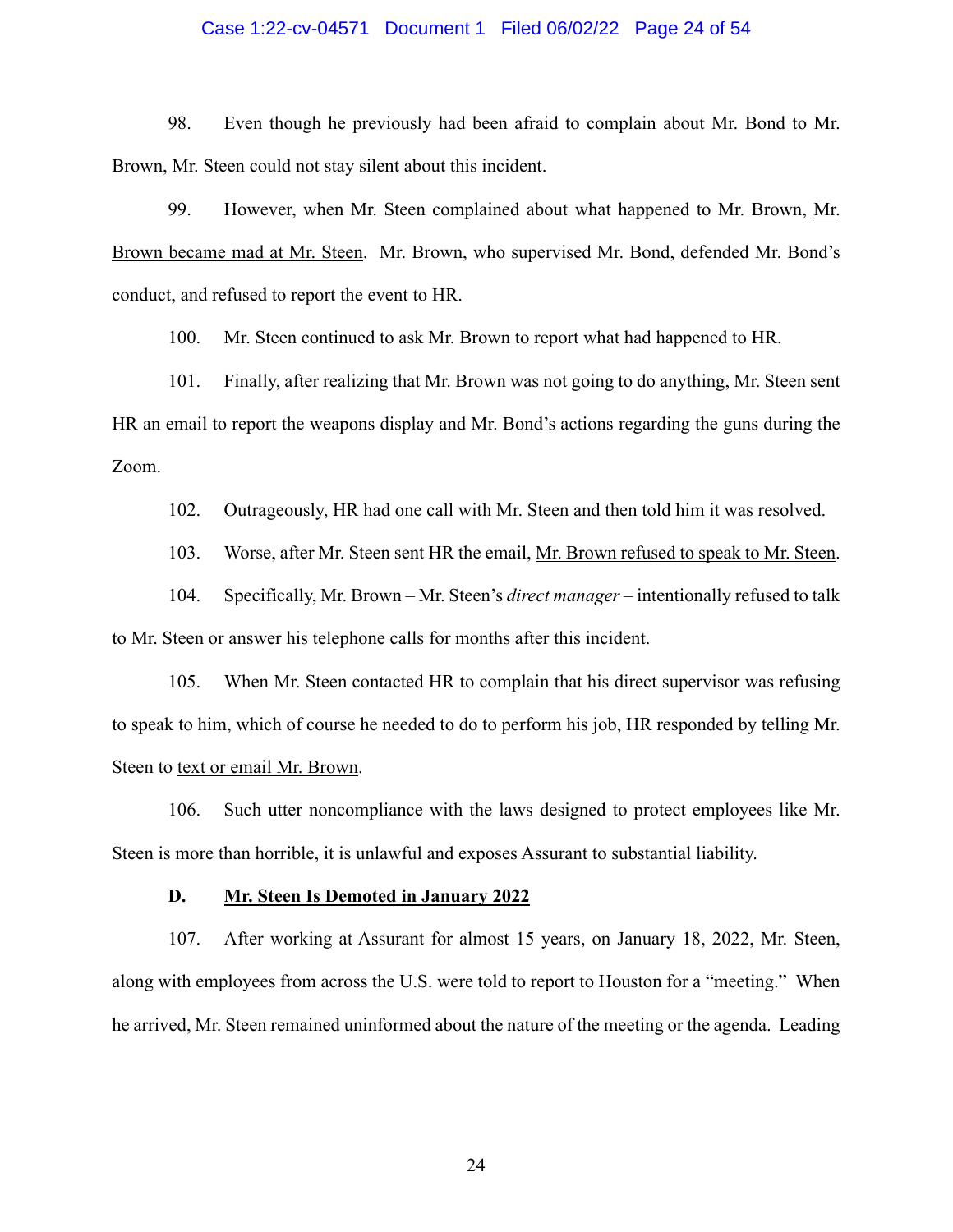#### Case 1:22-cv-04571 Document 1 Filed 06/02/22 Page 25 of 54

the meeting were Mr. Amendola, Mr. Bauer, Jeff Strickland, and Sean Barnes. Although Mr. Brown should have been there, he was sick and appeared only *via* Zoom.

108. Mr. Steen learned that the AM position was "eliminated," along with the Senior DM position. He was demoted to the DM position effectively immediately.

109. As such, Mr. Steen went from a role immediately below the Regional Vice President level, to a title that placed him two levels below his AM level. It was here that Mr. Steen realized that Mr. Renner, a former AM alongside Mr. Steen, rather than be demoted along with Mr. Steen, was promoted to a Regional Manager position.

110. Appallingly, at the same time Mr. Steen was demoted, Mr. Steen learned that Mr. Brown had been promoted.

111. Mr. Brown was promoted to manage both the Atlanta region and Southeast region. Given the volume of sales, employees knew that the Atlanta and Southeast regions easily could have been divided, allowing another employee such as Mr. Steen, the opportunity to be assigned a region.

112. Instead of giving one of the regions to Mr. Steen, again without explanation, it all went to Mr. Brown.

113. Upon information and belief, these decisions were made by Mr. Bauer, Mr. Amendola, as well as Mr. Strickland, a Senior Vice President.

114. In addition to Mr. Steen's demotion in title and position, he was also penalized in the terms and conditions of his employment. First, Mr. Brown immediately stripped Mr. Steen of his most lucrative dealership accounts, including Napleton and Sansing which Mr. Steen had worked on for *years*.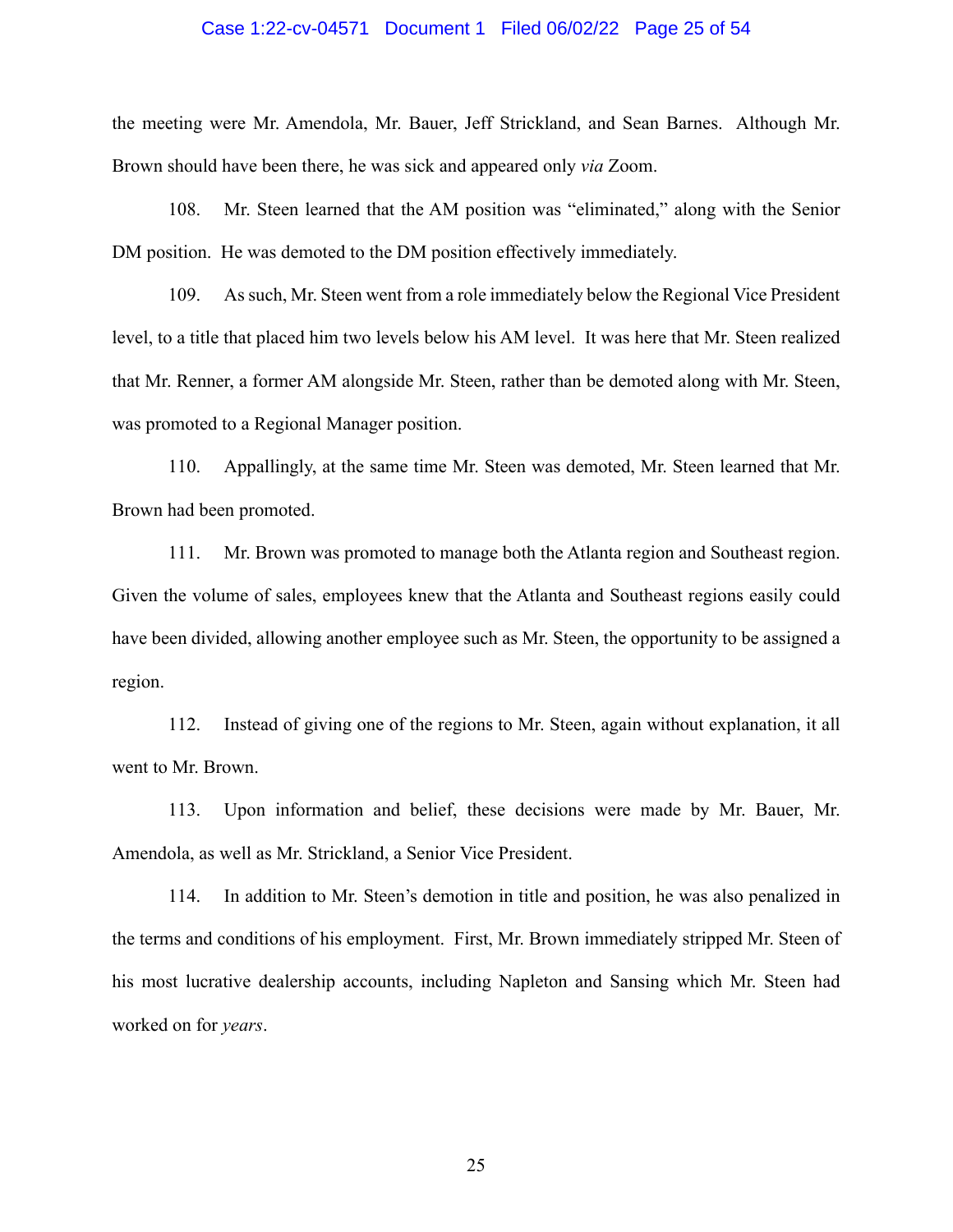#### Case 1:22-cv-04571 Document 1 Filed 06/02/22 Page 26 of 54

115. In place of his longstanding clients, Mr. Brown "assigned" Mr. Steen a number of the lowest performing dealerships, with the lowest fees available and therefore the least lucrative accounts. For example, Mr. Brown assigned him the King Auto Group, one of Assurant's most problematic dealers, with more complaints about this dealer group than all the other dealerships in Florida.

116. When Mr. Steen attempted to communicate with Mr. Brown about the removal of his accounts and replacement with troubled, non-revenue producing accounts, Mr. Brown's response was simply to *not respond*. 5

#### **E. Mr. Steen's February 2022 Email and the "Investigation"**

117. After the demotion, and knowing that Mr. Brown and his supervisors, Mr. Bauer and Mr. Amendola, had ignored Mr. Steen's complaints for years, Mr. Steen wrote to the top executives at Assurant for their division, Martin Jenns and Mr. Strickland about the racial discrimination. Below, are the names of the recipients, the subject line and the subject headings of his email:

<sup>5</sup> Sadly, it is a recurring theme that Mr. Brown, a Senior Regional manager of multiple states at Assurant unprofessionally "handles" or otherwise "manages" his employees by giving them what teenagers call "the silent treatment." It is confounding that this individual, a senior executive for over 15 years, can behave this way and remain in this position at Assurant. Recently, Mr. Brown was promoted.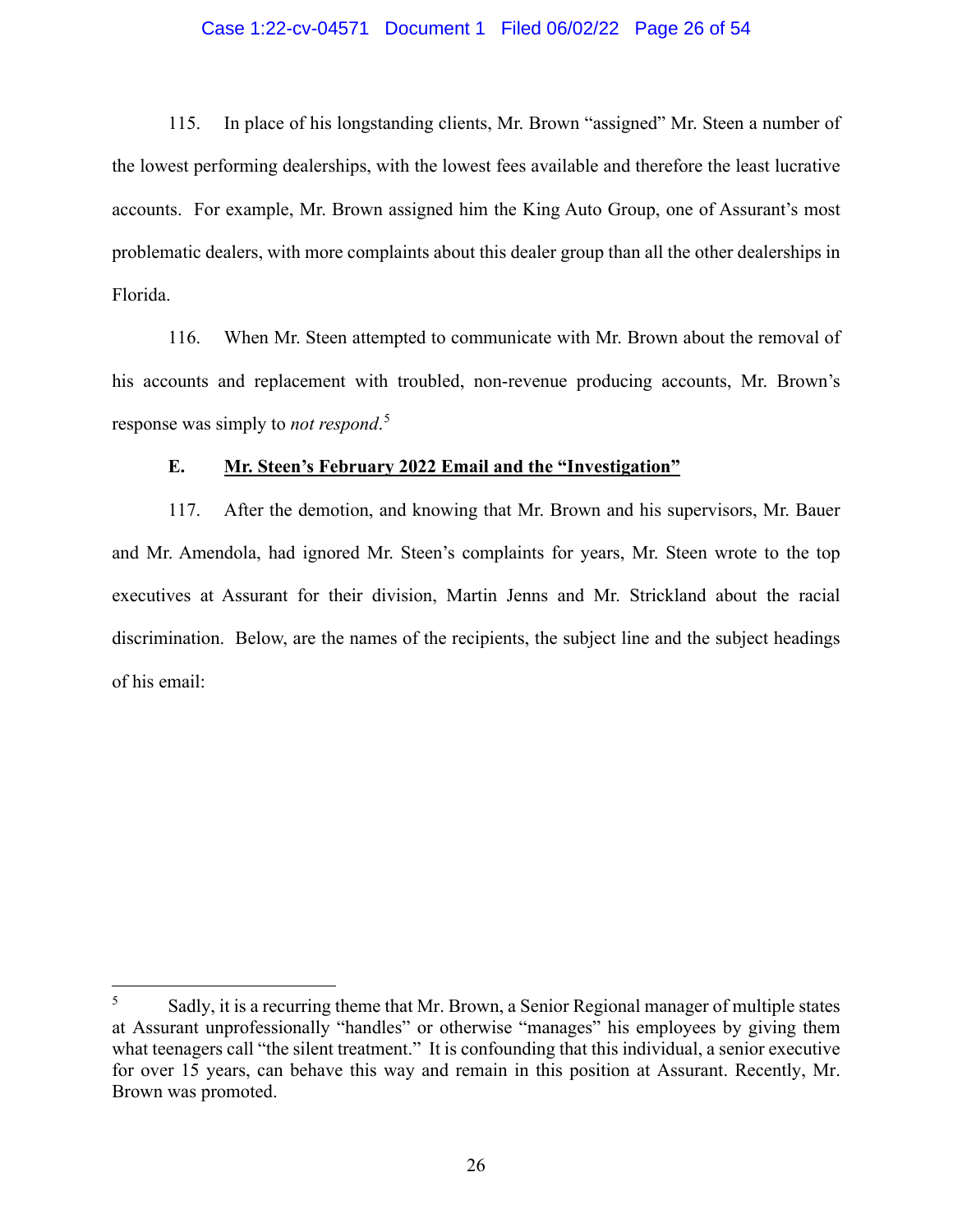**From:** Daris Steen **Sent:** Tuesday, February 1, 2022 10:47 AM **To:** Martin Jenns <martin.jenns@assurant.com> **Cc:** John Laudenslager <John.Laudenslager@assurant.com>; Jeffrey Strickland <Jeffrey.Strickland@assurant.com>; Alecia Bailey <alecia.bailey@assurant.com>; Ana Rosado Reyes <Ana.Rosado@assurant.com> Subject: **Racial Disparity in pay and promotions among ADS field force**

- Compensation Disparity among African American / People of Color
- Management Promotions
- Hostile Work Environment
- District Manager Issues
- Non‐ Diverse Session Plan

118. Not surprisingly, but horribly, on May 24, 2022, Ana Rosado-Reyes, a Vice

President and one of the recipients of his email, sent Mr. Steen a letter stating that Assurant had

"investigated" his complaints based on his February 1, 2022 email and concluded as follows:

The investigation concluded that none of the allegations in your February 1, 2022 email were substantiated. As you know, the Company maintains several mechanisms for raising concerns. Please do not hesitate to utilize those report mechanisms in the future should any further issues arise that cause you concern.

# **V. WILLIAM JUDSON, SR.**

119. Mr. Judson, age 63, is a former professional NFL football player. 6 In 2011, he was hired at Assurant to work as a DM. At all relevant times, his immediate supervisor was Mr. Bond, who reported directly to Mr. Brown.

120. Mr. Judson experienced ubiquitous racial discrimination under Mr. Bond's supervision. For example, Mr. Bond told Mr. Judson one day as they were driving to appointments

He played for ten years as a cornerback for the Miami Dolphins.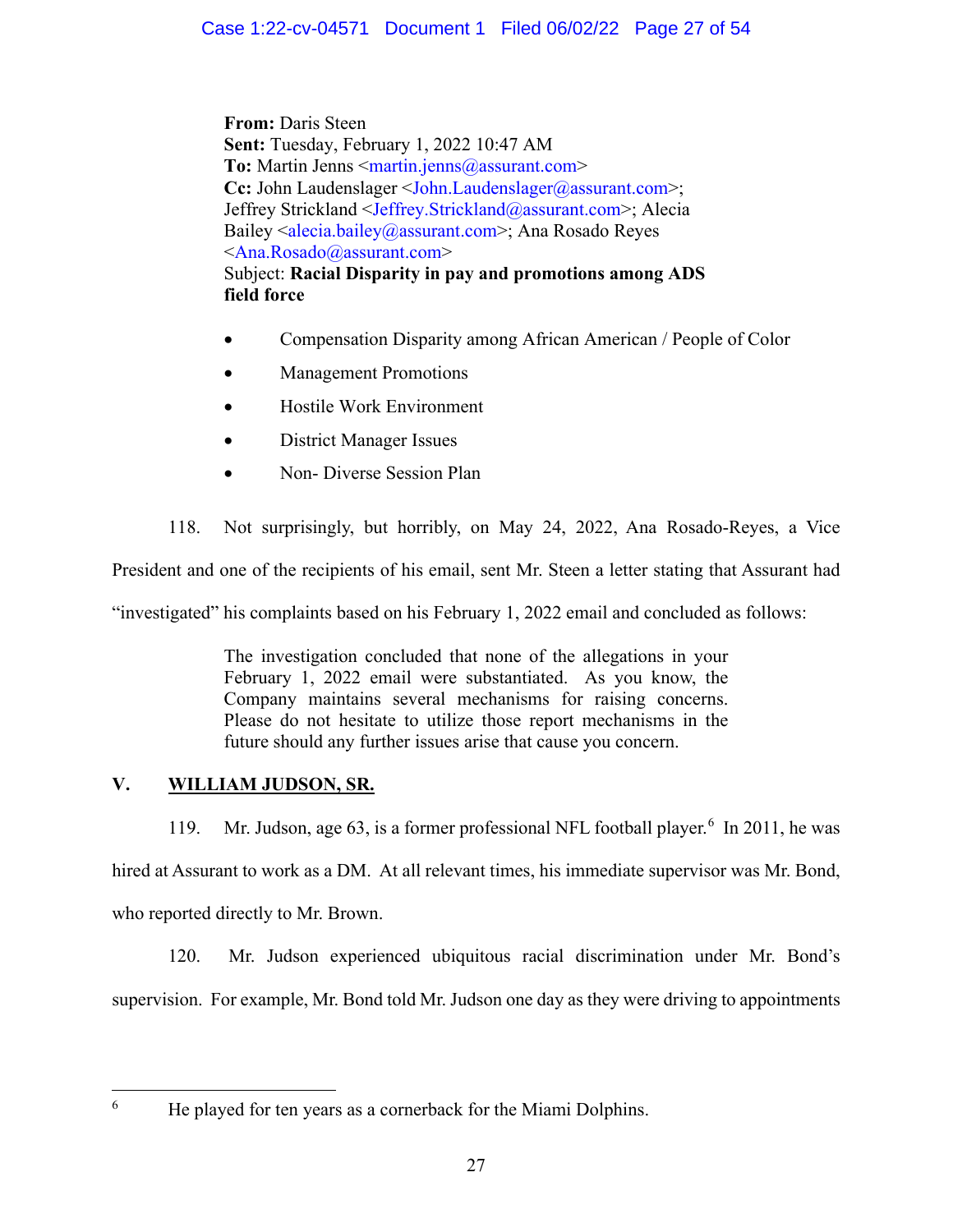#### Case 1:22-cv-04571 Document 1 Filed 06/02/22 Page 28 of 54

for new business that the "good white citizens" like himself had the right to bear arms against others and said that "white citizens" are still the "majority in America."

121. That same day, Mr. Bond asked Mr. Judson "how he felt" about "slavery." Mr. Judson could not speak in response to this horrific question.

122. Mr. Bond told Mr. Judson that he believed "**slaves**" had "**had it made**" because they were "**well taken care of**."

123. Mr. Bond, who said too many outrageous, racist statements to Mr. Judson to include in this Complaint, also made threats to Mr. Judson that he should not feel protected from being fired because of his race and age – as if such classifications were the only reason Mr. Judson had a job.

124. In fact, Mr. Bond told Mr. Judson that notwithstanding his age or skin color, that: "**I will figure out a way to get rid of your old black ass."**

125. **Mr. Bond** regularly told Mr. Judson that he wanted to "get rid of" him because he was "too old." During two different weekly meeting calls in September and October of 2021, Mr. Bond specifically told Mr. Judson that Assurant was looking to "get younger." Further because Mr. Judson was allegedly the oldest DM at Assurant, Mr. Bond said that his time at Assurant was "soon coming to an end."

126. Around this time Mr. Bond removed five accounts from Mr. Judson and re-assigned them to a younger white employee, Ryan Ruff. Mr. Bond told Mr. Judson he did this because Mr. Judson was "too old and beat up from playing football" to handle the responsibilities of the job. Mr. Bond felt it acceptable to encourage Mr. Judson to quit because he was "too old."

127. On several occasions, Mr. Bond called Mr. Judson an "old, beat up ex-football player" that Mr. Bond needed to figure out a way to get "rid of."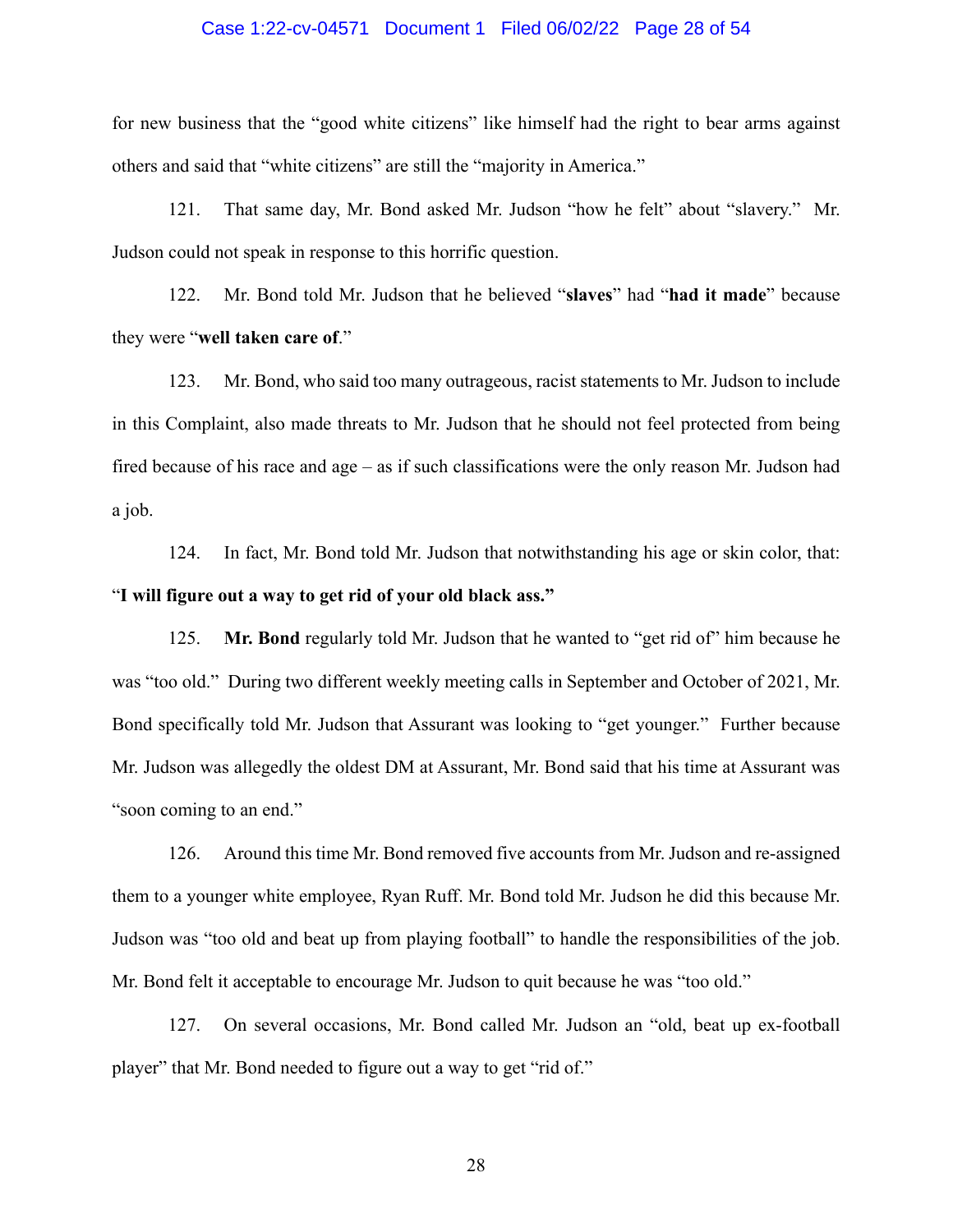#### Case 1:22-cv-04571 Document 1 Filed 06/02/22 Page 29 of 54

128. During Mr. Judson's 10 years of working for Mr. Bond, on a near daily basis, including his very first day of work, he heard Mr. Bond say to him and other employees that "Whatever goes on in Atlanta … stays in Atlanta." Mr. Bond repeatedly told employees that he did not want to "get caught with his pants down."

129. When Mr. Judson bypassed Mr. Bond and asked Mr. Brown about being promoted, which he did for a number of years, Mr. Brown invented a false "protocol" to explain why Mr. Judson was not getting promoted, despite his strong work performance.

130. Mr. Brown told Mr. Judson that he was not promoted to a Senior DM level because Assurant had a prerequisite that he first needed to be a "Training District Manager." Upon information and belief, such a position has never existed at Assurant. Mr. Brown knowingly made such false statements to Mr. Judson.

131. When Mr. Judson, of course, was able to refer to other employees that did not need to be Training District Managers before a promotion, including but not limited to Michael McAdoo (a white DM), Mr. Brown had no explanation.

132. When Mr. Judson dared to complain about his compensation being lower than other similarly situated DMs reporting to Mr. Bond, Mr. Brown's quick excuse was that Mr. Judson worked in a geographic region that paid "the least" amount of money – to all employees. Not a shred of objective evidence supports this statement and Mr. Brown never provided any proof to Mr. Judson.

133. Finally, despite treating Mr. Judson unfairly because of the color of his skin and age, Mr. Bond believed it was acceptable to penalize Mr. Judson for his ongoing physical disabilities. During his employment Mr. Judson started to experience concussion-like symptoms that doctors believed were associated with concussions Mr. Judson suffered during his football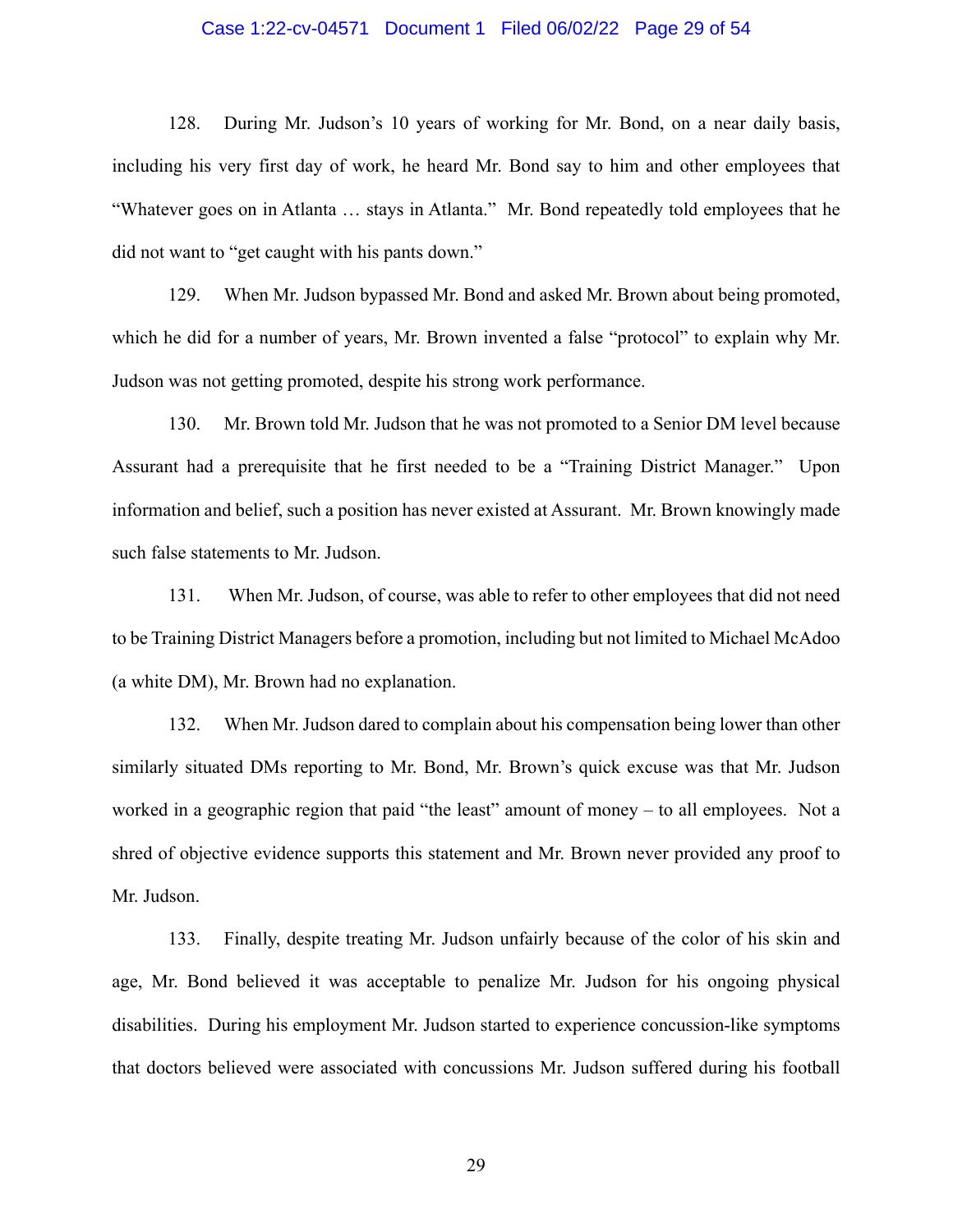#### Case 1:22-cv-04571 Document 1 Filed 06/02/22 Page 30 of 54

career. In addition to taking time off for doctor's visits for his developing conditions, Mr. Judson had to use PTO days to be examined by physicians affiliated with the NFL. Once Mr. Bond learned about this, he regularly made abhorrent comments to Mr. Judson. By way of example only, Mr. Bond frequently suggested, without any basis in fact, that Mr. Judson was losing his memory, would call him a "fucking idiot," and say that he lacked the "mental capacity" to perform his job at Assurant.

134. During the pandemic, Mr. Judson was concerned about getting sick, and expressed his concerns about his age and high blood pressure to Mr. Bond. Even though Assurant's stated "policy" was that employees were permitted to work from home, Mr. Bond threatened Mr. Judson that he would be fired if he did not personally work "in the field." "In the field" meant that Mr. Judson had to go in person to the various auto dealerships in and around Atlanta.

135. Mr. Bond threatened Mr. Judson that if he needed an "accommodation" to work from home, that Mr. Judson "should just quit." Mr. Bond would comment openly that the "leftwing media is blowing up the COVID-19 pandemic" and that the virus was "just not that serious."

### **A. Mr. Judson Complains to HR and Is Fired**

136. In or about October 2020, Mr. Judson complained to HR about Mr. Bond. Specifically, Mr. Judson contacted HR employees Christine Bieller and Ms. Rosado-Reyes and described Mr. Bond's heinous conduct as set forth above. Mr. Judson reported that he believed Mr. Bond was discriminating against him because of his race, age and medical issues.

137. Mr. Judson asked HR if he could be transferred to another manager.

138. The HR employees told Mr. Judson that they were "investigating [his] complaints" and that they would contact him with "further instructions and information."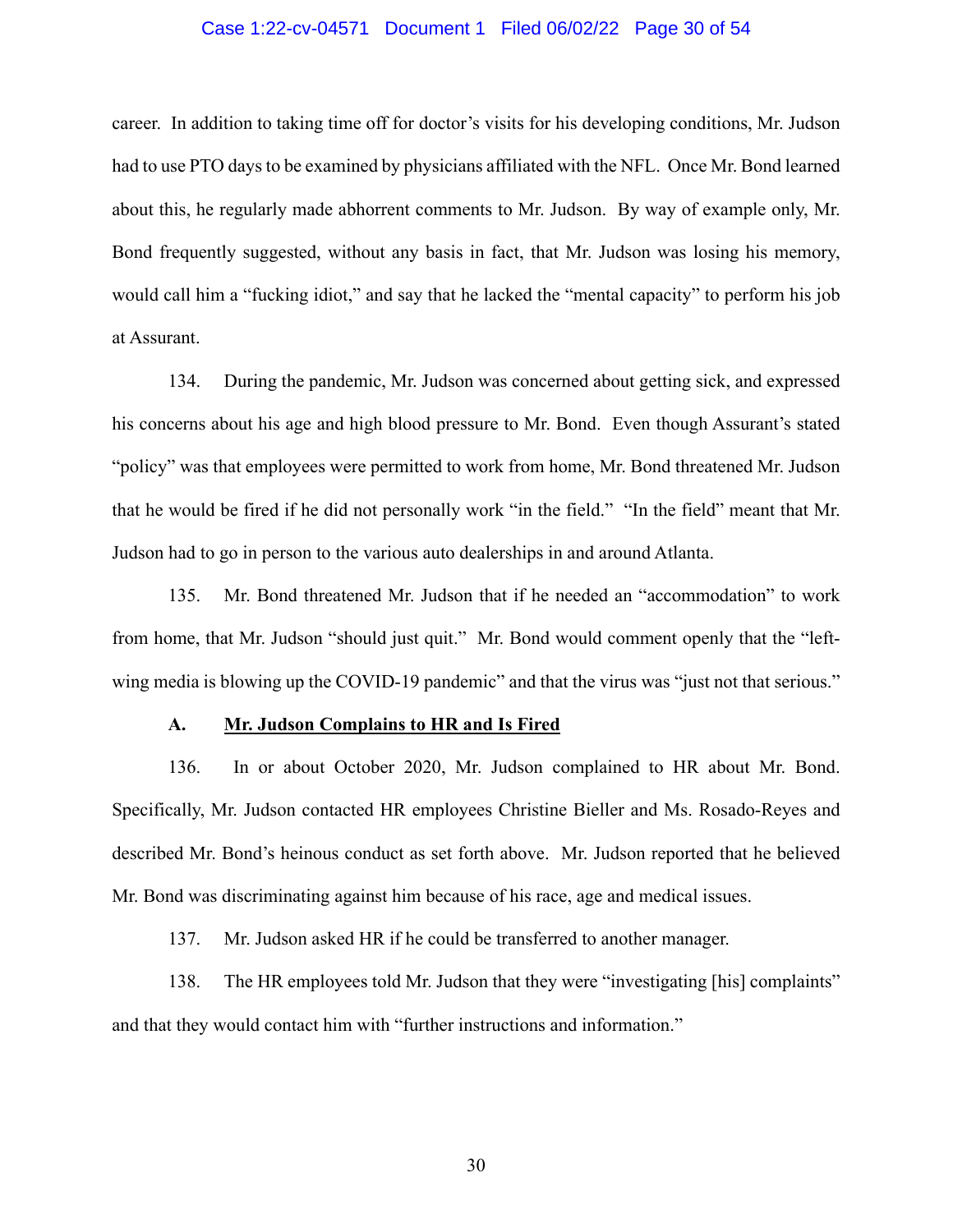#### Case 1:22-cv-04571 Document 1 Filed 06/02/22 Page 31 of 54

139. Subsequent to reporting Mr. Bond to HR, Mr. Bond escalated his discriminatory conduct. Specifically, right after Mr. Judson complained, Mr. Bond removed accounts from Mr. Judson and reassigned them to other DMs, for no legitimate reason. This directly reduced Mr. Judson's compensation and ability to earn money.

140. Worse, for no legitimate reason Mr. Bond told Mr. Judson that he would not receive the annual performance raise that Mr. Judson had received in each previous year that he worked at Assurant. Mr. Bond went out of his way to tell Mr. Judson that he was the only DM that would not receive an annual performance raise – all the other DMs would receive it.

141. In December 2020, not hearing from HR about the status of any investigation for several months, and continuing to experience Mr. Bond's retaliation, Mr. Judson reached out to Mr. Brown. Mr. Judson told Mr. Brown about his complaint to HR and said that Mr. Bond was retaliating against him.

142. Mr. Judson asked Mr. Brown to transfer him away from Mr. Bond. In response, Mr. Brown appeared to be "alarmed" at what he heard and upset that Mr. Judson had accused Mr. Bond of "retaliation," saying that "retaliation" was a "big deal."

143. Mr. Brown told Mr. Judson that if was accusing Mr. Bond of retaliation, then he also must be accusing Mr. Brown of retaliation. Concerned about this unexpected accusation, Mr. Judson tried to assure Mr. Brown that he was not accusing Mr. Brown of retaliation, but rather was asking to be transferred.

144. Four days after this conversation, on January 26, 2021, Mr. Brown and an HR employee called Mr. Judson, and fired him. Mr. Brown disgustingly said he was being fired for several miscellaneous document and record keeping failures – purported infractions that other DMs regularly engaged in but received no repercussions for, much less terminations.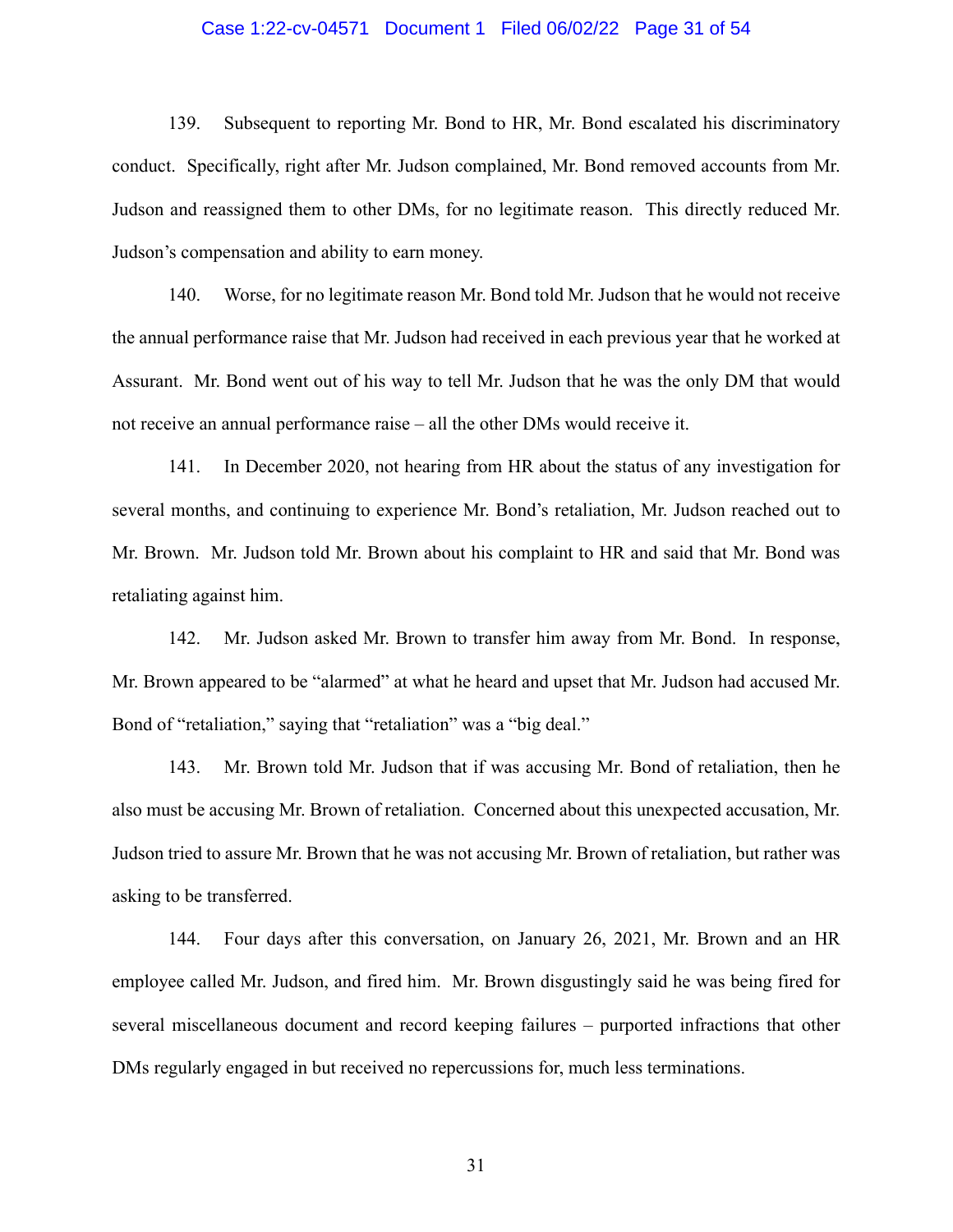#### Case 1:22-cv-04571 Document 1 Filed 06/02/22 Page 32 of 54

145. Unbelievably, after Mr. Judson submitted a Charge to the EEOC *pro se*, on May 25, 2021, and detailed the above facts about the discrimination and retaliation he experienced at Assurant, in January 2022, Assurant inexplicably fired his son, William Judson, Jr., who had been working at Assurant for six years.

146. Unquestionably, the decision to terminate Mr. Judson's son was made maliciously and intentionally, in blatant retaliation for Mr. Judson's decision to file with the EEOC.

### **VI. RICHARD STEIN**

147. Mr. Stein received his Bachelor of Arts degree in criminal justice from Alabama State University in 2005 and a Masters degree in sports management, marketing and administration from Troy University in 2007. Before joining Assurant, Mr. Stein worked at Enterprise Rent-A-Car for five years. He excelled at his job, and was promoted on six separate occasions during his five years there.

148. In 2014, Mr. Stein began working for Assurant as a Finance and Insurance ("F&I") Specialist. This initial "F&I training program," that all employees are supposed to undergo before working as a DM, was supposed to last no more than 6 months.

149. During his "training," however, Mr. Stein had no consistent supervisor, and he was forced to remain in the training while white employees were promoted ahead of him to the DM position. Indeed, based on his sales numbers that were recorded on a regular basis, he outperformed these white trainees, yet was forced to remain in the program for 11 months. In addition, he learned from another white employee that Mr. Stein was paid between fifteen to twenty percent (15-20%) less than his white peer. This white coworker had less sales experience than Mr. Stein.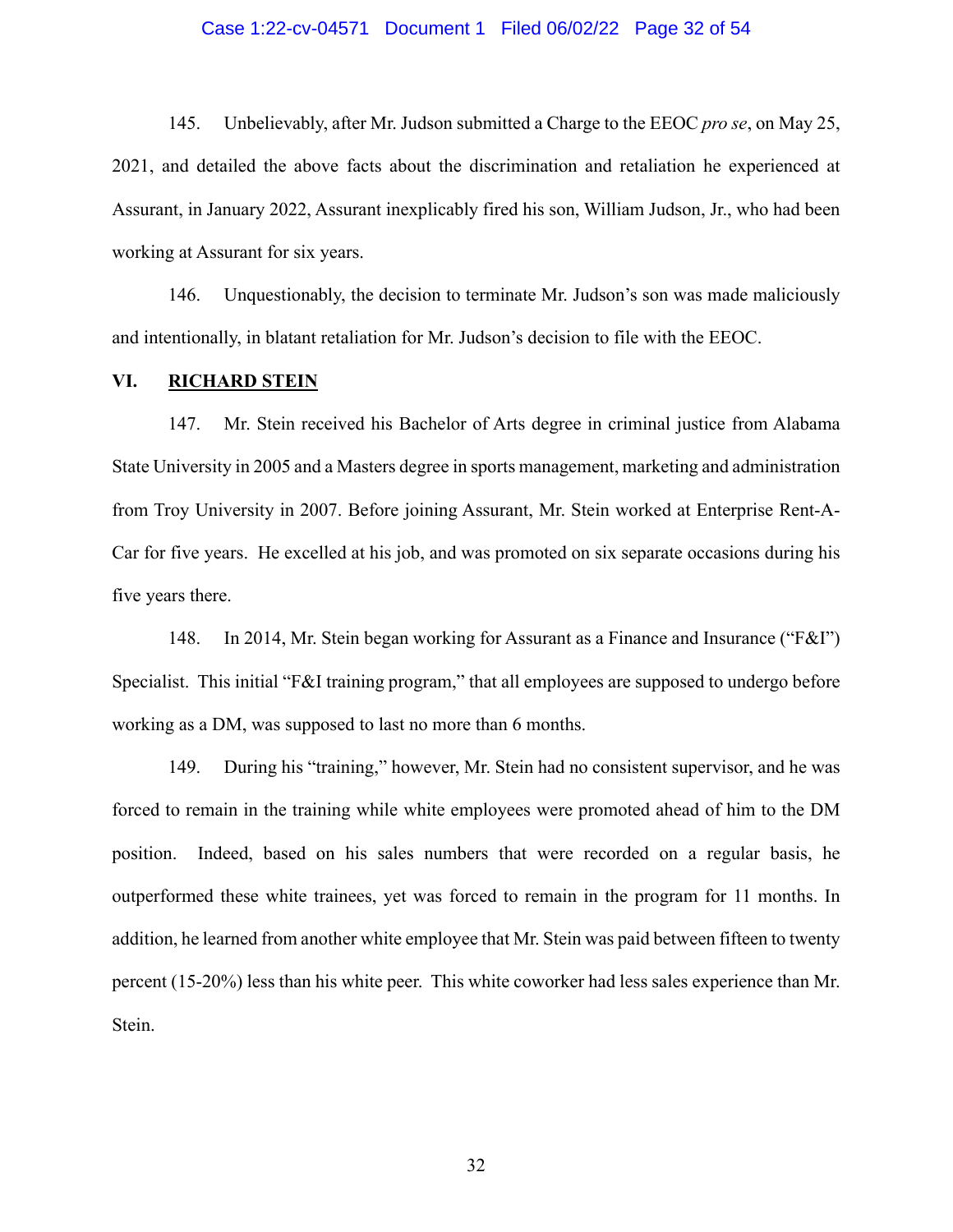#### Case 1:22-cv-04571 Document 1 Filed 06/02/22 Page 33 of 54

150. When Mr. Stein was hired, he was told by Craig Yates, the Regional Vice President who interviewed Mr. Stein for the F&I specialist position, that all trainees were paid the same compensation and the starting compensation was "not negotiable." Clearly, as between a white employee and Mr. Stein, this was not true.

151. In 2015, Mr. Stein advanced to the DM position.

152. From 2015 through February 2022, his immediate supervisors were Lee Perez and Mr. Renner, white males. Both Mr. Perez and Mr. Renner were AMs and they reported directly to Mr. Brown.

153. Since 2015, Mr. Stein has not been promoted.

154. When hired, Mr. Stein was promised that he would be assigned to the Tampa/Florida district. However, this did not happen. Instead, Mr. Stein who resided in Tampa, was assigned to a sales district in Georgia and South Carolina.

155. Mr. Stein again voiced his preference for living and working in Tampa or any other area in Florida, but was told by both Mr. Brown and Mr. Yates that if he did not accept the assignment and move to Savanah, Georgia, he would lose his job at Assurant.

156. Mr. Brown promised Mr. Stein on more than one occasion that he would be reassigned to the Tampa or Florida district, the "first opportunity" that opened up.

157. Mr. Stein knew that as a Black employee, he would have to work twice as hard in certain geographic areas where the automotive sales industry was almost exclusively dominated by white men. By way of example only, the general manager ("GM") of a prestigious dealership in Savannah that did business with Assurant, refused to call Mr. Stein by his name. Instead, he was always called **"boy."**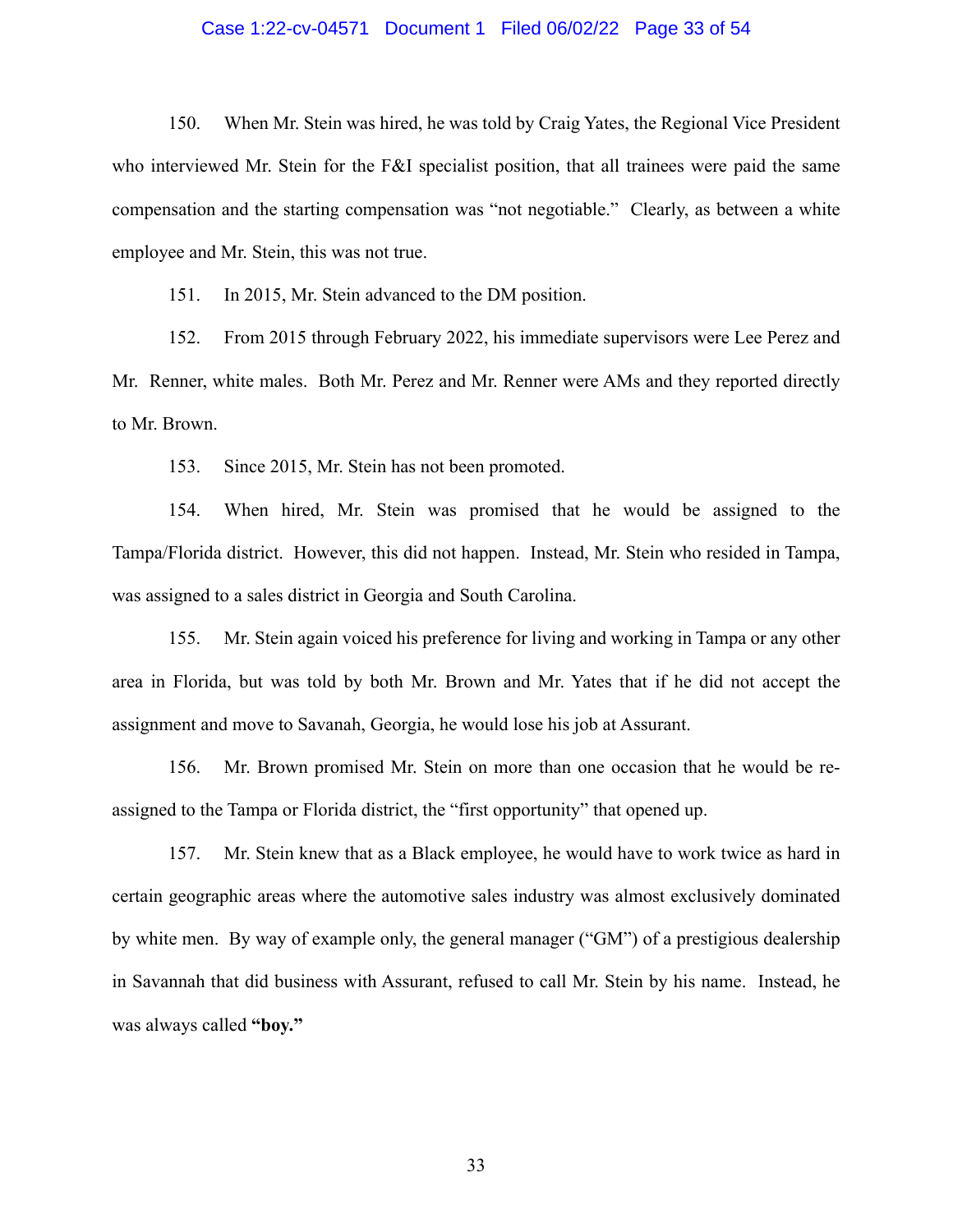#### Case 1:22-cv-04571 Document 1 Filed 06/02/22 Page 34 of 54

158. When Mr. Stein told Mr. Perez about this GM and being called "boy," the disgusting response from Mr. Perez was that the GM "did not mean it." Outrageously, Mr. Perez told Mr. Stein that he needed to "earn the respect" of the GM, and that he should not "take it personal." In addition to not remedying the discrimination, Mr. Perez reminded Mr. Stein that this dealership was a "really important account that has been a client of the company for over 40 years."

159. Mr. Stein knew that if he had complained to Mr. Renner or Mr. Brown about the GM, the result would be that Mr. Stein would be penalized, and nothing would be said to the GM or anyone else at the dealership. In fact, in 2017, the same GM complained about Mr. Stein to Mr. Renner and Mr. Brown. The GM's false accusations resulted in Mr. Stein being verbally reprimanded and threatened to be placed on a PIP (performance improvement plan). Once again, Mr. Stein dared not complain about being called "**boy**."

160. Cold calling auto dealerships was a necessary part of Mr. Stein's job, and in the more rural areas of southern Georgia, the managers that Mr. Stein needed to interact with were exclusively white men. When Mr. Stein and Mr. Renner would go cold calling together, for no apparent reason, these white managers would talk to Mr. Renner, but usually ignored Mr. Stein. Again, despite the obvious hurdles Mr. Stein faced in his geographic sales territory, his requests to be transferred to Florida were rejected.

161. Eventually, in 2017, after speaking to Mr. Renner and Mr. Brown, Mr. Stein moved back to Jacksonville, Florida, but his sales territory was not changed. On a weekly basis, Mr. Stein travelled back and forth to Savannah. Although Mr. Stein knew of white DMs who resided several hours away from their sales territories and were reimbursed by Assurant for their hotel and travel fees, Mr. Renner and Mr. Brown refused to reimburse Mr. Stein for any such costs.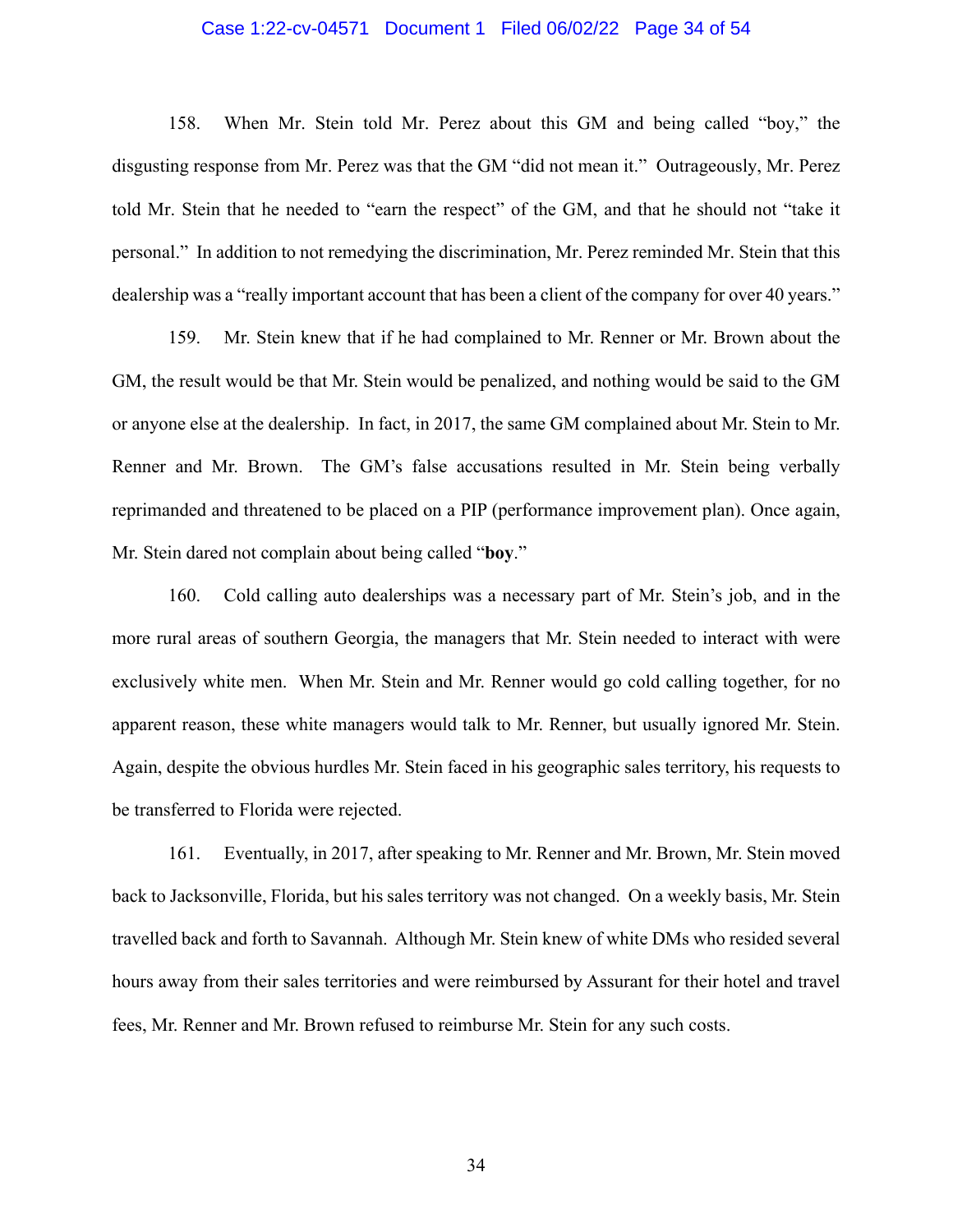#### Case 1:22-cv-04571 Document 1 Filed 06/02/22 Page 35 of 54

162. As a result, Mr. Stein spent approximately \$1,000 a month on travel and living costs in Savannah for more than 4 years.

163. On several occasions, job opportunities opened up in Florida that would have allowed Mr. Stein to work from his residence rather than travelling many hours each week and staying in hotels. Despite Mr. Brown's promises, these positions were not offered to Mr. Stein. For example, in late 2017 Mr. Brown awarded the Orlando sales region to a newly hired white employee, Zach Ward, bypassing Mr. Stein.

164. In December 2021, Mr. Stein received a job offer from another company that offered competitive compensation. Knowing that other white employees had received pay increases after they told Assurant about competitive job offers, Mr. Stein believed that he would receive similar treatment, especially because of his exceptional performance over the years.

165. Instead, rather than responding with an increase in pay, Mr. Brown merely asked Mr. Stein not to quit and promised he would get him "more money" the following January. Subsequently, Mr. Brown gave Mr. Stein a negligible salary increase. During these discussions, when Mr. Stein again raised the issue of not being transferred to Florida, Mr. Brown's excuse was that he did not give these Florida sales regions to Mr. Stein because he was doing such an exceptional job that Mr. Brown feared Assurant would lose important Georgia and South Carolina clients if Mr. Stein was transferred out.

166. In contrast, Mr. Stein knows of at least two white DMs that told Mr. Brown that they would quit and join competitors if they did not receive more money. After these demands for increased pay, these white employees each were given raises of approximately \$100,000. Worse these two white DMs, Ryan Ruff and Zach Ward started at Assurant with substantially higher compensation than Mr. Stein, despite their lesser qualifications and/or experience.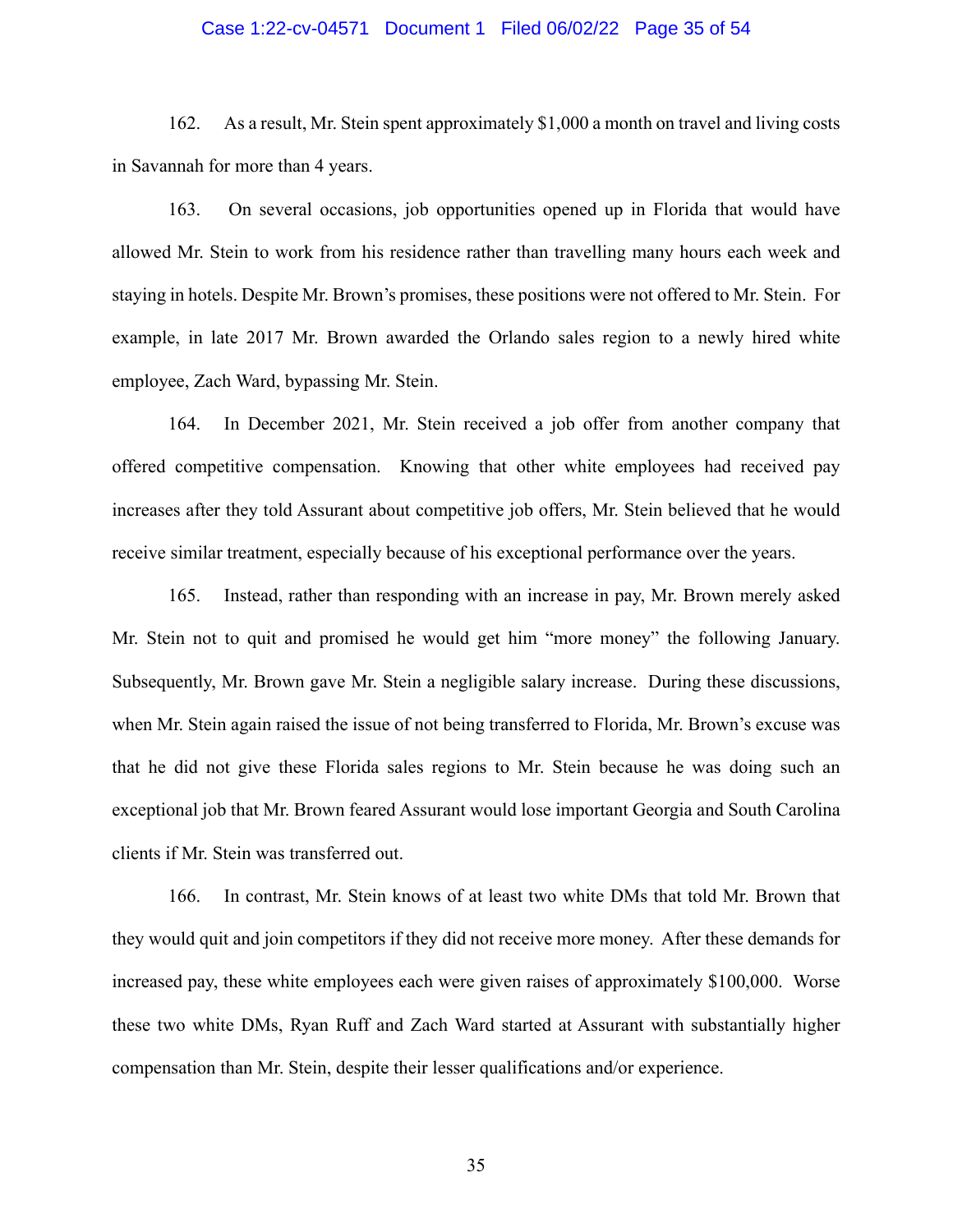#### Case 1:22-cv-04571 Document 1 Filed 06/02/22 Page 36 of 54

167. For example, Mr. Ruff started in November 2018, having worked for the same auto dealership in Tullahoma, Tennessee since the time he graduated college until starting at Assurant. Mr. Ward started at Assurant in November 2017, and has no undergraduate degree, including even a two-year degree. Additionally, he worked just two years at any job (in a junior role in the finance department of a single auto dealership) before starting at Assurant. Incredibly, Mr. Brown assigned Mr. Ward the Orlando, Florida sales region bypassing Mr. Stein, when Mr. Brown knew that Mr. Stein had specifically asked if he could be considered for the Orlando region.

168. After Assurant gave Mr. Ruff and Mr. Ward substantial salary raises to retain them, these white employees are now paid more than double what Mr. Stein earns. Specifically, for each \$1 that Mr. Stein earns, Mr. Ruff and Mr. Ward earn \$2, or more.

169. In addition to these two white employees, Mr. Stein knows of another white employee, Dane Parrott, who started at the Company in 2017, but inexplicably was paid substantially more at his hire than Mr. Stein. Upon information and belief, Mr. Parrott was paid a base of \$80,000 as compared to Mr. Stein's base of \$54,500, for the same position.

170. Also, after three years, Mr. Brown promoted Mr. Parrott to a Senior DM role. Since 2015, Stein has consistently stated on his annual performance evaluations, reviewed by Mr. Brown and Mr. Renner, that his goal is to be promoted to Senior DM and advance his career further with Assurant. Mr. Stein was never considered for the promotion.

171. Another white co-worker, Michael McAdoo, lives in Pensacola, Florida, and his sales territory is in Tennessee/Alabama. In contrast to Mr. Stein's complete lack of reimbursement for travel to and from his sales territory, Mr. Stein learned that Mr. McAdoo is reimbursed by Assurant for his travel to and from Tennessee/Alabama, whether by car or plane. Upon information and belief, this reimbursement to Mr. McAdoo has been ongoing for more than 6 years.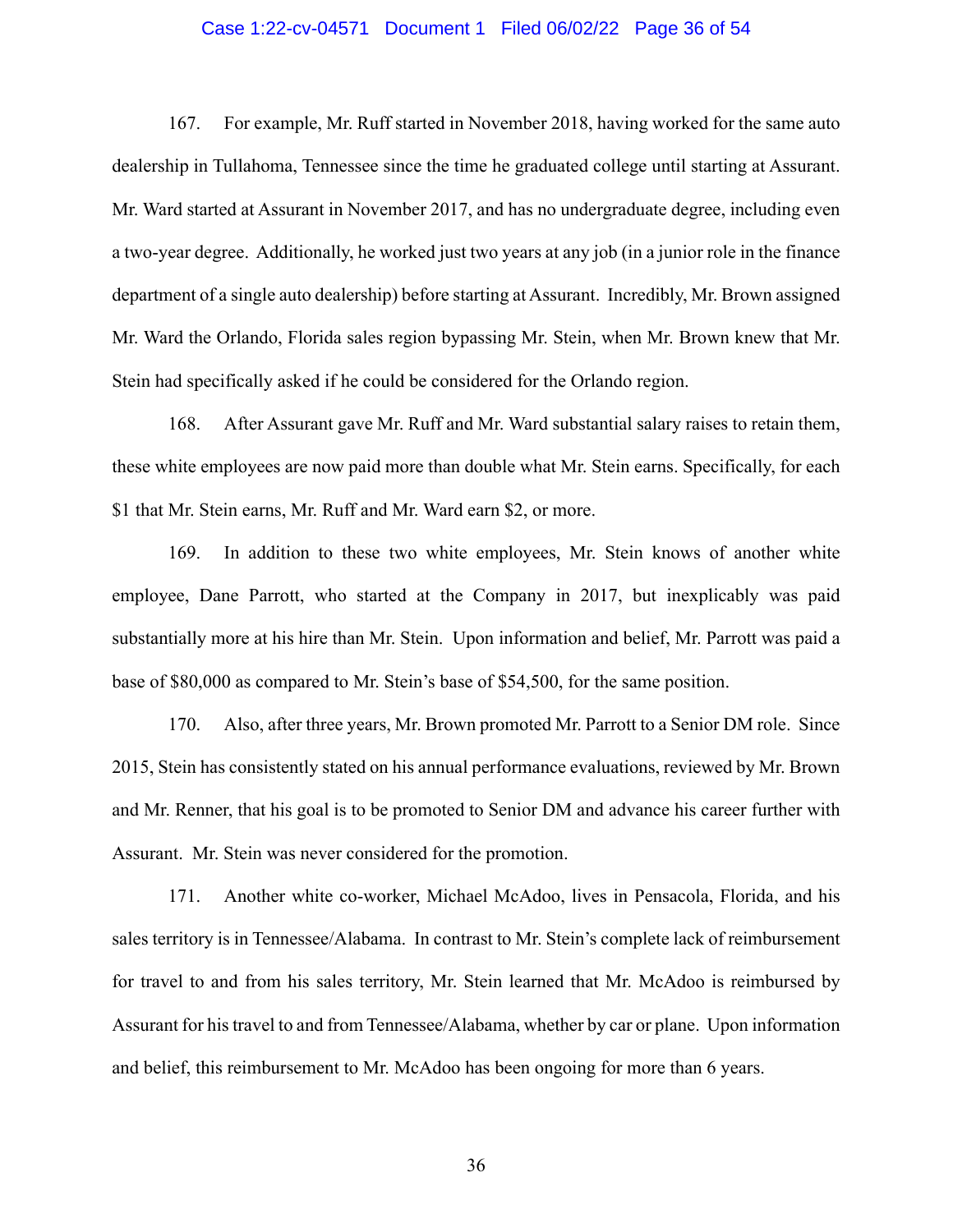#### Case 1:22-cv-04571 Document 1 Filed 06/02/22 Page 37 of 54

172. Meanwhile, Mr. Stein has paid \$1000 a month from his own salary. No basis exists for this unfair treatment.

#### **A. Mr. Stein Complains About His Unequal Treatment**

173. Since 2015, Mr. Stein has not been promoted.

174. Over the years, he watched as white employees with less work experience, and lower sales numbers, were promoted over him.

175. Suspecting that he was being treated differently because of the color of his skin, when he had the opportunity and did not believe that he would suffer retaliation, Mr. Stein asked co-workers about their compensation, as compared to his.

176. In 2017, Mr. Stein approached Mr. Brown about the disparate pay he was receiving compared to his white peers. Specifically, he wanted to know why he received less when Mr. Stein hit his sales goals nearly every year. In fact, Mr. Stein's sales numbers exceeded his goals for five out of seven years as a DM. Of course, Mr. Brown knew that it was true. Therefore, Mr. Brown assured Mr. Stein he would make a "market adjustment."

177. Mr. Brown's obligatory response was merely enough to show that he did something. Unfortunately, the minor increase was not nearly enough to close the gap and from that point and through the present, Assurant continues to pay Mr. Stein less than his white peers for the same work.

178. In or about 2018 to 2019, Mr. Stein again dared to complain to Mr. Brown about the ongoing unequal pay. Mr. Brown's reaction spoke volumes. After Mr. Stein said that he believed he was being paid less than other employees, and there was no legitimate reason, in fact, under Company policies, he was entitled to more, Mr. Brown said:

**"it's not your business how much money your coworkers make."**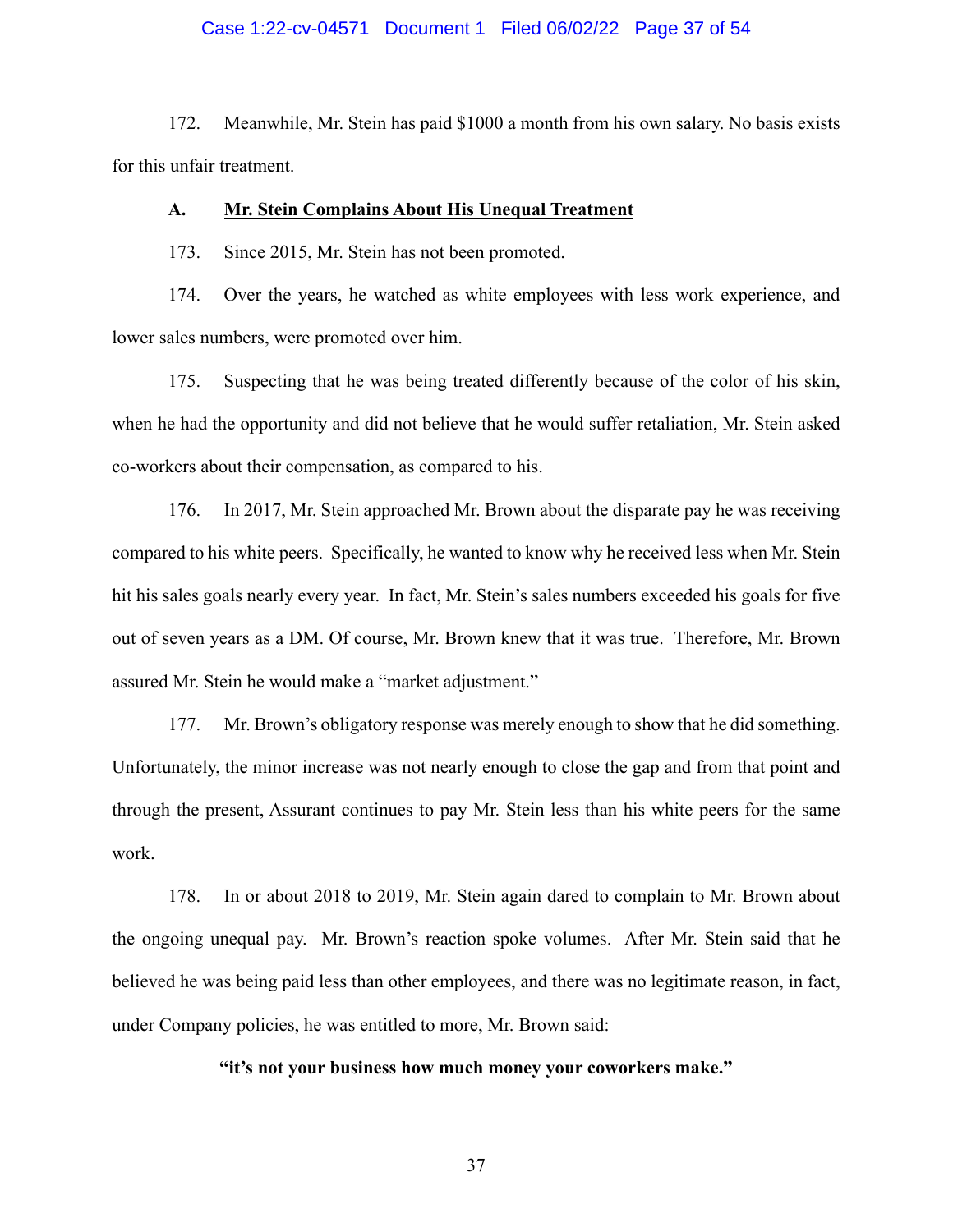#### Case 1:22-cv-04571 Document 1 Filed 06/02/22 Page 38 of 54

179. Subsequent to Mr. Stein's complaint, Mr. Brown scheduled a Zoom call with all employees in the Southeast Region and told them that they were not to ask one another about salaries or what they were paid. This was an overt warning directed at Mr. Stein to stop advocating for equal treatment under the law.

180. On November 10, 2020, distraught that nothing was being done, Mr. Stein decided to use Assurant's anonymous portal to report the racial discrimination.

181. Specifically, Mr. Stein complained about both the failure to promote him, as compared to those white employees who were promoted, as well as his continued unequal pay as compared to white employees. Below is a portion of Mr. Stein's submitted statements to Assurant *via* the Portal:

> I would like to report that African-Americans who work for Assurant Resource Automotive are being paid substantially lower base salaries (\$5000-\$10,000) for the same position compared to their Caucasian counterparts even though several of us have had the same amount of related work experience/education or even significantly more experience/education on some occasions. This issue was in place already before Assurant purchased "The Warranty Group" but is still continuing today. Somebody from HR needs to look at the employment records for "Finance Specialist" and "District Manager" positions for Assurant Resource Automotive and compare starting salaries of African-Americans to Caucasian employees. In addition African-Americans are also not being promoted at the same rate as Caucasians or not promoted at all even though they have more seniority and equal or better work performance! These issues are prevalent in the South-East Division."

182. In response, Assurant wrote to Mr. Stein via the Portal that an "investigation" was "underway." Assurant asked him to provide specific examples, which he did.. Thereafter, Assurant went silent, did nothing and on June 9, 2021, the Portal listed that the status of his complaint was "closed."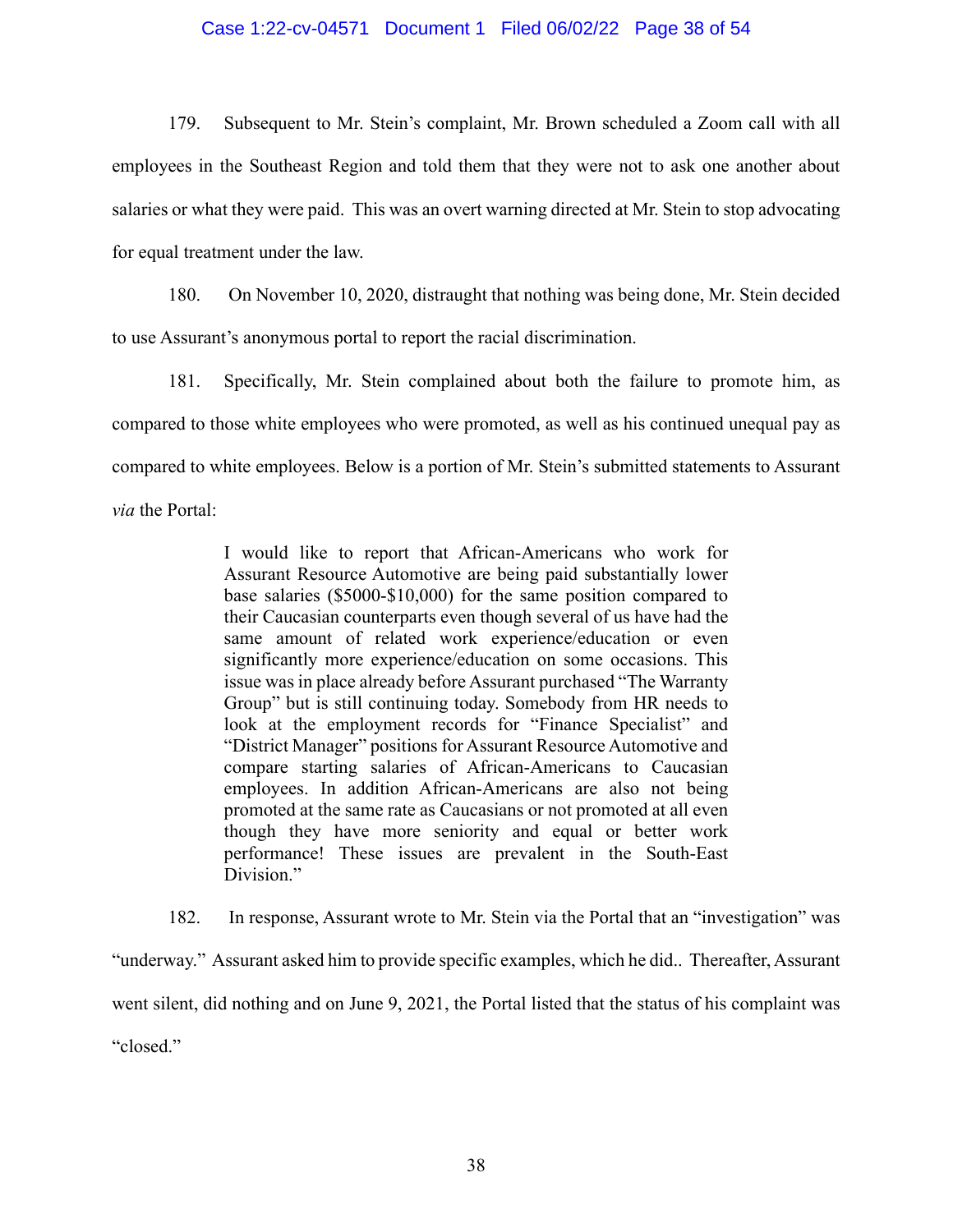# **B. Assurant Pays White Employees More Than Similarly Situated Black Employees**

183. As set forth above, in 2017 and 2018, Assurant hired two young white males, Mr.

Ruff and Mr. Ward. Mr. Brown makes no effort to hide his delight in working with these employees:





Ryan Ruff | District Manager

Zach Ward | District Manager

184. As DMs, Mr. Brown unilaterally provided both Mr. Ruff and Mr. Ward substantial advantages as compared to Black employees, including Plaintiffs. For example, without any basis or explanation, Mr. Brown removed top performing client accounts from Mr. Steen throughout the Southeast and re-assigned them to Mr. Ruff and Mr. Ward.

185. As a result, these men, through no efforts on their part to secure new business, are now reaping the commission benefits of tenured employees, at the exclusion of their Black peers.

186. Mr. Brown, Mr. Bauer and Mr. Amendola made the decision to pay Mr. Ruff and Mr. Ward at least \$100,000 more than similarly situated, and in fact more experienced DMs in the same geographical area. The only difference is that these employees look like this:



Richard Stein | District Manager



Daris Steen | Area Manager



William Judson, Sr. | District Manager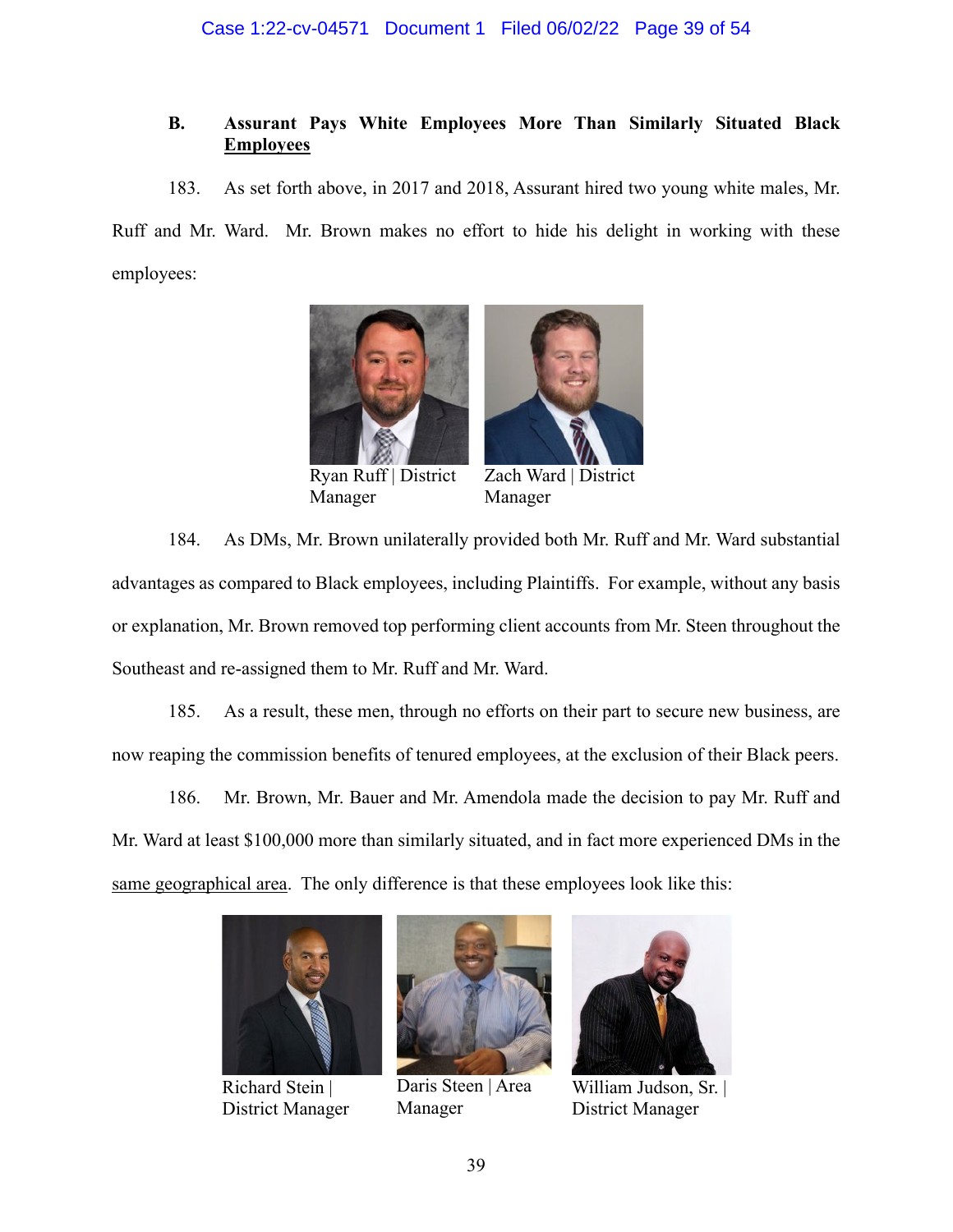#### Case 1:22-cv-04571 Document 1 Filed 06/02/22 Page 40 of 54

187. When questioned about this obvious unfair account distribution, Mr. Brown, Mr. Bauer and Mr. Amendola have no explanation.

188. Confident and secure in their ability to conduct themselves in this unlawful manner, however, they do not even worry about what the minority employees think about such bias. At all relevant times, Mr. Brown knew that his decisions would be ratified by Mr. Bauer and Mr. Amendola, and his decisions were in fact ratified by these senior executives. In fact, they recently promoted Mr. Brown.

189. Plaintiffs have witnessed other Black field sales employees complain about their compensation to Mr. Brown, only to be told by Mr. Brown, and at times by Mr. Bauer, that they wished them well on their way out the door. In contrast, when white employees threatened to leave for higher pay, Mr. Brown, with the approval of Mr. Bauer and Mr. Amendola, instead offered them bonuses and better accounts.

190. For example, on at least two occasions in the past year, Mr. Brown and Mr. Bauer offered to pay Mr. Ward more money when he threatened to quit, and did in fact pay him more.

191. Additionally, outside of work hours, Mr. Brown enjoys fishing trips with Mr. Ruff, as does Mr. Bond and Mr. Feussner.

192. Mr. Ruff and Mr. Ward are now the highest paid DMs in the Southeast and Atlanta regions, even though they have the least experience, as compared to Plaintiffs.

193. Appallingly, the only promotions that Assurant continues to make are for those employees, such as Mr. Brown, the very individuals that perpetrated the ongoing racial bias. Recently, on April 21, 2022, Strickland announced to Plaintiffs and the team as follows: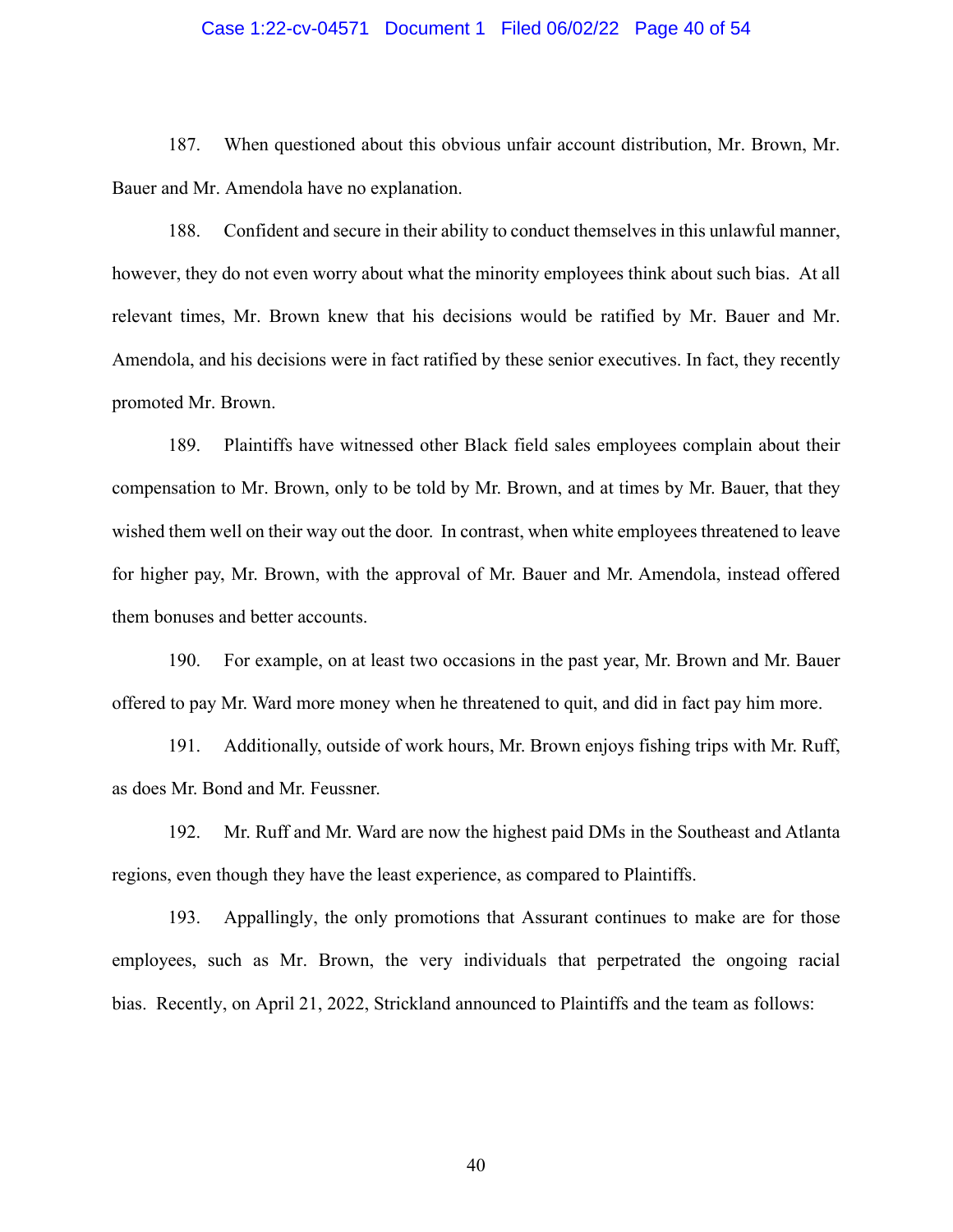From: Jeffrey Strickland <Jeffrey.Strickland@assurant.com> Sent: Thursday, April 21, 2022 8:30 AM Subject: Organizational Announcement – Assurant Dealer Services & Strategic Accounts

# **Team**:

In an effort to continue our strong direct to dealer business across U.S. Automotive, we are pleased to announce the below organizational changes, effective immediately:…

**Brandon Brown** has been appointed Vice President, National Accounts, reporting to directly to me. Brandon will oversee the relationship with the majority of our public auto group clients. This includes the top three new vehicle volume publics (AutoNation, Lithia, Penske), in addition to the pre‐owned digital public, Shift. Brandon's long term success with several of the largest private capital groups within Assurant Dealer Services, along with his deep understanding of the legacy RDG product development and client services processes, will be invaluable in his new assignment.

# **RULE 23 CLASS ACTION ALLEGATIONS**

# **I. CLASS DEFINITION**

194. This is a class action pursuant to Federal Rule of Civil Procedure ("FRCP") 23,

brought by Plaintiffs on behalf of a Proposed Class of similarly situated employees. The Proposed

Class (subject to future revision as may be necessary), is defined as follows:

# **All current and former Black Finance Specialists, District Managers, Senior District Managers and Area Managers during the applicable statute of limitations period.**

195. The unlawful conduct suffered by Plaintiffs and the members of the Proposed Class

includes, but is not limited to, commonly experienced acts of discriminatory disparate treatment

and disparate impact:

Members of the Proposed Class have been discriminatorily denied positions and promotions as District Managers, Senior District Managers, Area Managers and other executive and managerial positions (together, the "Management Ranks") Regional Area Managers, Regional Development Managers, Vice Presidents, Senior Vice Presidents, Divisional Vice Presidents, Executive Vice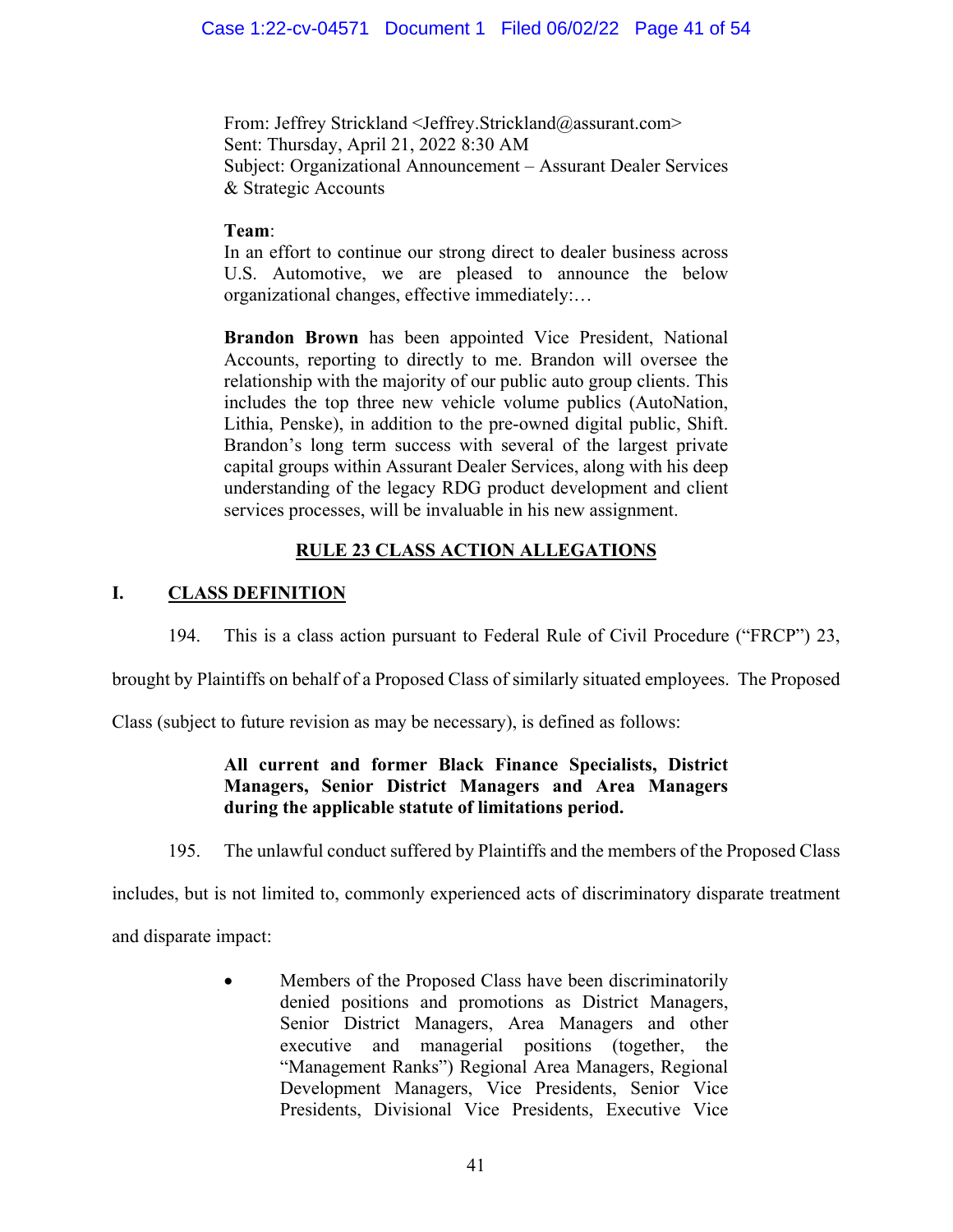Presidents, Regional Vice Presidents, including any and all positions in Assurant's senior management ranks (together, the "Senior Management Ranks");

- Members of the Proposed Class have been totally excluded from the Senior Management Ranks;
- Members of the Proposed Class have been subjected to discriminatory retention practices and/or termination decisions;
- Members of the Proposed Class have been subjected to pervasive racial harassment and bias in the ordinary course of their work environment;
- Members of the Proposed Class have been subjected to disparate terms and conditions of employment, including but not limited to, lack of opportunity, harm to professional reputation and invidious race-based harassment; and
- Members of the Proposed Class have been subjected to unequal compensation relative to their white peers.

196. Upon information and belief, the Proposed Class contains more than 40 members during the applicable limitations period.

197. Plaintiffs and the Proposed Class have standing to seek such relief because of the adverse effects that Defendants' unlawful patterns, practices and/or policies have had on them individually and generally.

198. The patterns, practices and/or policies described in this Complaint demonstrate that discrimination is not unusual at Assurant; rather, it is part and parcel to Assurant's standard operating patterns, practices and/or policies, including because of the total exclusion from senior management ranks of any Black individual during the past fifty years.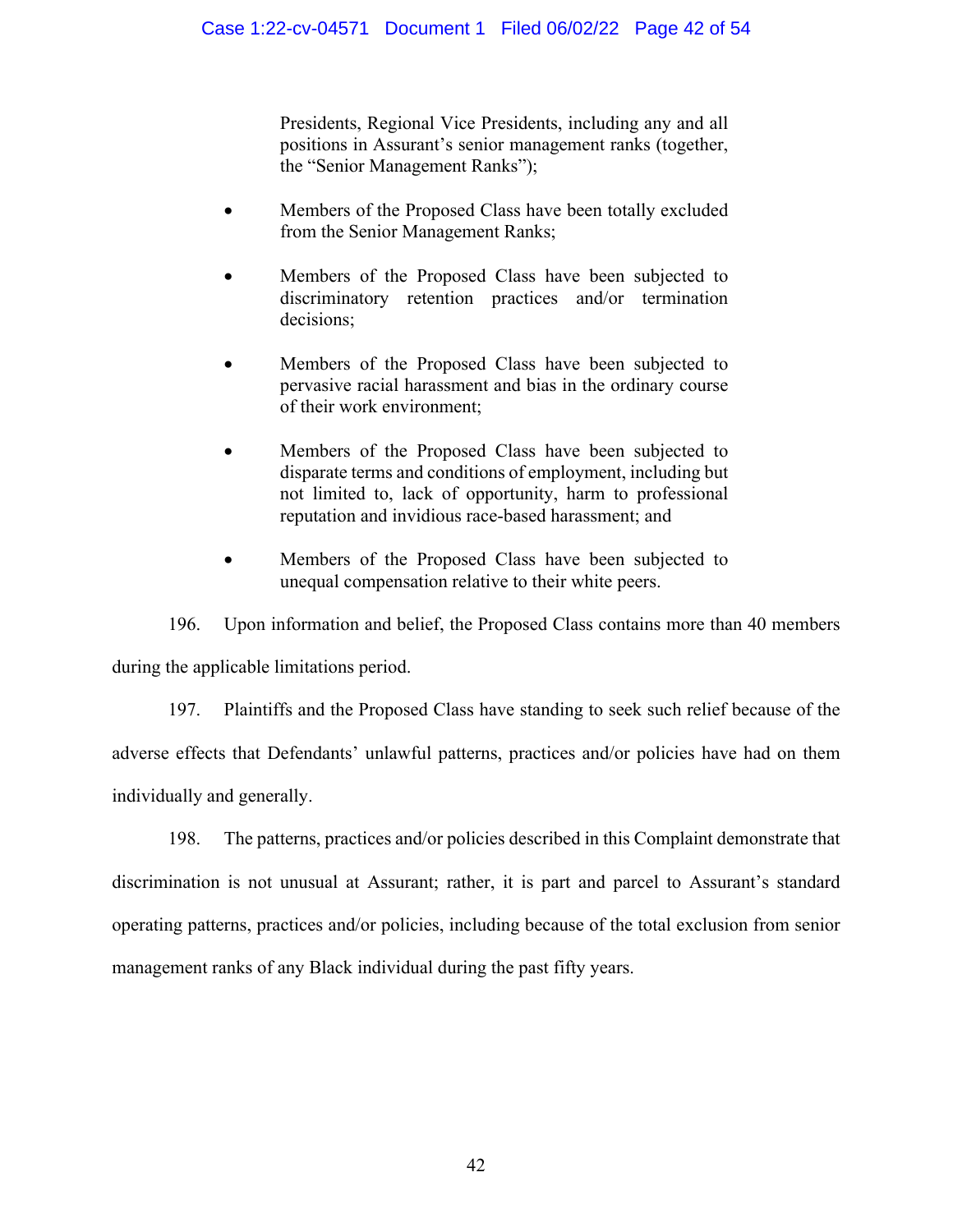## **II. NUMEROSITY AND IMPRACTICALITY OF JOINDER**

199. The members of the Proposed Class are sufficiently numerous to make joinder of their claims impracticable.

200. The exact number of Proposed Class members is unknown because such information is in the exclusive control of Defendants and requires discovery.

201. Upon information and belief, there are more than 40 current, former and prospective members of the Proposed Class who have been subjected to the discriminatory conduct described herein.

202. Although precise determination of the number of Proposed Class members is immeasurable at this time, it is significant and satisfies the numerosity requirement of FRCP 23(a).

# **III. COMMON QUESTIONS OF LAW AND FACT**

203. The claims alleged on behalf of Plaintiffs and the Proposed Class raise questions of

law and fact common to all Plaintiffs and Proposed Class members. Among these questions are:

- a. Whether members of the Proposed Class have been denied positions with the Management Ranks and Senior Management Ranks, and whether race and/or color was a factor in those decisions;
- b. Whether members of the Proposed Class have been subjected to discriminatory retention practices and/or termination decisions in whole or part due to race and/or color;
- c. Whether members of the Proposed Class have been subjected to disparate terms and conditions of employment, including but not limited to, lack of opportunity, unequal opportunities for favorable geographical transfers and account assignment, harm to professional reputation, and invidious harassment due in whole or part to race and/or color;
- d. Whether members of the Proposed Class have been subjected to unequal compensation relative to their white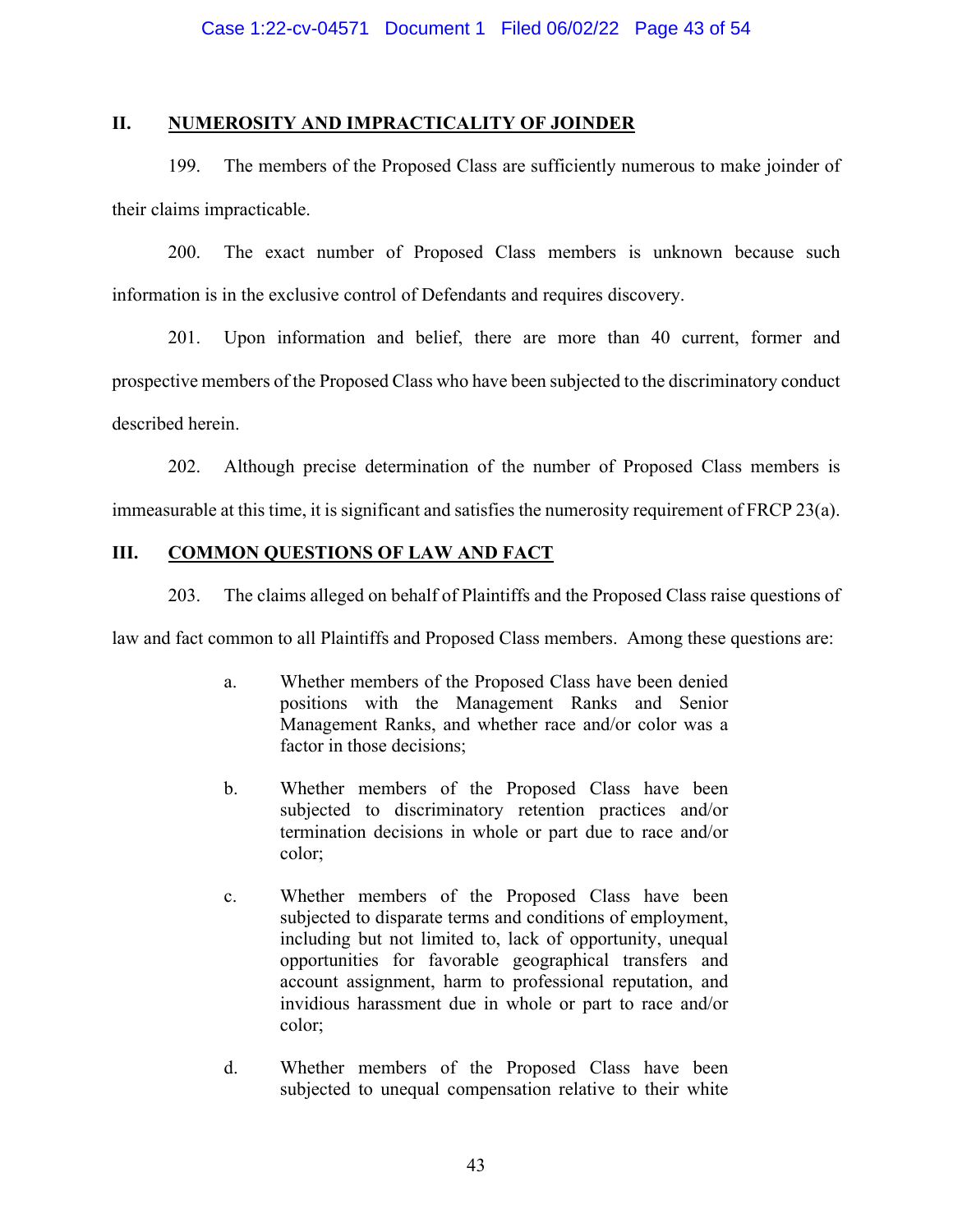peers, and whether this is due in whole or part to race and/or color;

- e. Whether members of the Proposed Class have been victimized by policies and practices of Assurant that have created a disparate impact with respect to hiring members of the Proposed Class;
- f. Whether members of the Proposed Class have been victimized by policies and practices of Assurant that have created a disparate impact with respect to the retention of members of the Proposed Class;
- g. Whether members of the Proposed Class have been victimized by policies and practices of Assurant that have created a disparate impact with respect to the termination of members of the Proposed Class;
- h. Whether members of the Proposed Class have faced retaliation for complaining about discrimination;
- i. Whether Assurant engages in discriminatory practices towards the members of the Proposed Class; and
- j. Whether Assurant engages in conduct that has a discriminatory impact on the members of the Proposed Class.

204. Thus, the common question requirement of FRCP 23(a) is satisfied.

# **IV. TYPICALITY OF CLAIMS AND RELIEF SOUGHT**

205. Plaintiffs are members of the Proposed Class they seek to represent.

206. The claims of Plaintiffs are typical of the claims of the Proposed Class in that they all arise from the same unlawful patterns, practices and/or policies of Defendants, and are based on the legal theories, including disparate treatment and impact theories, that these patterns, practices and/or policies violate legal rights.

207. Plaintiffs and the members of the Proposed Class all allege that they each are the victims of unlawful adverse employment decisions and/or treatment based on race and/or color.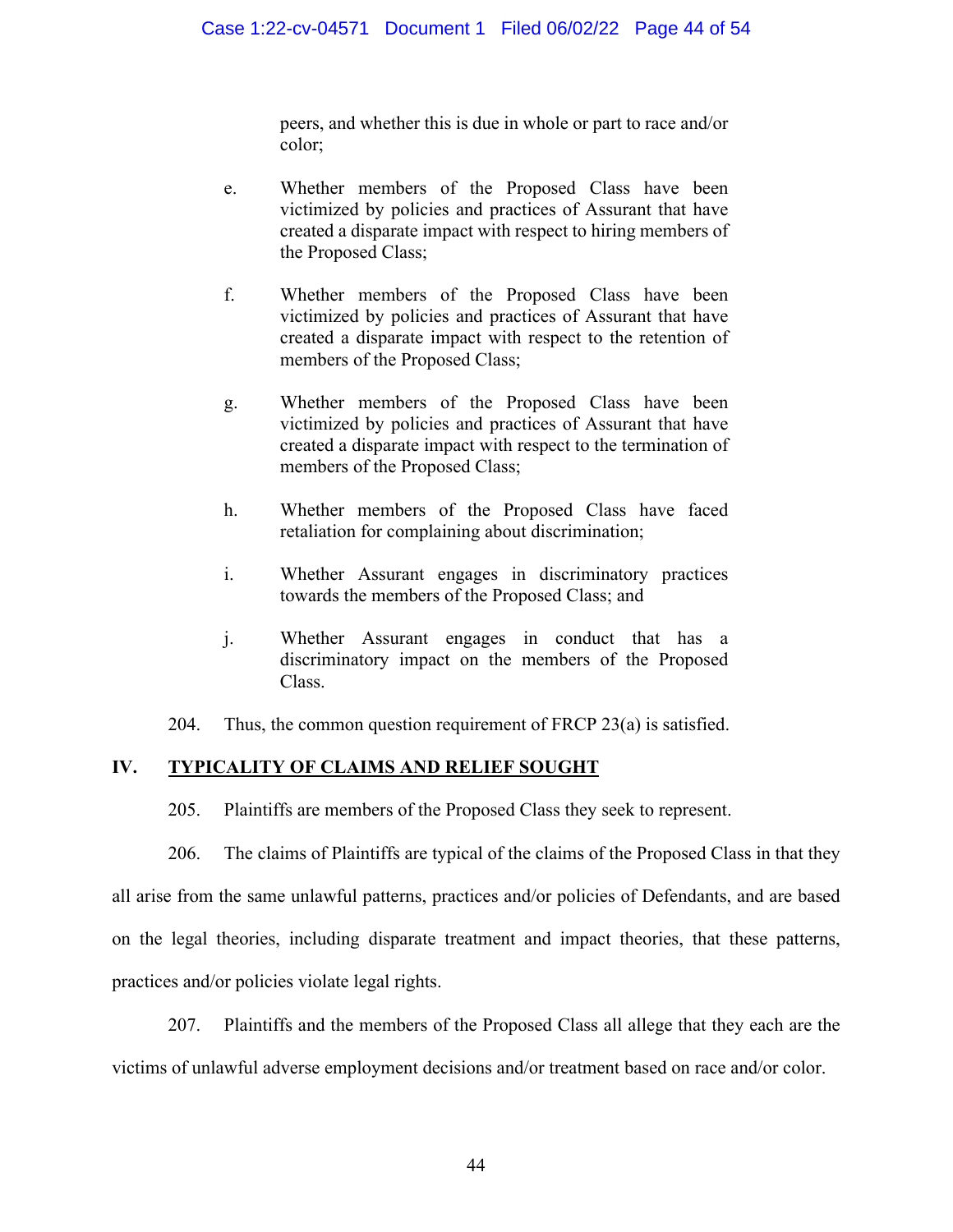#### Case 1:22-cv-04571 Document 1 Filed 06/02/22 Page 45 of 54

208. The relief that Plaintiffs seek as a result Defendants' unlawful patterns, practices and/or policies is typical of the relief which is sought on behalf of the Proposed Class.

209. Thus, the typicality requirement of FRCP 23(a) is satisfied.

#### **V. ADEQUACY OF REPRESENTATION**

210. The interests of Plaintiffs are co-extensive with those of the Proposed Class they seek to represent in the instant case.

211. Plaintiffs are willing and able to represent the Proposed Class fairly and vigorously as they pursue their similar individual claims.

212. Plaintiffs have retained counsel who are qualified and experienced in employment class action litigation and who are able to meet the time and fiscal demands necessary to litigate a class action of this size and complexity.

213. The combined interests, experience and resources of Plaintiffs and their counsel to competently litigate the individual and class claims at issue in the instant case satisfy the adequacy of representation requirement of FRCP 23(a).

### **VI. REQUIREMENTS OF RULE 23(b)(1)**

214. Without class certification, the same evidence and issues would be subject to relitigation in a multitude of individual lawsuits with an attendant risk of inconsistent adjudications and conflicting obligations.

215. Specifically, all evidence of Defendants' patterns, practices and/or policies and the issue of whether they are in violation of the law would be exchanged and litigated repeatedly.

216. Accordingly, certification of the Proposed Class is the most efficient and judicious means of presenting the evidence and arguments necessary to resolve such questions for Plaintiffs, the Proposed Class and Defendants.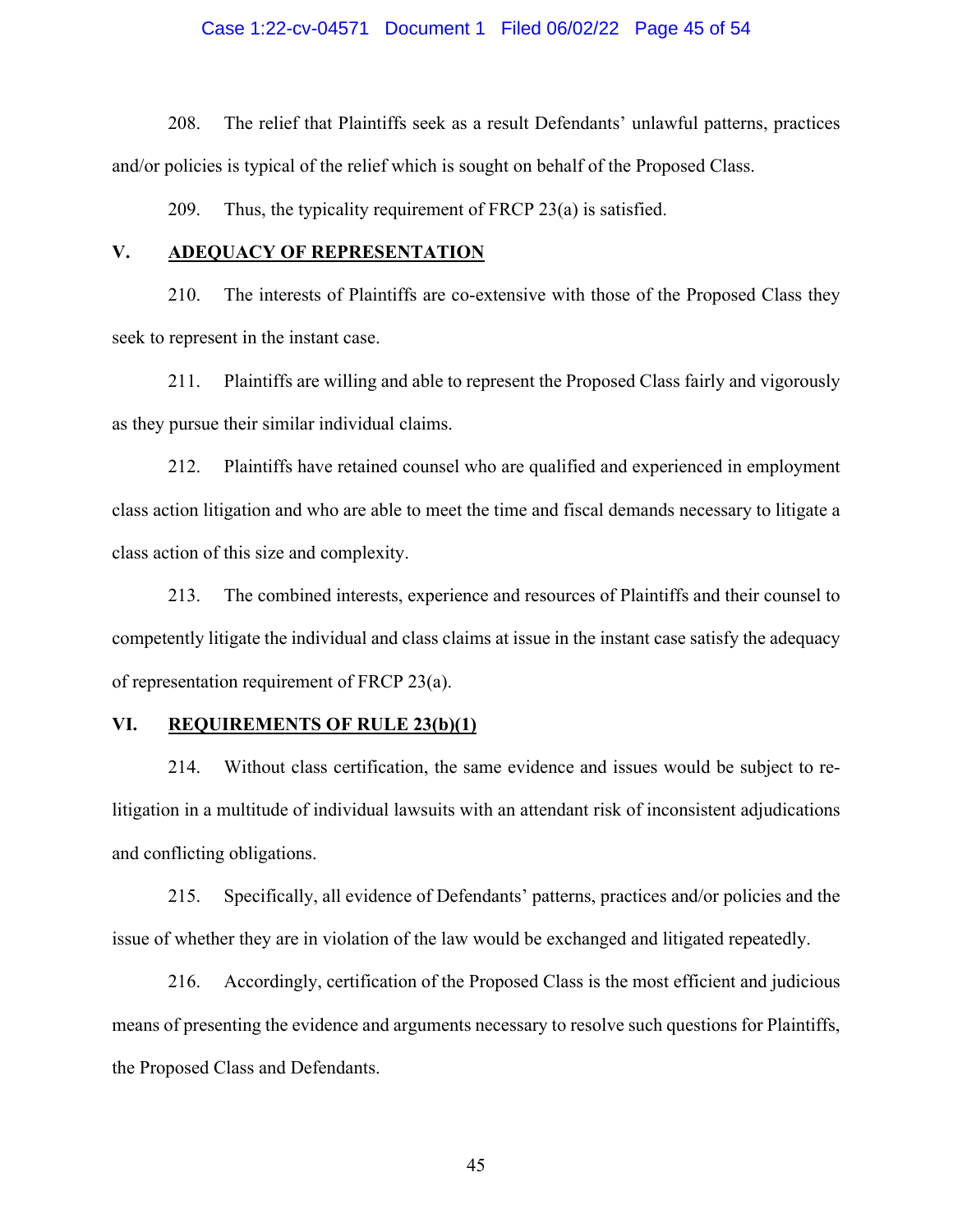#### Case 1:22-cv-04571 Document 1 Filed 06/02/22 Page 46 of 54

217. By filing this Complaint, Plaintiffs are preserving the rights of Proposed Class members with respect to the statute of limitations on their claims. Therefore, not certifying a class would substantially impair and/or impede the other members' ability to protect their interests.

#### **VII. REQUIREMENTS OF RULE 23(b)(2)**

218. Defendants have acted on grounds, described herein, generally applicable to Plaintiffs and the members of the Proposed Class, by adopting and following systemic patterns, practices and/or policies that are discriminatory toward the Proposed Class.

219. These discriminatory acts are fostered by Defendants' standard patterns, practices and/or policies, are not sporadic or isolated and support the request for final injunctive and declaratory relief with respect to Plaintiffs and the Proposed Class as a whole, including the declaratory and injunctive relief outlined in Section A of the Prayer for Relief.

220. Declaratory and injunctive relief flow directly and automatically from proof of the common questions of law and fact regarding the existence of systemic discrimination based on race and/or color committed against the Proposed Class.

221. Declaratory and injunctive relief are the factual and legal predicates for Plaintiffs and the Class Members' entitlement to monetary and non-monetary remedies for individual losses caused by, and exemplary purposes necessitated by, such systemic discrimination.

222. Accordingly, injunctive and declaratory relief are among the predominant forms of relief sought in this case.

#### **VIII. REQUIREMENTS OF RULE 23(b)(3)**

223. The common issues of fact and law affecting Plaintiffs' claims and those of the Proposed Class, including, but not limited to, the common issues identified in the paragraphs above, predominate over issues affecting only individual claims.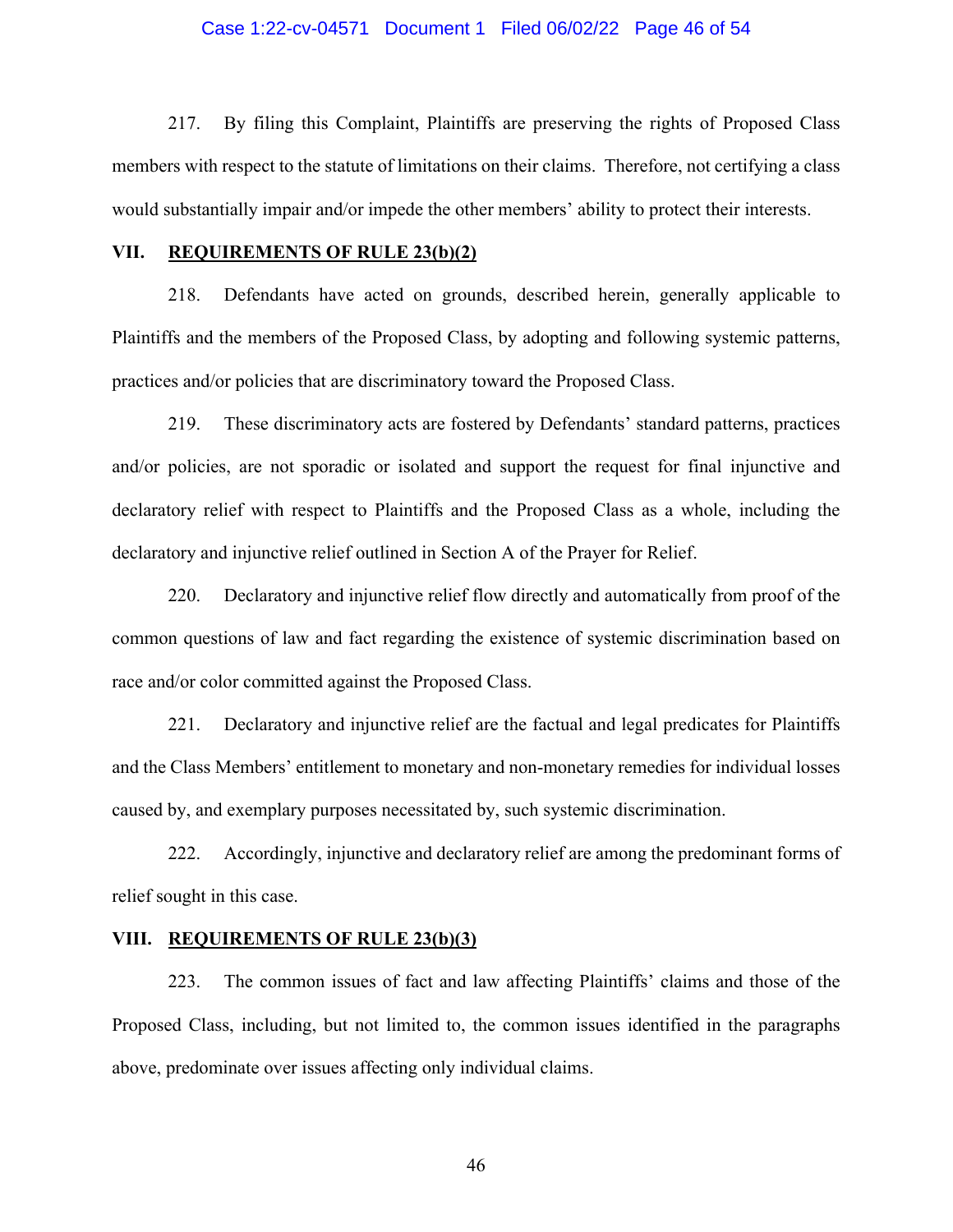#### Case 1:22-cv-04571 Document 1 Filed 06/02/22 Page 47 of 54

224. A class action is superior to other available means for the fair and efficient adjudication of Plaintiffs' claims and the claims of the Proposed Class.

225. The cost of proving Defendants' pattern and practice of discrimination makes it impracticable for the members of the Proposed Class to pursue their claims individually.

226. The class action will not be difficult to manage for reasons, including, but not limited to, the discrete organizational nature of the Proposed Class, as well as the common questions of law and fact described above.

### **FIRST CAUSE OF ACTION (Disparate Treatment Discrimination under Section 1981)**  *On Behalf of Plaintiffs and the Proposed Class As to all Defendants*

227. Plaintiffs, on behalf of themselves and the Proposed Class, hereby repeat, reiterate and re-allege each and every previous allegation as if fully set forth herein.

228. As described above, Defendants have discriminated against Plaintiffs and the Proposed Class on the basis of race and/or color in violation of Section 1981 by (i) discriminatorily denying positions with the Management Ranks and Senior Management Ranks, (ii) subjecting Proposed Class members to discriminatory retention practices and/or termination decisions, (iii) subjecting Proposed Class members to disparate terms and conditions of employment, including, but not limited to, lack of opportunity, unequal opportunities for favorable geographical transfers and account assignment, harm to professional reputation, and invidious harassment due in whole or part to race and/or color and (iv) subjecting Proposed Class members to unequal compensation relative to their white peers.

229. Defendants have fostered, condoned, accepted, ratified and/or otherwise failed to prevent or remedy discriminatory conduct due to race and/or color. Each Defendant has actually participated in and aided and abetted the discriminatory conduct of the other Defendants.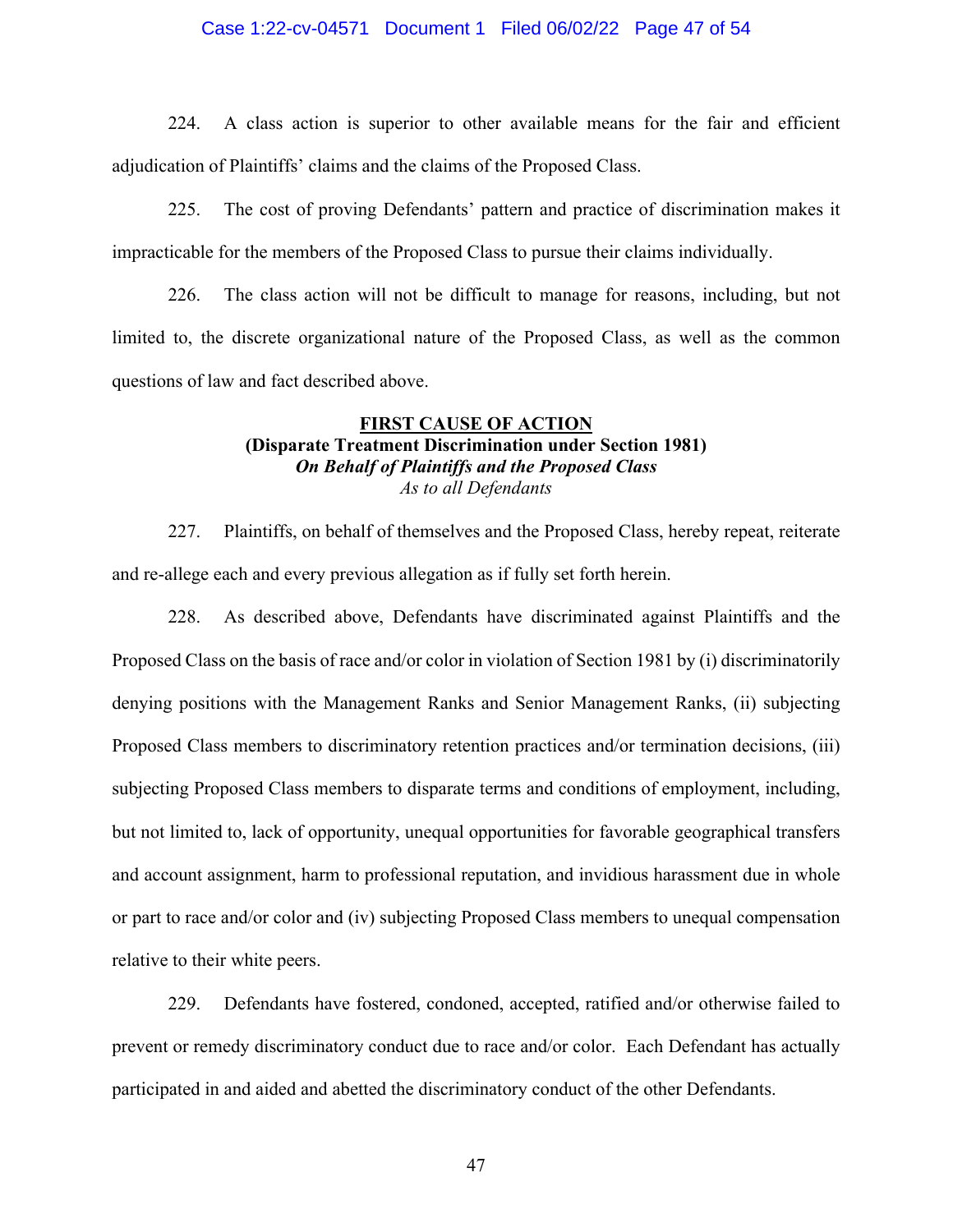#### Case 1:22-cv-04571 Document 1 Filed 06/02/22 Page 48 of 54

230. As a direct and proximate result of Defendants' unlawful discriminatory conduct in violation of Section 1981, Plaintiffs and the Proposed Class have suffered, and continue to suffer, economic damages, loss of opportunity, loss of reputation and mental anguish for which they are entitled to an award of damages.

231. Defendants' unlawful discriminatory actions constitute reckless, malicious, willful and wanton violations of Section 1981 for which Plaintiffs and the Proposed Class are entitled to an award of punitive damages.

## **SECOND CAUSE OF ACTION (Retaliation under Section 1981)**  *On Behalf of Plaintiffs and the Proposed Class As to all Defendants*

232. As described above, Assurant has retaliated against Plaintiffs and the Proposed Class in violation of Section 1981 by terminating them, demoting them, and subjecting them to abuse and harassment, after they made protected complaints about discrimination.

233. As a direct and proximate result of the unlawful retaliatory conduct taken by the Assurant in violation of Section 1981, Plaintiffs and the Proposed Class have suffered, and continue to suffer, economic damages, loss of opportunity, loss of reputation and mental anguish for which they are entitled to an award of damages.

234. The unlawful retaliatory conduct taken by Assurant constitutes reckless, malicious, willful and wanton violations of Section 1981 for which Plaintiffs and the Proposed Class are entitled to an award of punitive damages.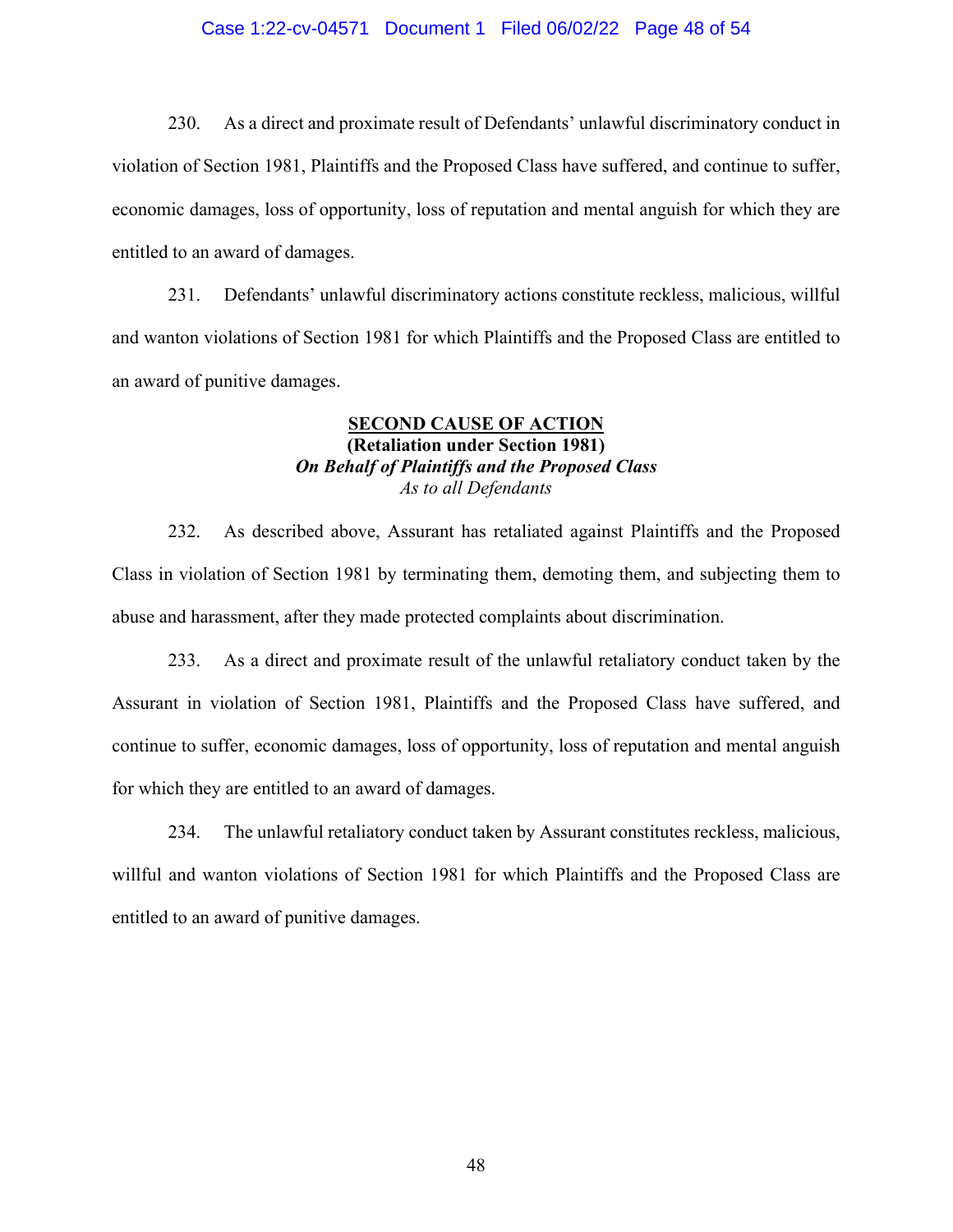# **THIRD CAUSE OF ACTION (Discrimination and Retaliation under Atlanta Code of Ordinances Sec. 94-112)**  *On Behalf of Plaintiff Judson and the Proposed Class As to all Defendants*

235. As described above, Defendants have discriminated and retaliated against Plaintiff Judson and the Proposed Class on the basis of race and/or color and in retaliation for their protected complaints of discrimination in violation of Atlanta Code of Ordinances Sec. 94-112.

236. As a direct and proximate result of the unlawful discriminatory and retaliatory conduct taken by the Assurant in violation of Sec. 94-112, Plaintiff Judson and the Proposed Class have suffered, and continue to suffer, economic damages, loss of opportunity, loss of reputation and mental anguish for which they are entitled to an award of damages.

237. The unlawful discriminatory and retaliatory conduct taken by Assurant constitutes reckless, malicious, willful and wanton violations of Atlanta Code of Ordinances Sec. 94-112 for which Plaintiff Judson and the Proposed Class are entitled to an award of punitive damages.

# **FOURTH CAUSE OF ACTION**

## **(Discrimination and Retaliation under Miami-Dade County Code Sec. 11A-26)**  *On Behalf of Plaintiff Steen and the Proposed Class As to all Defendants*

238. As described above, Defendants have discriminated and retaliated against Plaintiff Steen on the basis of race and/or color and in retaliation for his protected complaints of discrimination in violation of Miami-Dade County Code of Ordinances Sec. 11A-26.

239. As a direct and proximate result of the unlawful discriminatory and retaliatory conduct taken by the Assurant in violation of Sec. 11A-26, Plaintiff Steen has suffered, and continues to suffer, economic damages, loss of opportunity, loss of reputation and mental anguish for which he is entitled to an award of damages.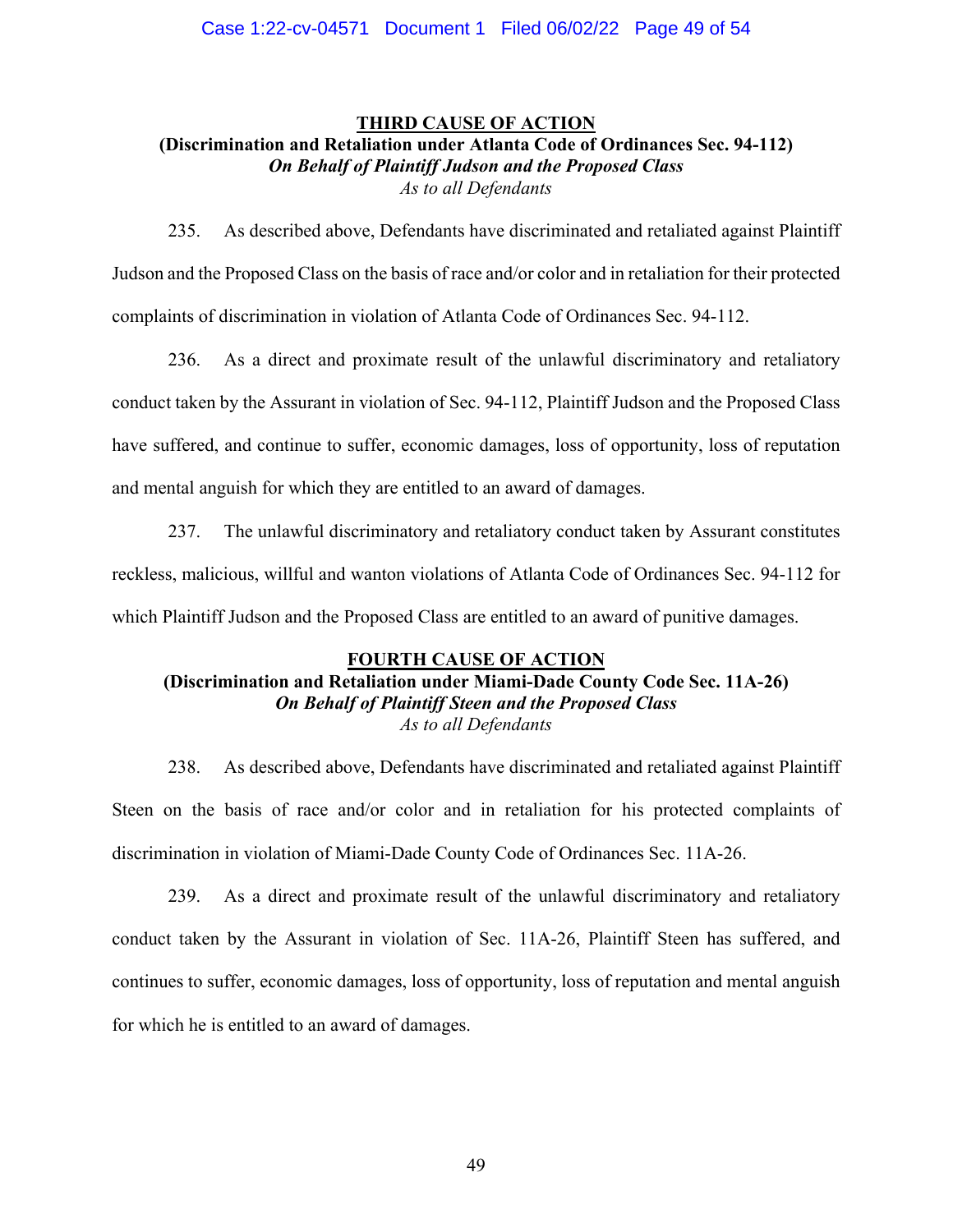#### Case 1:22-cv-04571 Document 1 Filed 06/02/22 Page 50 of 54

240. The unlawful discriminatory and retaliatory conduct taken by Assurant constitutes reckless, malicious, willful and wanton violations of Sec. 11A-26 for which Plaintiff Steen is entitled to an award of punitive damages.

## **FIFTH CAUSE OF ACTION (Discrimination in Violation of the ADEA)** *On Behalf of Plaintiff Judson As to Defendant Assurant*

241. Plaintiff Judson hereby repeats, reiterates and re-alleges each and every allegation in each of the preceding paragraphs as if fully set forth herein.

242. By the actions described above, Defendant Assurant has discriminated against Plaintiff Judson on the basis of his age in violation of the ADEA, including, but not limited to, by terminating him.

243. As a direct and proximate result of Defendant Assurant's unlawful discriminatory conduct in violation of the ADEA, Plaintiff Judson has suffered, and continues to suffer, monetary and/or economic harm for which he is entitled to an award of damages.

244. As a direct and proximate result, Plaintiff Judson has suffered, and continues to suffer, severe mental anguish and emotional distress for which he is entitled to an award of compensatory damages and other relief.

245. Plaintiff Judson is further entitled to an award of liquidated damages as Defendant Assurant's unlawful conduct was and remains willful.

## **SIXTH CAUSE OF ACTION (Retaliation in Violation of the ADEA)** *On Behalf of Plaintiff Judson As to Defendant Assurant*

246. Plaintiff Judson hereby repeats, reiterates and re-alleges each and every allegation as contained in each of the preceding paragraphs as if fully set forth herein.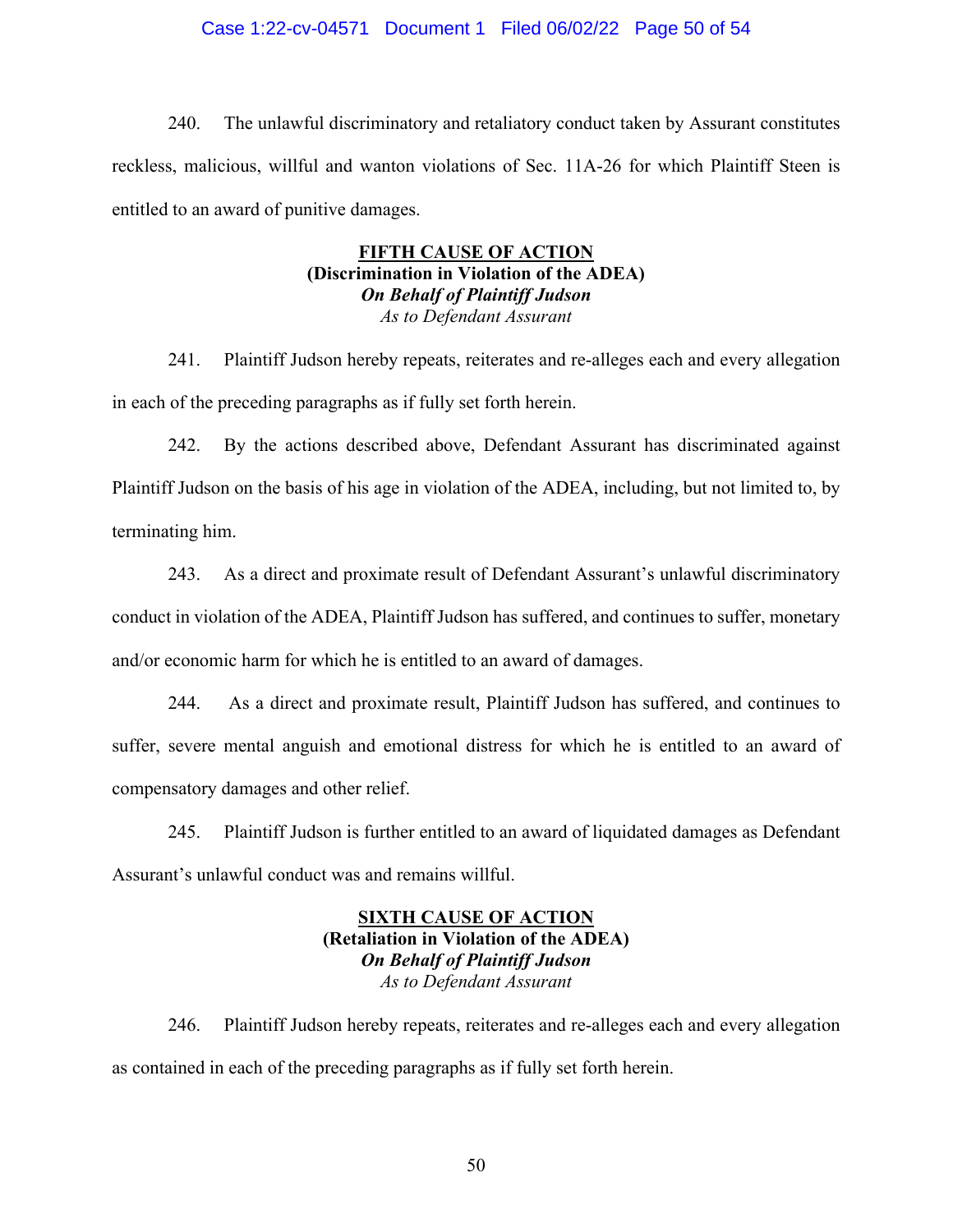#### Case 1:22-cv-04571 Document 1 Filed 06/02/22 Page 51 of 54

247. By the actions described above, Defendant Assurant retaliated against Plaintiff Judson based on his protected activities in violation of the ADEA, including but not limited to, by terminating him.

248. As a direct and proximate result of Defendant Assurant's unlawful retaliatory conduct in violation of the ADEA, Plaintiff Judson has suffered, and continues to suffer, monetary and/or economic harm for which he is entitled to an award of damages.

249. As a direct and proximate result, Plaintiff Judson has suffered, and continues to suffer, severe mental anguish and emotional distress for which he is entitled to an award of compensatory damages and other relief.

250. Plaintiff Judson is further entitled to an award of liquidated damages as Defendant Assurant's unlawful conduct was and remains willful.

### **SEVENTH CAUSE OF ACTION (Race Discrimination and Retaliation in Violation of Title VII)** *On Behalf of Plaintiff Judson and the Proposed Class As to Defendant Assurant*

251. Plaintiff Judson repeats and re-alleges each and every allegation in the preceding paragraphs, as though fully set forth herein.

252. By the actions described above, among others, Defendant Assurant discriminated against Plaintiff Judson on the basis of his race in violation of Title VII by subjecting him to disparate treatment based upon his race, including, but not limited to, subjecting him to harassment, giving him less favorable work assignments based on his race, repeatedly denying him promotions based on his race, and ultimately terminating him both because of his race and because of he had made protected complaints of race discrimination.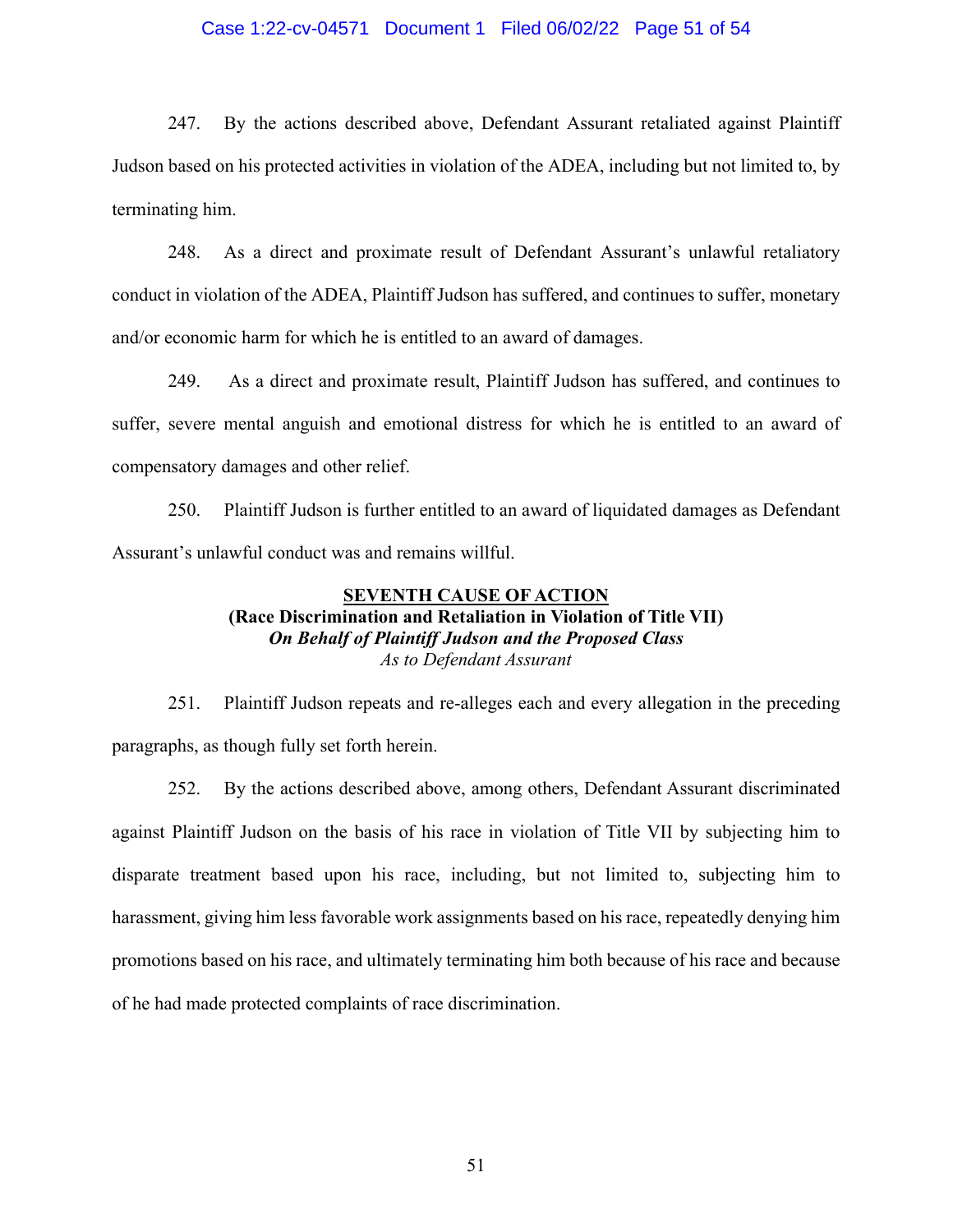#### Case 1:22-cv-04571 Document 1 Filed 06/02/22 Page 52 of 54

253. As a direct and proximate result of Defendant Assurant's unlawful and discriminatory conduct, Plaintiff Judson has suffered, and continues to suffer, harm for which he is entitled to an award of monetary damages and other relief.

254. As a direct and proximate result, Plaintiff Judson has suffered, and continues to suffer, mental anguish and emotional distress, including, but not limited to, depression, humiliation, embarrassment, stress and anxiety, loss of self-esteem and self-confidence, and other emotional pain and suffering, for which he is entitled to an award of compensatory damages and other relief.

255. Defendant Assurant's unlawful discriminatory actions constitute malicious, willful and wanton violations of Title VII for which Plaintiff Judson is entitled to an award of punitive damages.

## **EIGHTH CAUSE OF ACTION (Discrimination and Retaliation in Violation of ADA)** *On Behalf of Plaintiff Judson As to Defendant Assurant*

256. Plaintiff Judson hereby repeats, reiterates and re-alleges each and every allegation in each of the preceding paragraphs as if fully set forth herein.

257. Defendant Assurant discriminated against Plaintiff Judson on the basis of his known disability and/or perceived disability in violation of ADA by, *inter alia*, subjecting his to a hostile work environment and unlawfully terminating his employment because of his disability and because he requested an accommodation for a known disability.

258. As a direct and proximate result of Defendant Assurant's unlawful discriminatory conduct in violation of ADA, Plaintiff Judson has suffered, and continues to suffer, monetary and/or economic harm, for which he is entitled to an award of damages.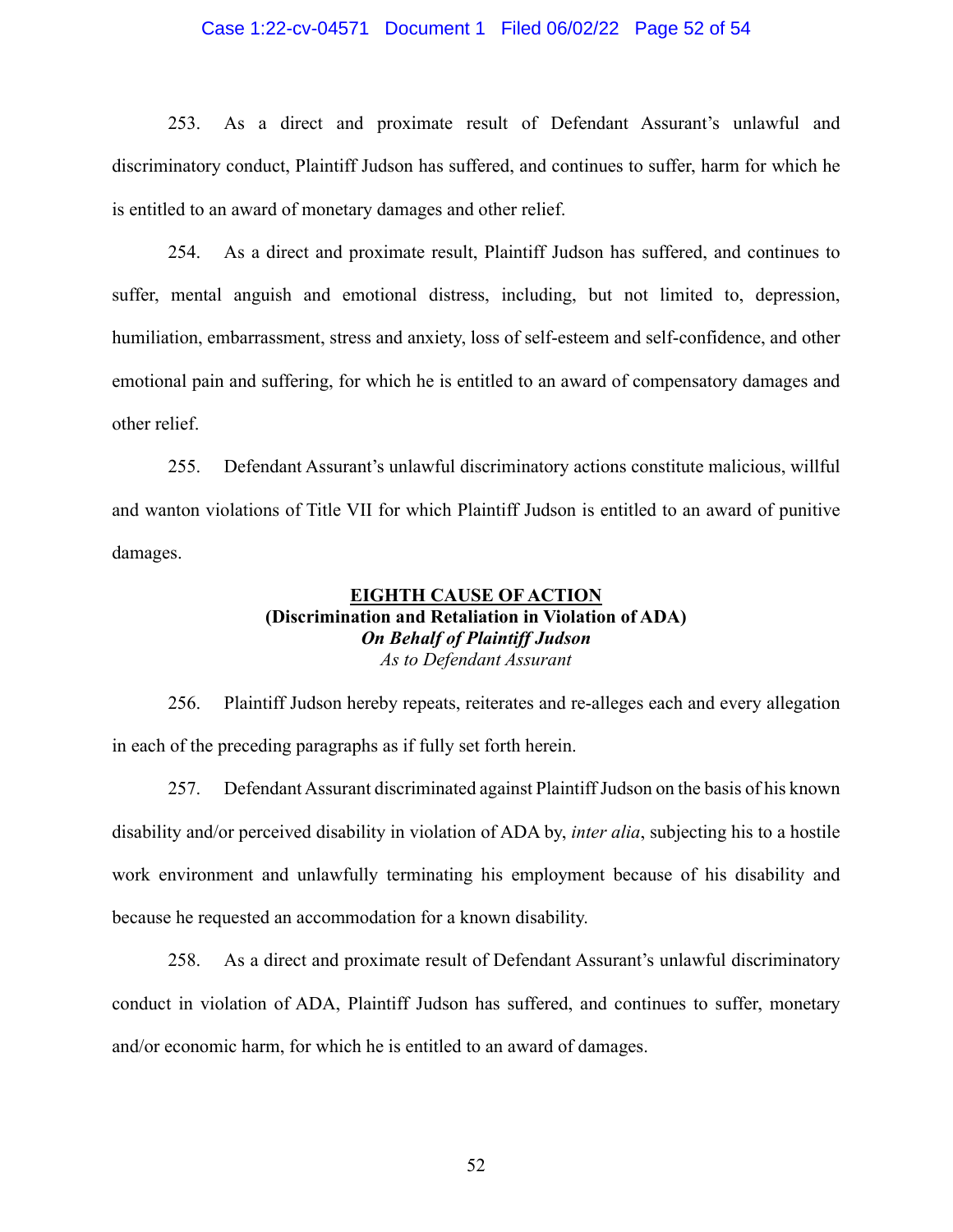#### Case 1:22-cv-04571 Document 1 Filed 06/02/22 Page 53 of 54

259. As a direct and proximate result of Defendant Assurant's unlawful discriminatory conduct in violation of ADA, Plaintiff Judson has suffered, and continues to suffer, mental anguish and emotional distress, for which he is entitled to an award of damages.

260. Defendant Assurant's unlawful and discriminatory actions constitute malicious, willful and wanton violations of ADA, for which Plaintiff Judson is entitled to an award of punitive damages.

#### **PRAYER FOR RELIEF**

WHEREFORE, Plaintiffs pray that the Court issue a declaratory judgment that the actions,

conduct and practices of the Defendants complained of herein violates the federal, state and local

laws asserted herein, and issue the following additional relief:

- a. An award of damages to Plaintiffs and the Proposed Class and against the Defendants, in an amount to be determined at trial, to compensate them for all monetary and/or economic damages;
- b. An award of damages to Plaintiffs and the Proposed Class and against the Defendants, in an amount to be determined at trial, to compensate them for all non-monetary and/or compensatory damages, including, but not limited to, loss of reputation, loss of opportunity and mental anguish;
- c. An award of punitive and/or liquidated damages to Plaintiffs and the Proposed Class and against the Defendants in an amount to be determined at trial;
- d. Pre- and post-judgment interest on all amounts due;
- e. An award of Plaintiffs and the Proposed Class's reasonable attorneys' fees and costs; and
- f. Such other and further relief as the Court may deem just and proper.